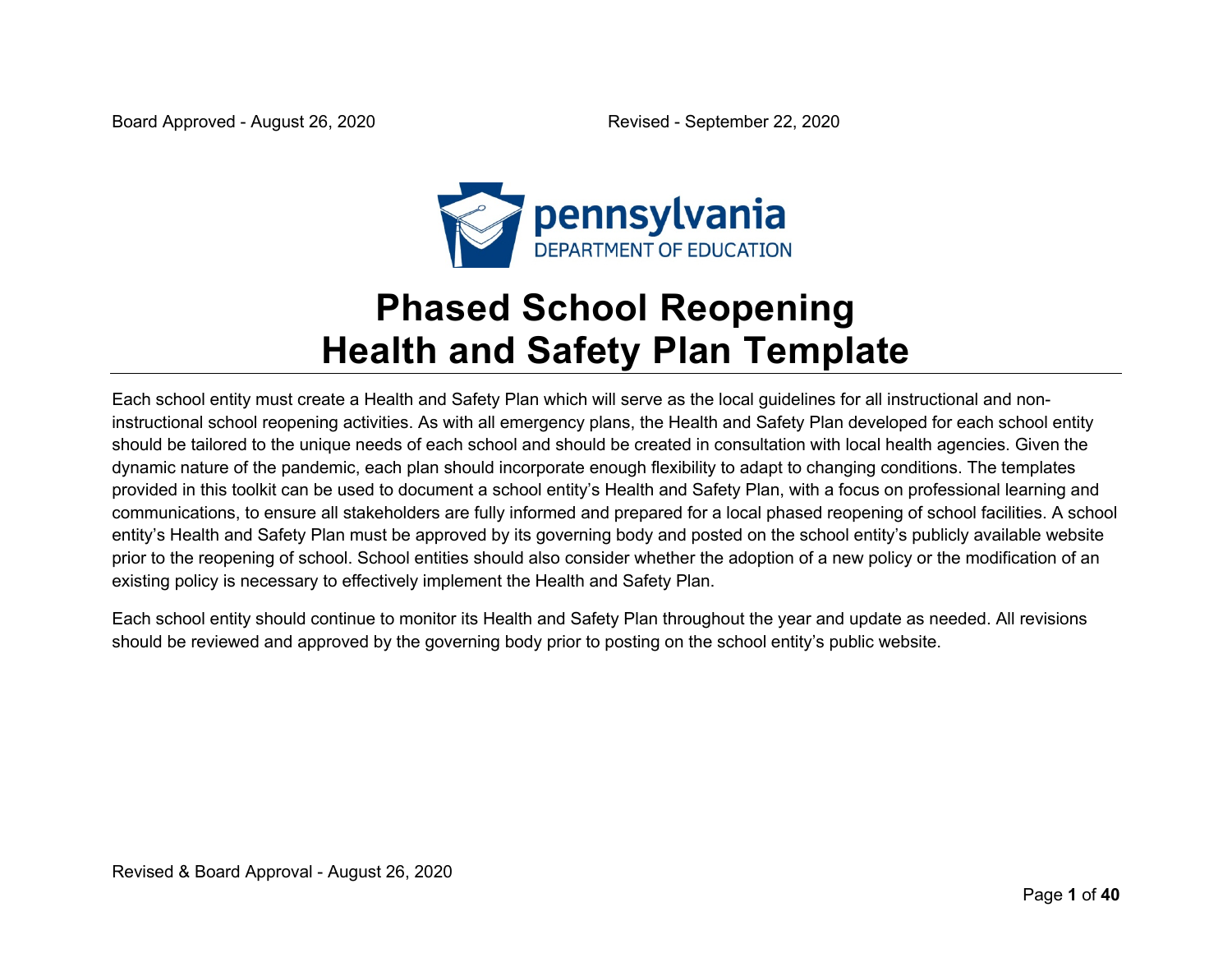### **Introduction**

| Health and Safety Plan Summary: PENNCREST School District32 |  |
|-------------------------------------------------------------|--|
|                                                             |  |
|                                                             |  |
|                                                             |  |
|                                                             |  |
|                                                             |  |

### **Health and Safety Plan Governing Body Affirmation Statement**Error! Bookmark not defined.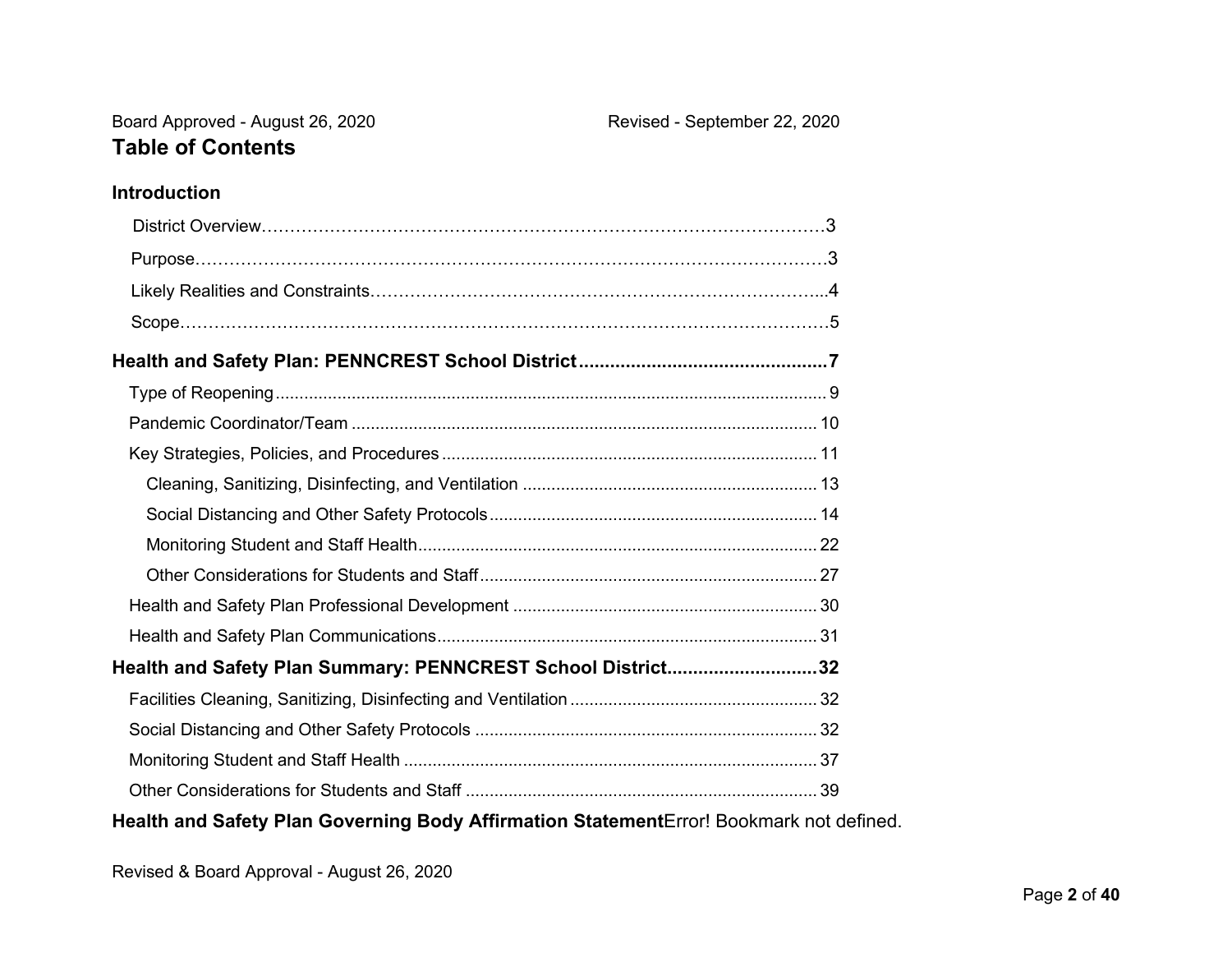*This resource draws on a resource created by the Council of Chief State School Officers (CCSSO) that is based on official guidance from multiple sources to include: the Centers for Disease Control and Prevention, the White House, American Academy of Pediatrics, Learning Policy Institute, American Enterprise Institute, Rutgers Graduate School of Education, the World Health Organization, the Office of the Prime Minister of Norway as well as the departments of education/health and/or offices of the governor for Idaho, Montana, New York, Texas and Washington, DC.*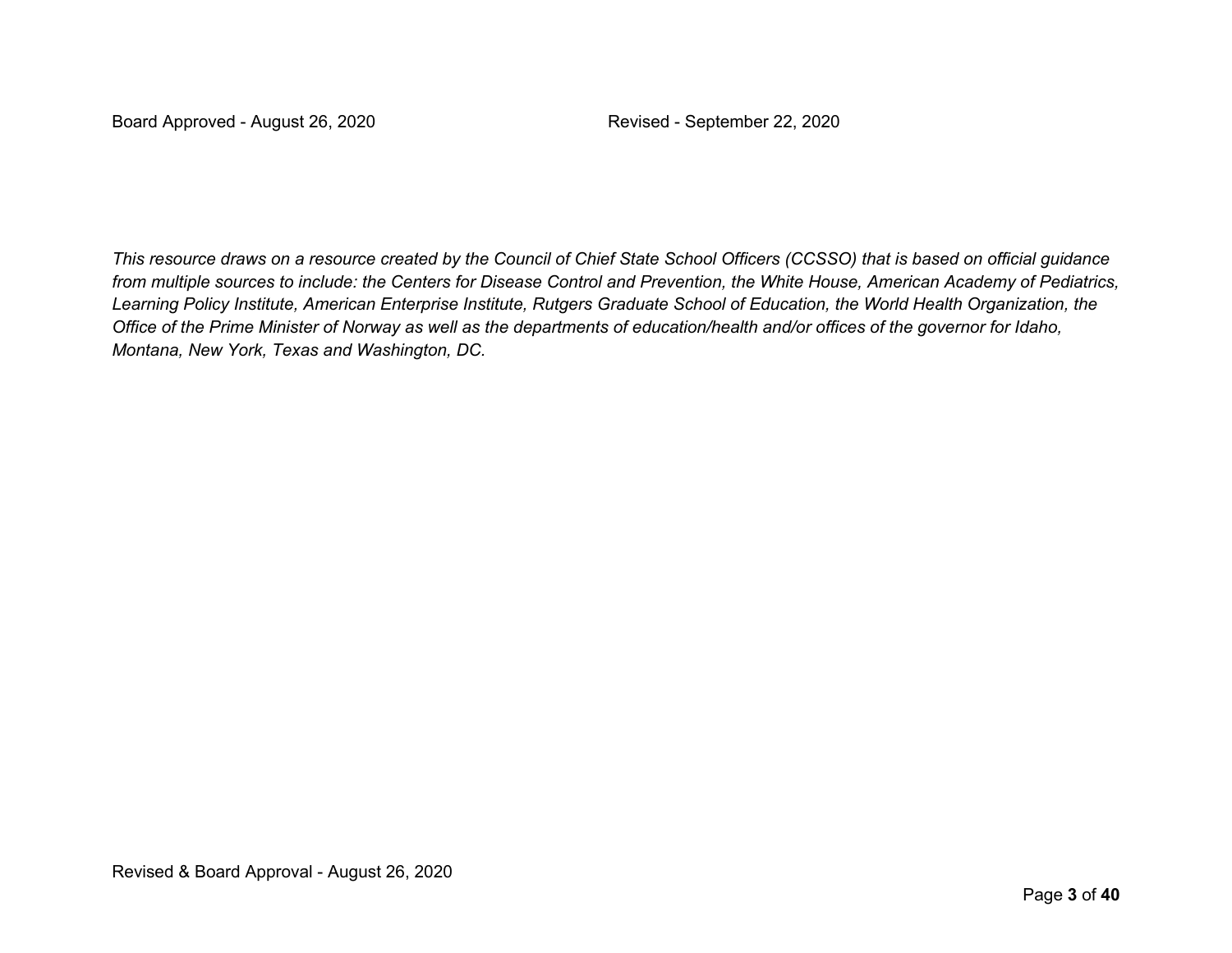Board Approved - August 26, 2020 Revised - September 22, 2020 Conneaut School District, Crawford Central School District, and PENNCREST School District of Crawford County worked jointly to create plan for re-opening for the fall of 2020. We all recognize that our schools are a critical community institution serving over 9,000 students. The threat of a highly infectious outbreak in our schools could be detrimental to our county and our individual communities. By following this COVID-19 Health and Safety Plan, we are dedicated to reducing the miscommunications that may encompass the chaotic nature of an outbreak of any highly infectious illness.

This plan outlines our strategy in preparing for, responding to, and recovering from a pandemic, specifically COVID-19, in a collective, county/community approach. It serves as a guide for the safe reopening of the schools in Crawford County. **This is a fluid document, based on local, state and federal guidelines that will continue to develop over time.** 

This document contains supplemental information from the Pennsylvania Department of Health (DOH), the Center for Disease Control (CDC), the Pennsylvania Department of Education (PDE), and the American Academy of Pediatrics (APA).

### **PURPOSE**

The intent of this Health and Safety Plan is to serve as the District guidelines for all reopening activities. The purpose of this plan is to achieve the following goals:

- Maximize the protection of lives while minimizing educational and social disruption while reducing morbidity and mortality to the best of our collective abilities.
- Enable all school districts in Crawford County to continue to operate and provide services as normally and effectively as possible with minimal academic and economic losses.
- The response of Conneaut School District, Crawford Central School District, and PENNCREST School District will be directed by the Pennsylvania Department of Health and the Pennsylvania Department of Education's direction and guidance. This plan coordinates federal, state, and local agencies.
- Continue the essential core operations of public education in the event of increased staff/student absences.
- Establish and maintain a coordinated command system to enable effective, timely, and sensitive decision making regarding continuity of student learning needs to remain the core value and focal point.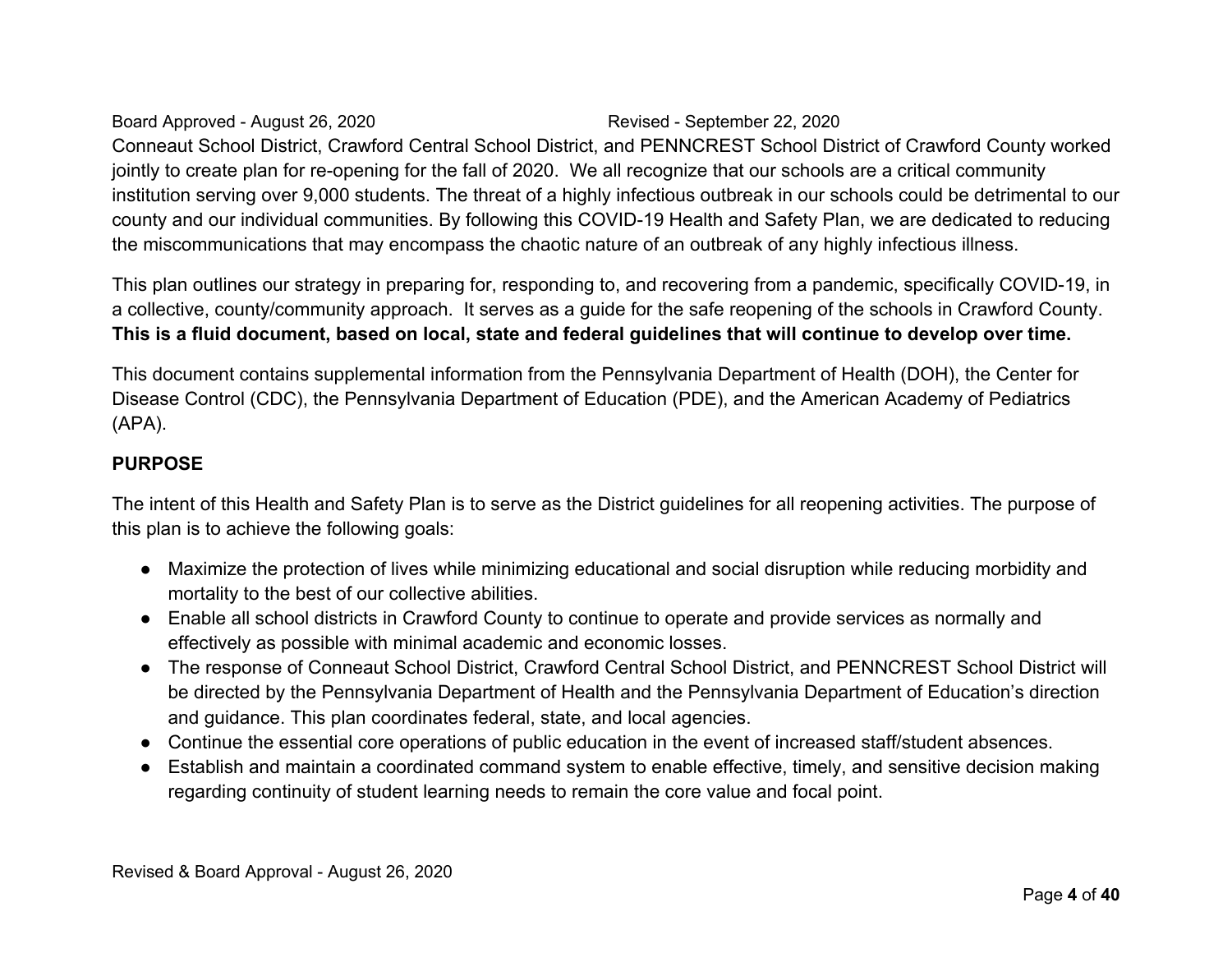- Utilizing available communication resources to ensure that students, parents, and staff receive timely and accurate information regarding disease prevention strategies and infection control strategies.
- Prepare and provide resources for mental health/crisis service needs of staff, students and families.

### **Realities and Constraints**

Our current situation may seem unpredictable; however, we believe that there are some likely realities that our staff, students, and families can anticipate. Some of those realities help our plans to reopen, while others may make it more challenging and constrain our efforts. It is important, as we plan, for everyone to be on the same page about what is likely so we can focus most of our efforts on those circumstances, while still ensuring that we plan for the various "what if" scenarios.

- 1. **The virus will not disappear by September, but its level of spread may change.** Knowing that the number of cases is not a fixed amount, the Districts will remain committed to adjusting approaches based on the reality of the virus' spread in the region.
- 2. **The availability of Covid-19 testing will improve, but unclear by how much.** The state's capacity for Covid-19 testing is improving by the week and may support all those requesting tests by September, but it is unclear how frequently re-testing can occur, or when antibody tests will be available at scale.
- 3. **Under Green or Yellow Phases, schools will open for in-person learning in September.** Students will begin returning to school on September 2<sup>nd</sup> and in-person instruction will be offered in schools. However, schedules, days of attendance, classroom spaces, and day-to-day operations will be adjusted to allow for social distancing and smaller groupings.
- 4. **Virtual instruction will be an option.** Even with schools opening in September for in-person instruction, Conneaut School District, Crawford Central School District, and PENNCREST School District will continue to offer virtual learning to students.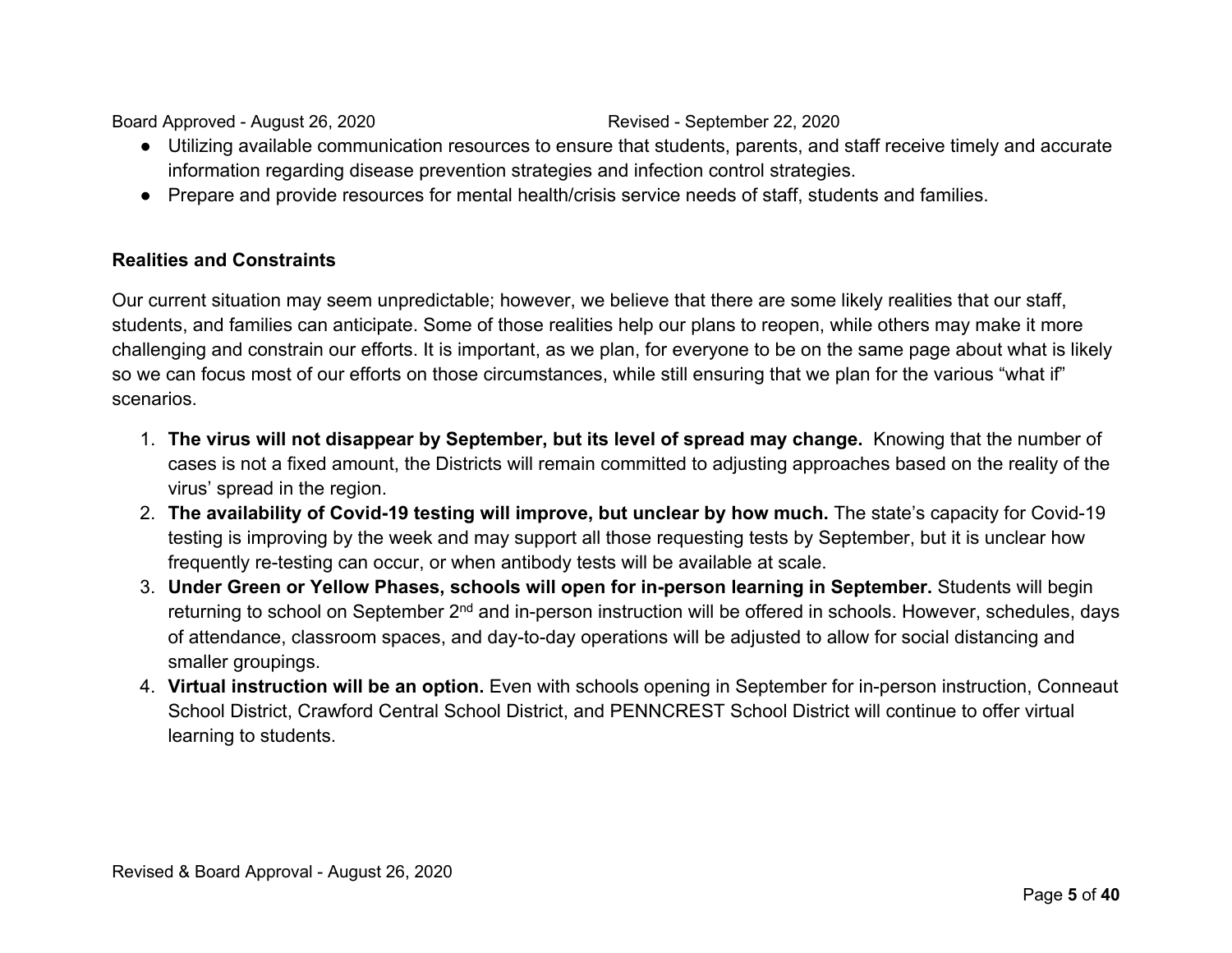### **SCOPE**

The scope of this Health and Safety Plan covers Conneaut School District, Crawford Central School District, and PENNCREST School District reopening as it pertains to COVID-19 (Coronavirus).

COVID-19 (Coronavirus) – Symptoms of COVID-19 have ranged from asymptomatic (no symptoms) to severe respiratory illness accompanied with fever, cough, and shortness of breath. Symptoms may appear 2-14 days after exposure. The virus is spread person-to-person between people within close contact (about 6 feet), via respiratory droplets produced when an infected person sneezes or coughs, and these droplets can land in the mouths or noses of people who are nearby where the droplets are inhaled into the lungs. Transmission may also be possible through contact with contaminated surfaces, but this is not suspected to be the leading cause of transmission.

People with these symptoms may have COVID-19:

Fever or chills Cough Shortness of breath or difficulty breathing Fatigue Muscle or body aches Headache Loss of taste or smell Sore throat Congestion or runny nose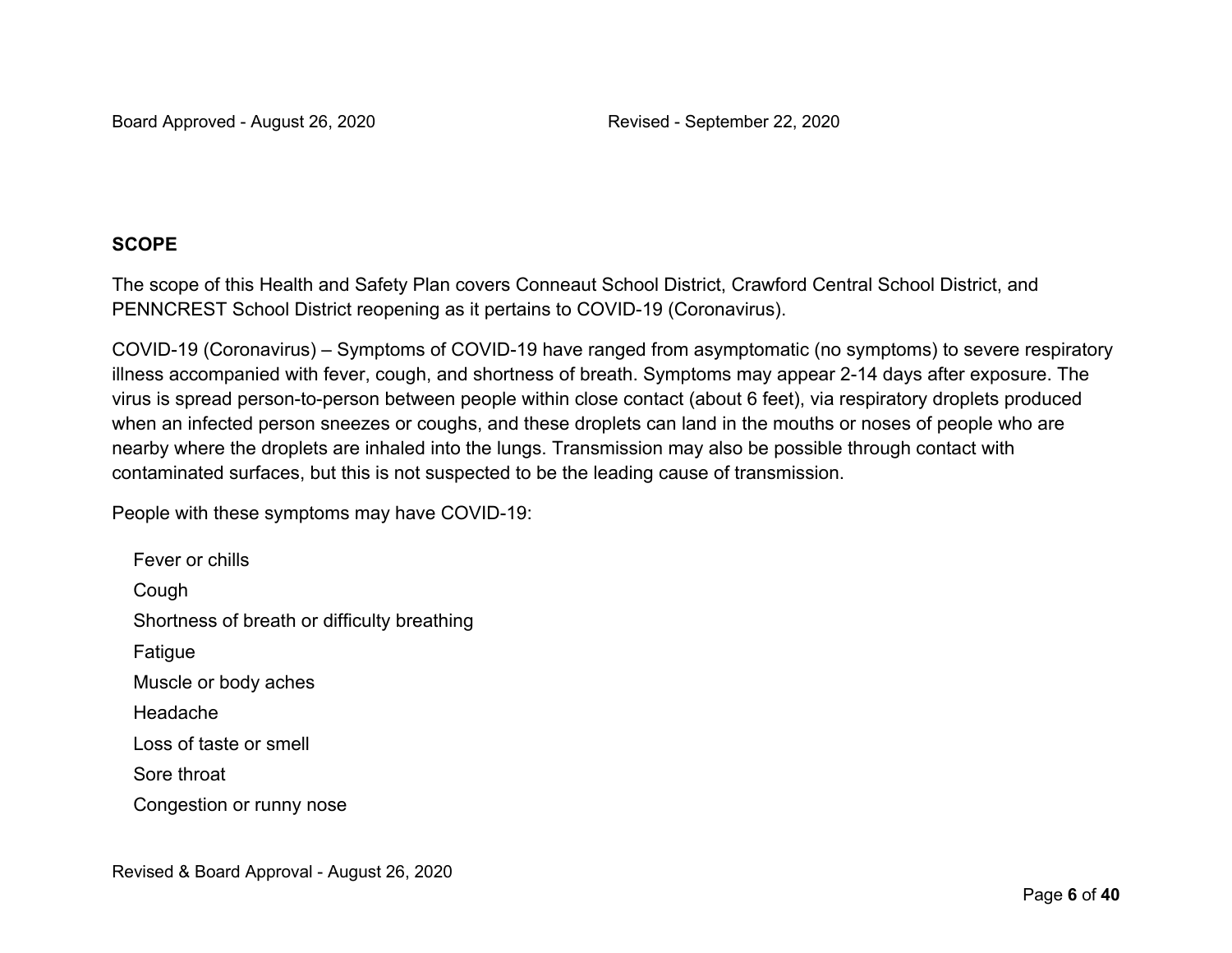Board Approved - August 26, 2020 Revised - September 22, 2020 Nausea or vomiting

Diarrhea

https://www.cdc.gov/coronavirus/2019-ncov/symptoms-testing/symptoms.html

## **Health and Safety Plan: PENNCREST School District**

All decision-makers should be mindful that as long as there are cases of COVID-19 in the community, there are no strategies that can completely eliminate transmission risk within a school population. The goal is to keep transmission as low as possible to safely continue school activities. All school activities must be informed by Governor Wolf's Process to Reopen Pennsylvania. The administration has categorized reopening into three broad phases: red, yellow, or green. These designations signal how counties and/or regions may begin easing some restrictions on school, work, congregate settings, and social interactions:

- The Red Phase: Schools remain closed for in-person instruction and all instruction must be provided via remote learning, whether using digital or non-digital platforms. Provisions for student services such as school meal programs should continue. Large gatherings are prohibited.
- The Yellow Phase and Green Phase: Schools may provide in-person instruction after developing a written Health and Safety Plan, to be approved by the local governing body (e.g. board of directors) and posted on the school entity's publicly available website.

Based on your county's current designation (i.e., red, yellow, green) and the best interests of your local community, indicate which type of reopening your LEA has selected by checking the appropriate box in row three of the table below. Use the remainder of the template to document your LEA's plan to bring back students and staff, how you will communicate the type of reopening with stakeholders in your community, and the process for continued monitoring of local health data to assess implications for school operations and potential adjustments throughout the school year.

Depending upon the public health conditions in any county within the Commonwealth, there could be additional actions, orders, or guidance provided by the Pennsylvania Department of Education (PDE) and/or the Pennsylvania Department of Health (DOH) designating the county as being in the red, yellow, or green phase. Some counties may not experience a straight path from a red designation, to a yellow, and then a green designation. Instead, cycling back and forth between less restrictive to more restrictive designations may occur as public health indicators improve or worsen. This means that your school entity should account for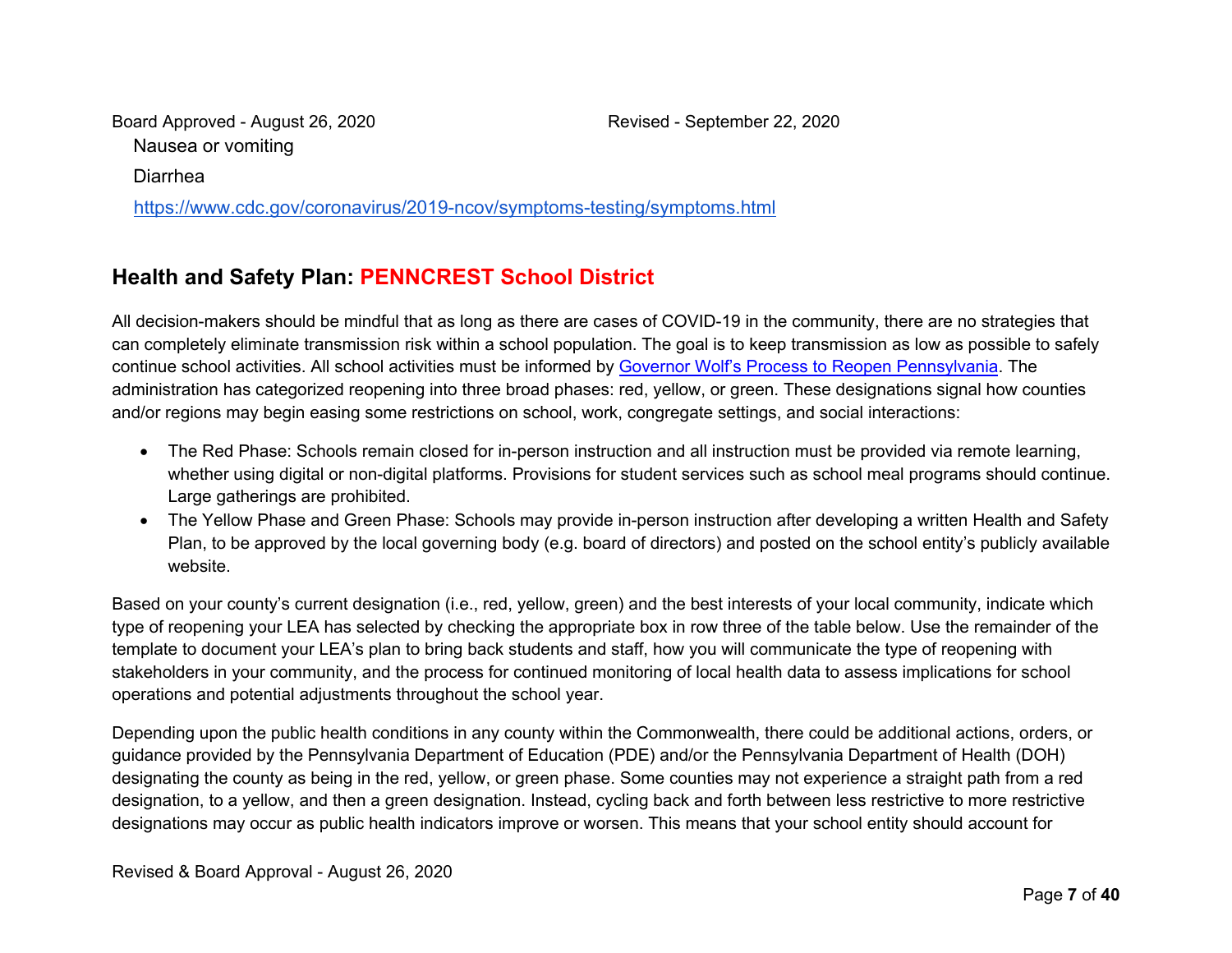Board Approved - August 26, 2020 Revised - September 22, 2020 changing conditions in your local Health and Safety Plan to ensure fluid transition from more to less restrictive conditions in each of the phase requirements as needed.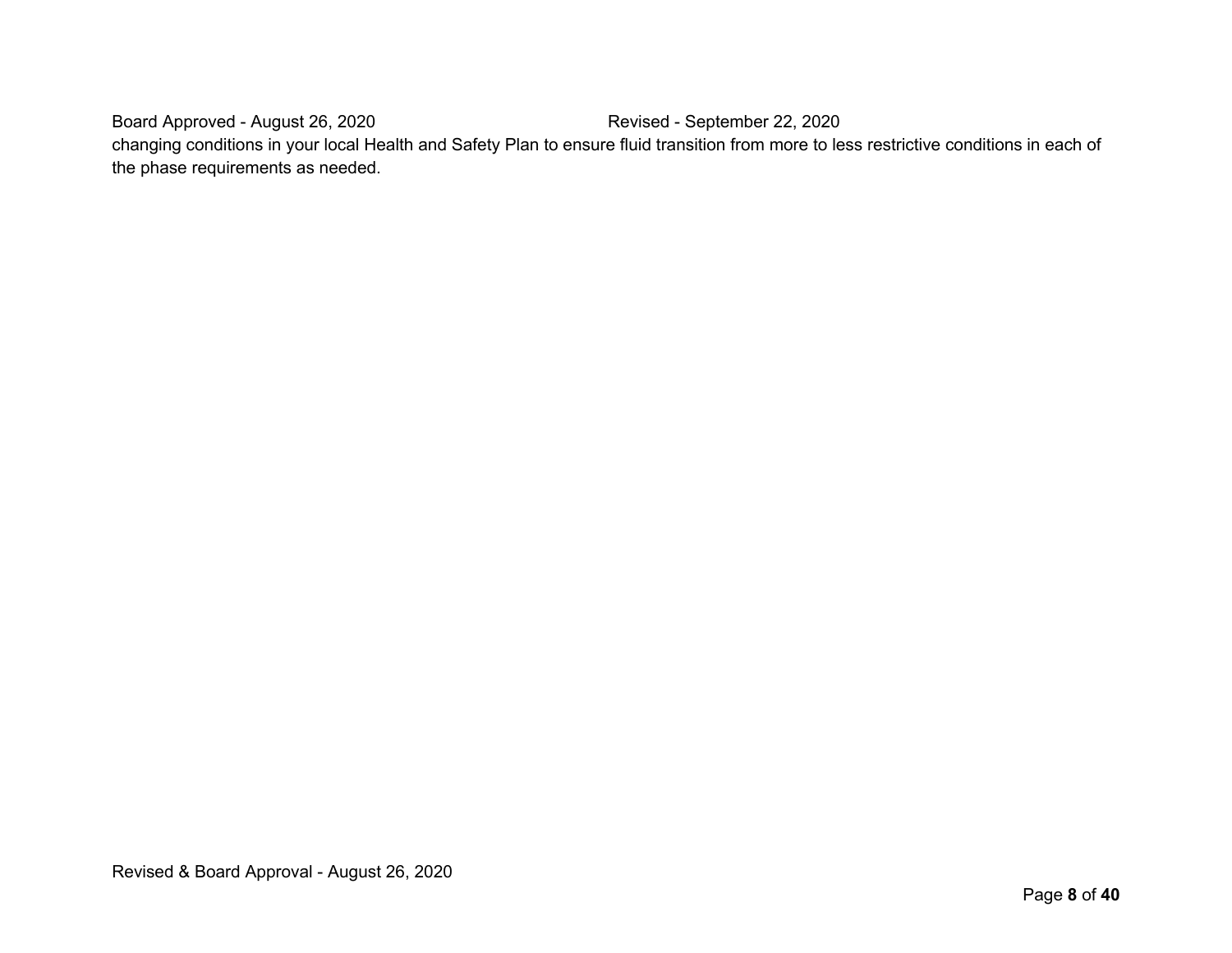### **Type of Reopening**

### **Key Questions**

- How do you plan to bring students and staff back to physical school buildings, particularly if you still need social distancing in place?
- How did you engage stakeholders in the type of re-opening your school entity selected?
- How will you communicate your plan to your local community?
- Once you reopen, what will the decision-making process look like to prompt a school closure or other significant modification to operations?

### **Based on your county's current designation and local community needs, which type of reopening has your school entity selected?**

- $\boxtimes$  Total reopen for all students and staff (but some students/families opt for distance learning out of safety/health concern).
- ☐ Scaffolded reopening: Some students are engaged in in-person learning, while others are distance learning (i.e., some grade levels in-person, other grade levels remote learning).
- ☐ Blended reopening that balances in-person learning and remote learning for all students (i.e., alternating days or weeks).
- ☐ Total remote learning for all students. (Plan should reflect future action steps to be implemented and conditions that would prompt the decision as to when schools will re-open for in-person learning).

### **Anticipated launch date for in-person learning (i.e., start of blended, scaffolded, or total reopening): 9/2/20**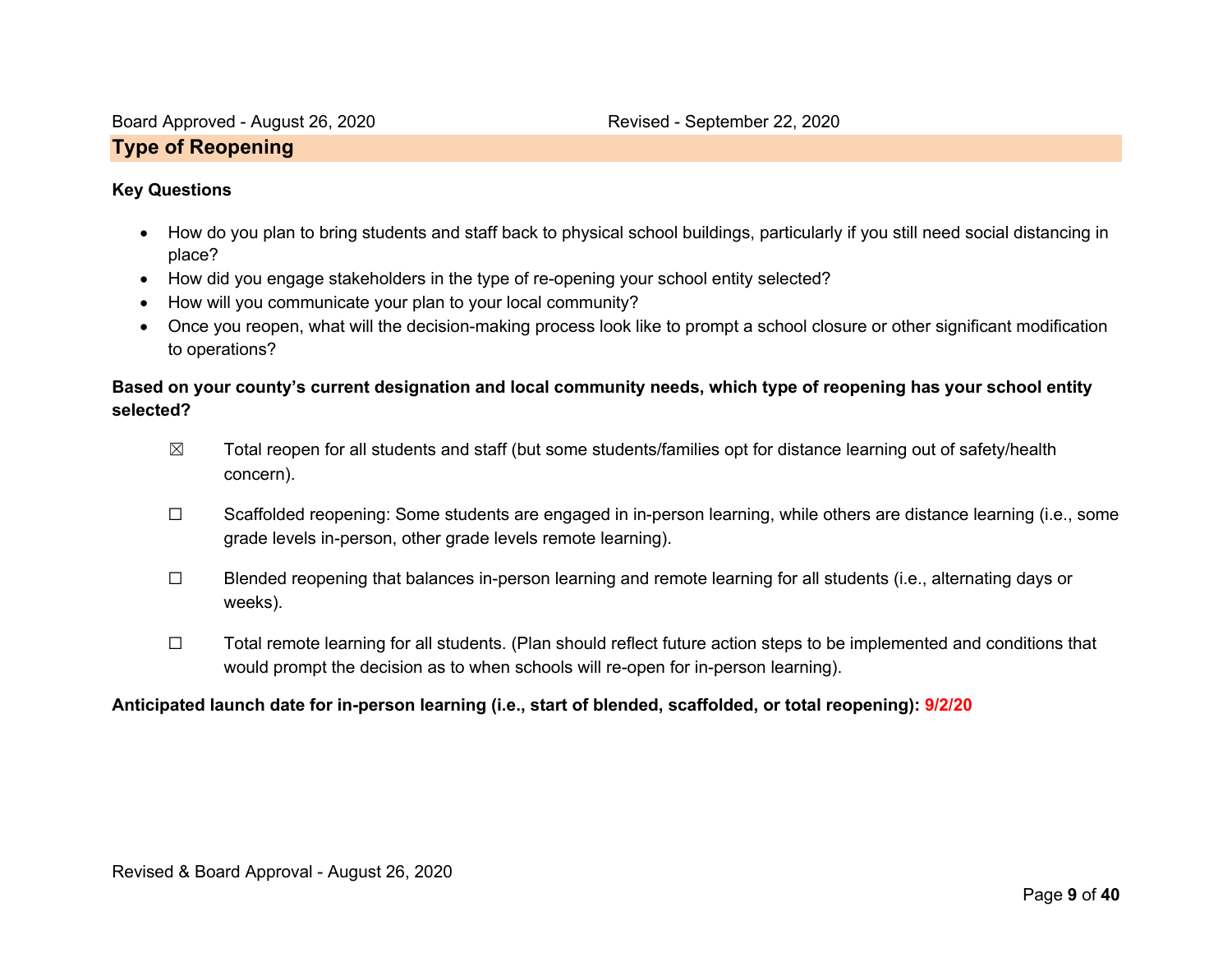### Board Approved - August 26, 2020 Revised - September 22, 2020 **Pandemic Coordinator/Team**

Each school entity is required to identify a pandemic coordinator and/or pandemic team with defined roles and responsibilities for health and safety preparedness and response planning during the phased reopening of schools. The pandemic coordinator and team will be responsible for facilitating the local planning process, monitoring implementation of your local Health and Safety Plan, and continued monitoring of local health data to assess implications for school operations and potential adjustments to the Health and Safety Plan throughout the school year. To ensure a comprehensive plan that reflects the considerations and needs of every stakeholder in the local education community, LEAs are encouraged to establish a pandemic team to support the pandemic coordinator. Inclusion of a diverse group of stakeholders is critical to the success of planning and implementation. LEAs are highly encouraged to make extra effort to engage representatives from every stakeholder group (i.e., administrators, teachers, support staff, students, families, community health official or other partners), with a special focus on ensuring that the voices of underrepresented and historically marginalized stakeholder groups are prioritized. In the table below, identify the individual who will serve as the pandemic coordinator and the stakeholder group they represent in the row marked "Pandemic Coordinator". For each additional pandemic team member, enter the individual's name, stakeholder group they represent, and the specific role they will play in planning and implementation of your local Health and Safety Plan by entering one of the following under "Pandemic Team Roles and Responsibilities":

- **Health and Safety Plan Development:** Individual will play a role in drafting the enclosed Health and Safety Plan;
- **Pandemic Crisis Response Team:** Individual will play a role in within-year decision making regarding response efforts in the event of a confirmed positive case or exposure among staff and students; or
- **Both (Plan Development and Response Team):** Individual will play a role in drafting the plan and within-year decision making regarding response efforts in the event of confirmed positive case.

| Individual(s)        | <b>Stakeholder Group Represented</b> | <b>Pandemic Team Roles and</b><br><b>Responsibilities</b><br>(Options Above) |
|----------------------|--------------------------------------|------------------------------------------------------------------------------|
| <b>Tim Glasspool</b> | Superintendent                       | <b>Both</b>                                                                  |
| <b>Ken Newman</b>    | <b>Assistant Superintendent</b>      | <b>Both</b>                                                                  |
| <b>Patti Fiely</b>   | Director of Student Services         | <b>Both</b>                                                                  |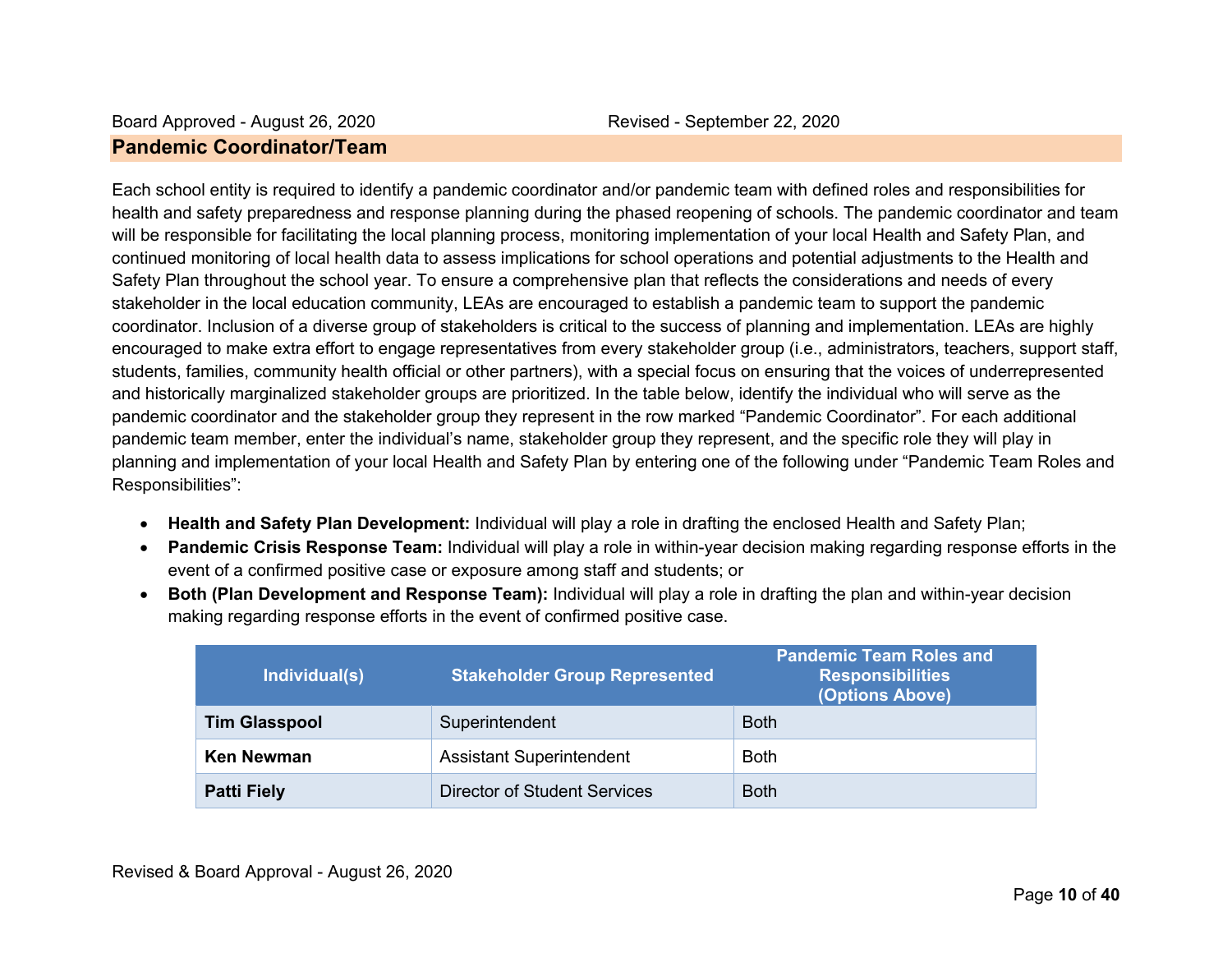| Board Approved - August 26, 2020               | Revised - September 22, 2020                                |             |
|------------------------------------------------|-------------------------------------------------------------|-------------|
| <b>Chris Burkey</b>                            | <b>Technology Director</b>                                  | <b>Both</b> |
| <b>Bryan Hobson</b>                            | <b>Business Manager</b>                                     | <b>Both</b> |
| <b>Dave Dickson</b>                            | <b>Facilities and Transportation Director</b>               | <b>Both</b> |
| <b>Erin Gredler</b>                            | <b>Nutrition Services</b>                                   | <b>Both</b> |
| <b>Dana Mason</b>                              | <b>Athletic Director</b>                                    | <b>Both</b> |
| <b>Megan Cunningham</b>                        | Administrator on Assignment,<br><b>Pandemic Coordinator</b> | <b>Both</b> |
| <b>Ken Wolfarth</b>                            | <b>High School Principal</b>                                | <b>Both</b> |
| <b>Kylene Koper</b>                            | <b>Assistant Principal</b>                                  | <b>Both</b> |
| <b>Erin Fonzo</b>                              | <b>Elementary Principal</b>                                 | <b>Both</b> |
| <b>Jen Stevens</b>                             | <b>Elementary Principal</b>                                 | <b>Both</b> |
| <b>Mary Groshner</b>                           | <b>Nurse</b>                                                | <b>Both</b> |
| <b>Eugenie Wolfe</b>                           | <b>Nurse</b>                                                | <b>Both</b> |
| <b>Diann Maillard</b>                          | <b>PESOPA Union President</b>                               | <b>Both</b> |
| <b>Melissa Statman</b>                         | <b>PAEA Union President</b>                                 | <b>Both</b> |
| <b>PESPA Planning Team (7)</b><br>members)     | <b>Support Staff</b>                                        | Plan        |
| <b>PAEA Planning Team (16)</b><br>members)     | <b>Teachers</b>                                             | Plan        |
| <b>Community Planning</b><br>Team (11 members) | <b>Students, Families and Residents</b>                     | Plan        |

# **Key Strategies, Policies, and Procedures**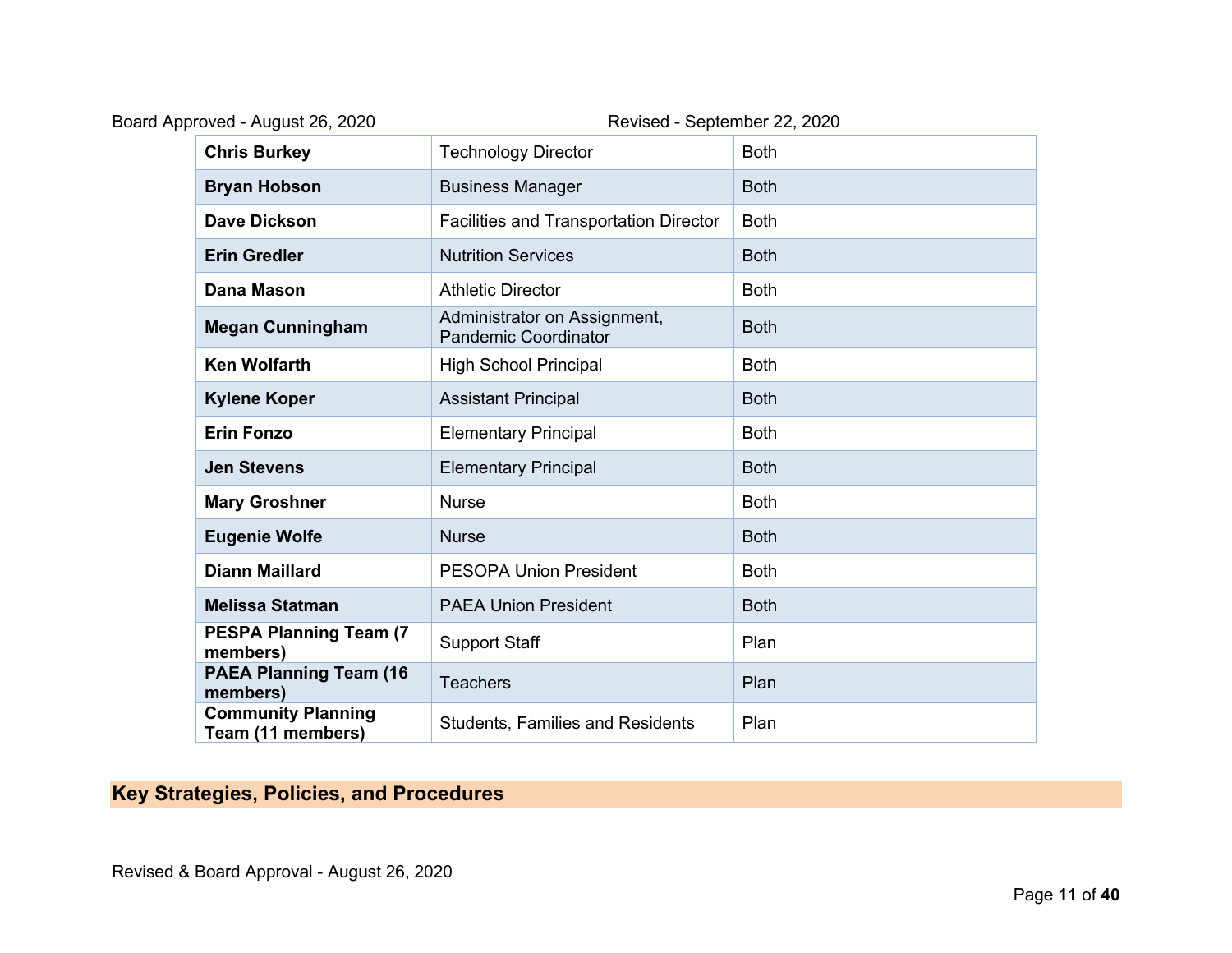Once your LEA has determined the type of reopening that is best for your local community and established a pandemic coordinator and/or pandemic team, use the action plan templates on the following pages to create a thorough plan for each of the requirements outlined in the Pennsylvania Department of Education's Preliminary Guidance for Phased Reopening of PreK-12 Schools.

For each domain of the Health and Safety Plan, draft a detailed summary describing the key strategies, policies, and procedures your LEA will employ to satisfy the requirements of the domain. The domain summary will serve as the public-facing description of the efforts your LEA will take to ensure health and safety of every stakeholder in your local education community. Thus, the summary should be focused on the key information that staff, students, and families will require to clearly understand your local plan for the phased reopening of schools. You can use the key questions to guide your domain summary.

For each requirement within each domain, document the following:

- **Action Steps under Yellow Phase:** Identify the discrete action steps required to prepare for and implement the requirement under the guidelines outlined for counties in yellow. List the discrete action steps for each requirement in sequential order.
- **Action Steps under Green Phase:** Identify the specific adjustments the LEA or school will make to the requirement during the time period the county is designated as green. If implementation of the requirement will be the same regardless of county designation, then type "same as Yellow" in this cell.
- **Lead Individual and Position:** List the person(s) responsible for ensuring the action steps are fully planned and the school system is prepared for effective implementation.
- **Materials, Resources, and/or Supports Needed:** List any materials, resources, or support required to implement the requirement.
- **Professional Development (PD) Required:** In order to implement this requirement effectively, will staff, students, families, or other stakeholders require professional development?

In the following tables, an asterisk (\*) denotes a mandatory element of the plan. All other requirements are highly encouraged to the extent possible.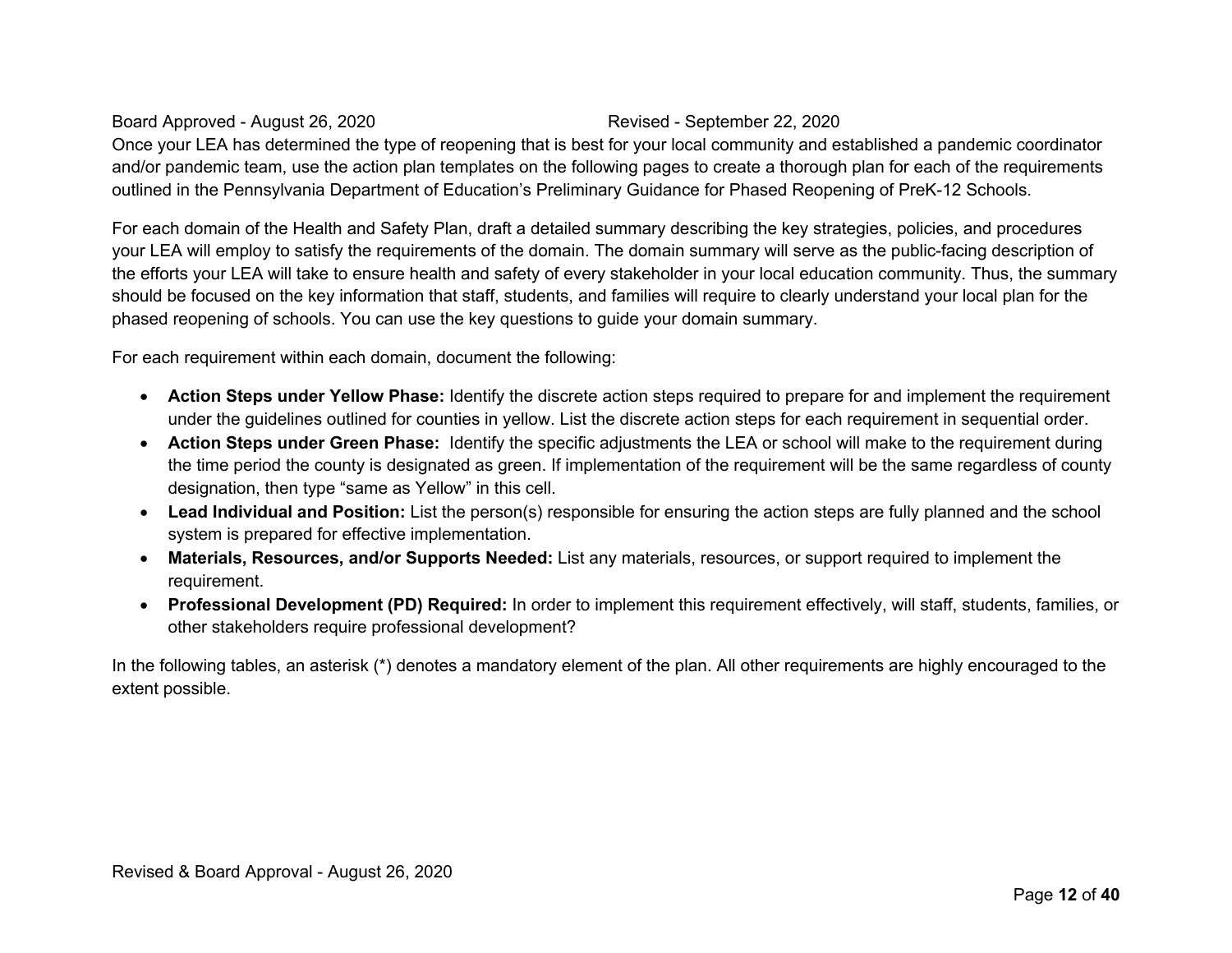### **Key Questions**

- How will you ensure the building is cleaned and ready to safely welcome staff and students?
- How will you procure adequate disinfection supplies meeting OSHA and CDC requirements for COVID-19?
- How often will you implement cleaning, sanitation, disinfecting, and ventilation protocols/procedures to maintain staff and student safety?
- What protocols will you put in place to clean and disinfect throughout an individual school day?
- Which stakeholders will be trained on cleaning, sanitizing, disinfecting, and ventilation protocols? When and how will the training be provided? How will preparedness to implement as a result of the training be measured?

### **Summary of Responses to Key Questions:**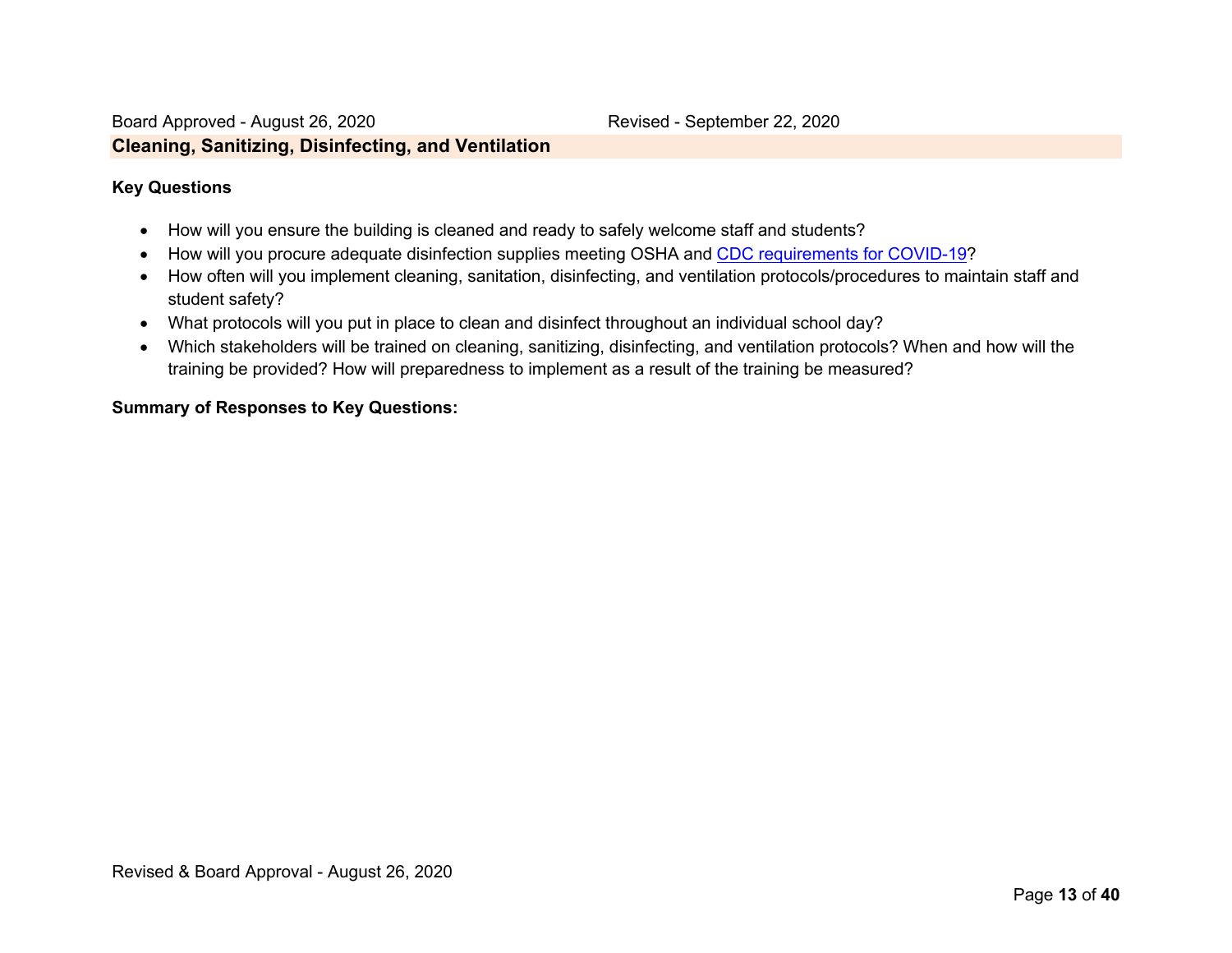| Board Approved - August 26, 2020                                                                                                                                                                                              |                                                                                                                                                                                                                                                                                                                                                                                                                                                                                                                       | Revised - September 22, 2020                                                                                                                                                                                             |                                                     |                                                                                                                                               |                                       |
|-------------------------------------------------------------------------------------------------------------------------------------------------------------------------------------------------------------------------------|-----------------------------------------------------------------------------------------------------------------------------------------------------------------------------------------------------------------------------------------------------------------------------------------------------------------------------------------------------------------------------------------------------------------------------------------------------------------------------------------------------------------------|--------------------------------------------------------------------------------------------------------------------------------------------------------------------------------------------------------------------------|-----------------------------------------------------|-----------------------------------------------------------------------------------------------------------------------------------------------|---------------------------------------|
| <b>Requirements</b>                                                                                                                                                                                                           | <b>Action Steps</b><br>under Yellow Phase                                                                                                                                                                                                                                                                                                                                                                                                                                                                             | <b>Action Steps</b><br>under Green Phase                                                                                                                                                                                 | <b>Lead Individual</b><br>and Position              | <b>Materials, Resources,</b><br>and or Supports<br><b>Needed</b>                                                                              | <b>PD</b><br><b>Required</b><br>(Y/N) |
| * Cleaning,<br>sanitizing,<br>disinfecting, and<br>ventilating<br>learning spaces,<br>surfaces, and any<br>other areas used<br>by students (i.e.,<br>restrooms.<br>drinking<br>fountains,<br>hallways, and<br>transportation) | Daily Cleaning of all classrooms<br>and restrooms, hallways and<br>transportation vehicles as well as<br>"high touch surfaces." Due to<br>ABAB and "C" days, C days will be<br>used for virtual instruction with<br>students at home and cleaning of<br>the buildings<br>Special populations and early<br>learners may attend Monday<br>through Thursday.<br>Disinfection of all confirmed<br>COVID-19 exposed areas<br>Increased ventilation through<br>extending occupancy times and<br>exhaust ventilation to 24/7 | Daily Cleaning of all classrooms<br>and restrooms, hallways and<br>transportation vehicles as well as<br>"high touch surfaces."<br>Increased ventilation through<br>extending occupancy times and<br>exhaust ventilation | <b>Director of Facilities</b><br>and Transportation | Masks, Gloves, Face<br>Shields, Gowns,<br><b>Disinfection Chemicals</b><br>and Equipment,<br>Cleaning Chemicals,<br><b>Custodial Staffing</b> | Y                                     |
| Other cleaning,<br>sanitizing,<br>disinfecting, and<br>ventilation<br>practices                                                                                                                                               | Continued disinfection throughout<br>all buildings<br>Classrooms and common areas<br>will be ventilated with additional<br>circulation of outdoor air when<br>possible                                                                                                                                                                                                                                                                                                                                                | Continued disinfection throughout<br>all buildings as needed<br>Classrooms and common areas<br>will be ventilated with additional<br>circulation of outdoor air when<br>possible                                         | Director of Facilities<br>and Transportation        | Masks, Gloves, Face<br>Shields, Gowns,<br><b>Disinfection Chemicals</b><br>and Equipment,<br>Cleaning Chemicals,<br><b>Custodial Staffing</b> | Y                                     |

# **Social Distancing and Other Safety Protocols**

### **Key Questions**

• How will classrooms/learning spaces be organized to mitigate spread?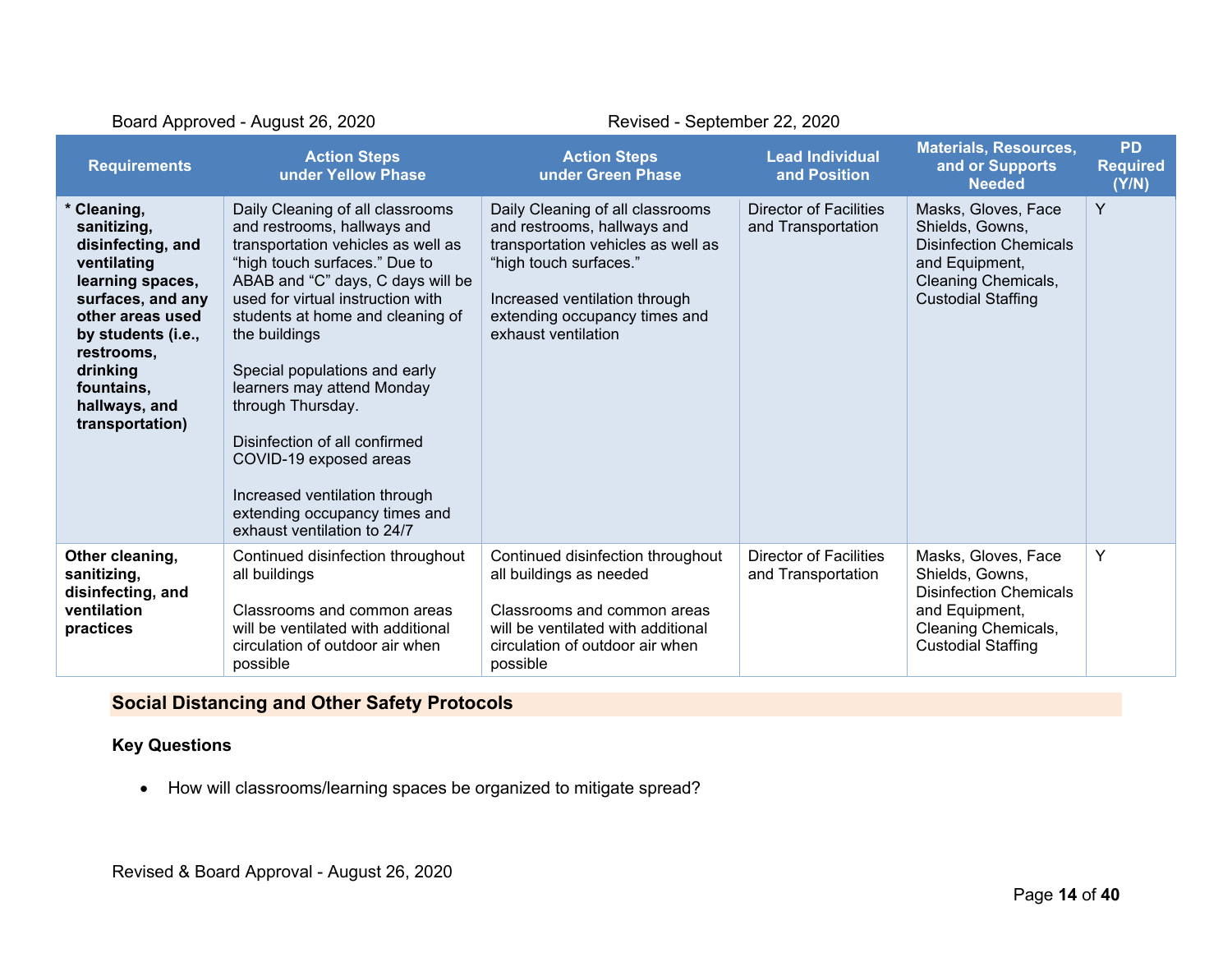- How will you group students with staff to limit the number of individuals who come into contact with each other throughout the school day?
- What policies and procedures will govern use of other communal spaces within the school building?
- How will you utilize outdoor space to help meet social distancing needs?
- What hygiene routines will be implemented throughout the school day?
- How will you adjust student transportation to meet social distancing requirements?
- What visitor and volunteer policies will you implement to mitigate spread?
- Will any of these social distancing and other safety protocols differ based on age and/or grade ranges?
- Which stakeholders will be trained on social distancing and other safety protocols? When and how will the training be provided? How will preparedness to implement as a result of the training be measured?

### **Summary of Responses to Key Questions:**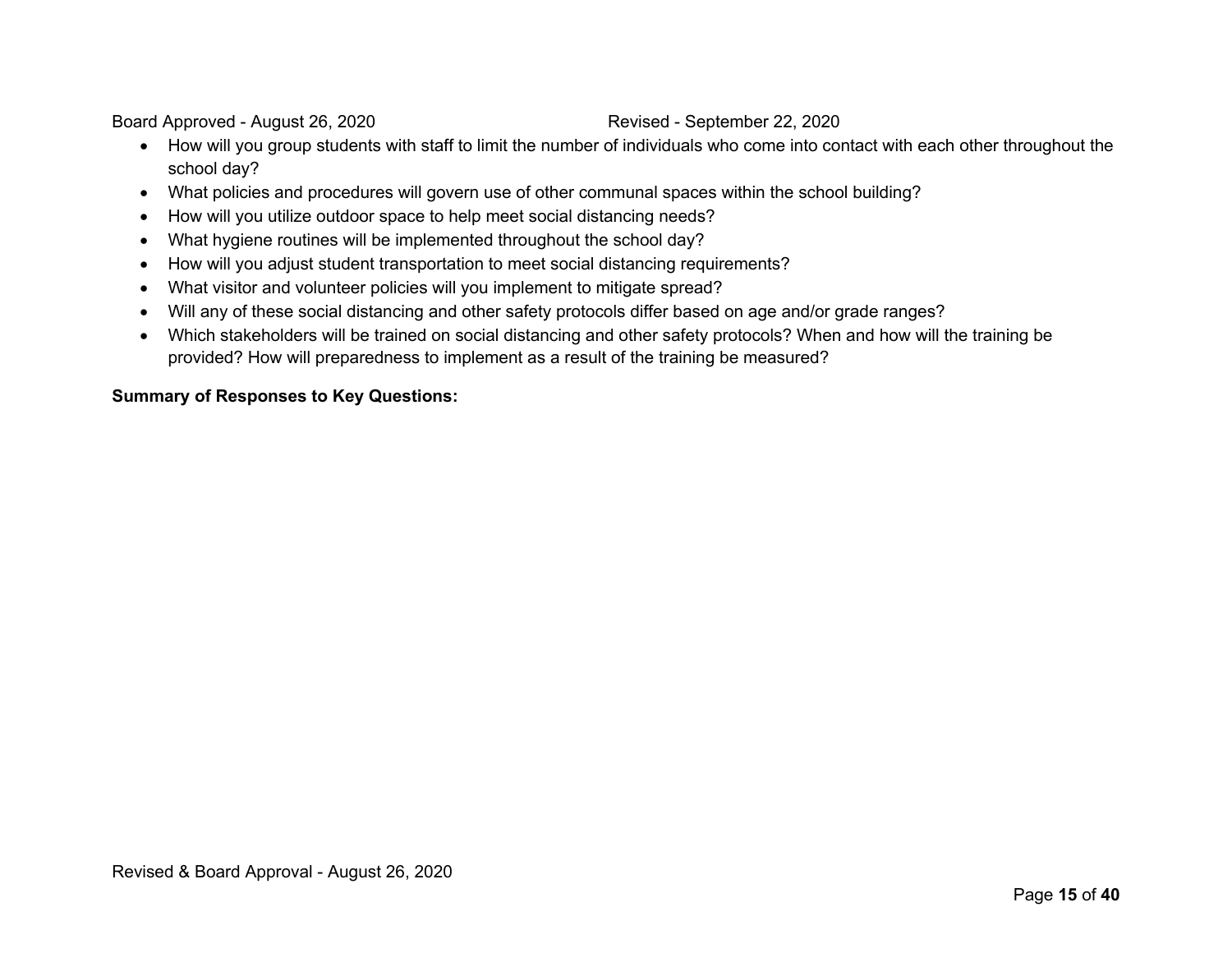| <b>Requirements</b>                                                                                                                                                               | <b>Action Steps</b><br>under Yellow Phase                                                                                                                                                                                                                                                                                                                                                                                                                                                                                                                                                                                                                                                                                                                                                                                                                                                                                                         | <b>Action Steps</b><br>under Green Phase                                                                                                                                                                                                                                                                                                                                                                                                                                                                                                                                                                                                                                                     | <b>Lead Individual and</b><br><b>Position</b> | <b>Materials, Resources,</b><br>and or Supports<br><b>Needed</b>                               | <b>PD</b><br><b>Required</b><br>(Y/N) |
|-----------------------------------------------------------------------------------------------------------------------------------------------------------------------------------|---------------------------------------------------------------------------------------------------------------------------------------------------------------------------------------------------------------------------------------------------------------------------------------------------------------------------------------------------------------------------------------------------------------------------------------------------------------------------------------------------------------------------------------------------------------------------------------------------------------------------------------------------------------------------------------------------------------------------------------------------------------------------------------------------------------------------------------------------------------------------------------------------------------------------------------------------|----------------------------------------------------------------------------------------------------------------------------------------------------------------------------------------------------------------------------------------------------------------------------------------------------------------------------------------------------------------------------------------------------------------------------------------------------------------------------------------------------------------------------------------------------------------------------------------------------------------------------------------------------------------------------------------------|-----------------------------------------------|------------------------------------------------------------------------------------------------|---------------------------------------|
| * Classroom/<br>learning space<br>occupancy that<br>allows for 6 feet of<br>separation among<br>students and staff<br>throughout the<br>day, to the<br>maximum extent<br>feasible | ABAB C schedule approximately<br>1/2 of students will be labeled "A"<br>the other $\frac{1}{2}$ will be labeled "B"<br>Monday and Wednesday will be<br>"A" days, Tuesday and Thursday<br>will be "B" days. Friday will be "C"<br>day which is "Virtual Day" and all<br>students stay home and learn<br>remotely<br>Special populations and early<br>learners may attend Monday<br>through Thursday.<br>Masks are mandatory for use<br>during times when groups of<br>individuals pass or are in close<br>proximity such as hallway<br>transitions as recommended by<br>the CDC and PA Dept. of Health<br>Masks required during<br>transportation<br>In classrooms where social<br>distancing of at least six feet is not<br>possible, masks would be required<br>or as recommended under current<br>mandates by the CDC and/or PA<br>Dept. of Health<br>Spread out in classrooms<br>Staggered bells for fewer students<br>in hallways if possible | Best Practices will be utilized to<br>limit close contact between<br>students and staff<br>Spread out in classrooms<br>Staggered bells for fewer students<br>in hallways if possible<br>No chorus, no band inside, no<br>singing<br>No "whole grade" recess<br>(individual classes only)<br>Masks required during<br>transportation.<br>Masks encouraged (or mandatory)<br>during entry and exit of building,<br>and all transitions as<br>recommended under current<br>mandates by the CDC and/or PA<br>Dept. of Health<br>In some classrooms, masks will be<br>mandatory<br>Turn desks facing the same<br>direction or have students only sit<br>on one side of the table, spaced<br>apart | <b>Building Principals</b>                    | PPE as needed,<br>schedules, seating<br>charts, staffing<br>services, iPads, and<br><b>LMS</b> | Y                                     |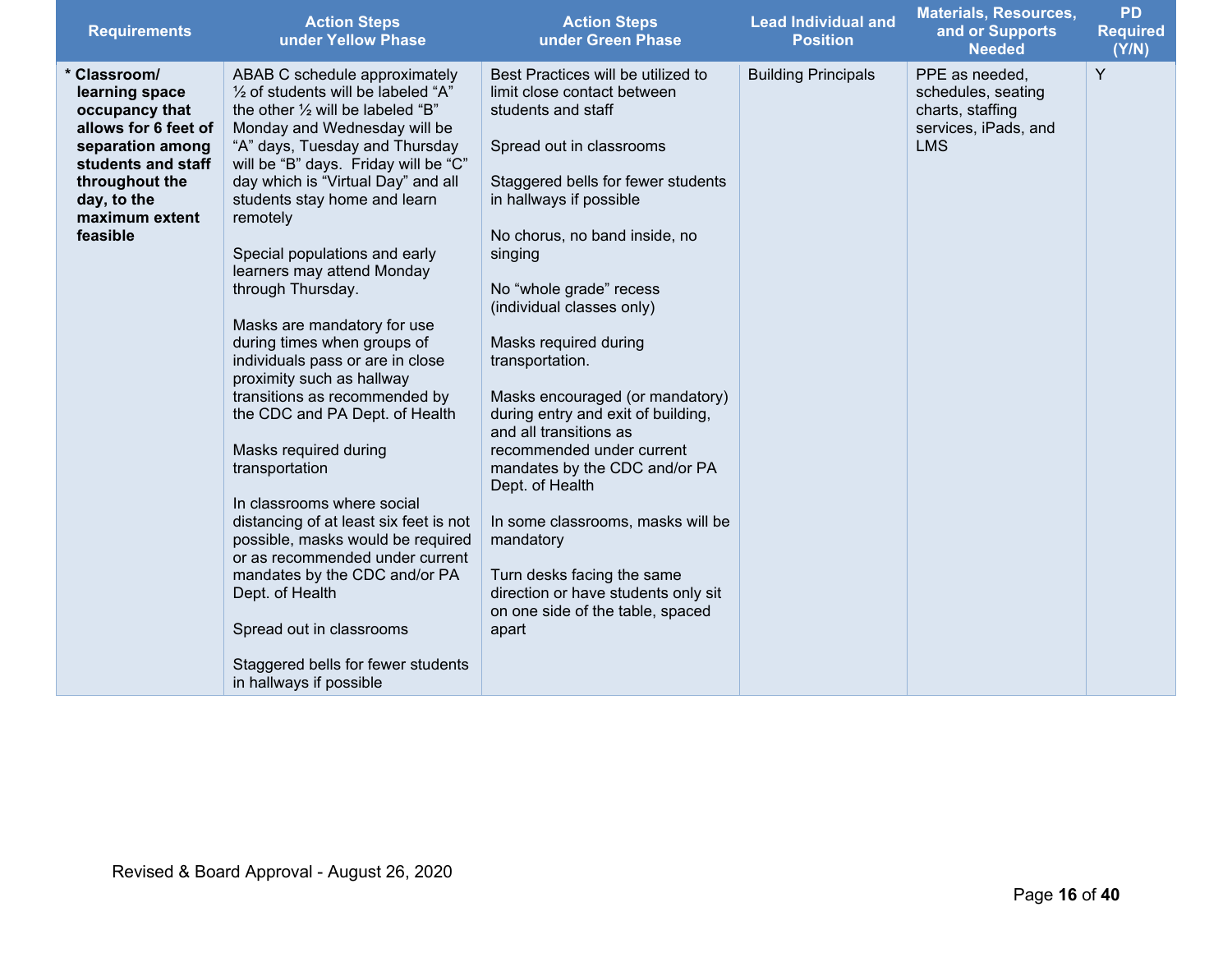|                                                                                                                                                       | No chorus, no band inside, no<br>singing. Small group lessons may<br>occur if current guidelines are<br>followed.<br>No "whole grade" recess<br>(individual classes only)<br>Turn desks facing the same<br>direction or have students only sit<br>on one side of the table, spaced<br>apart                                                                                                                                  |                                                                                                                                                                                                                                                                                                                                                                                                                                |                            |                                               |   |
|-------------------------------------------------------------------------------------------------------------------------------------------------------|------------------------------------------------------------------------------------------------------------------------------------------------------------------------------------------------------------------------------------------------------------------------------------------------------------------------------------------------------------------------------------------------------------------------------|--------------------------------------------------------------------------------------------------------------------------------------------------------------------------------------------------------------------------------------------------------------------------------------------------------------------------------------------------------------------------------------------------------------------------------|----------------------------|-----------------------------------------------|---|
| * Restricting the<br>use of cafeterias<br>and other<br>congregate<br>settings, and<br>serving meals in<br>alternate settings<br>such as<br>classrooms | Students may sit and eat in the<br>cafeterias. All students will face<br>once direction with at least 6ft<br>between them OR students will<br>eat in classrooms according to<br>social distancing plans by building<br>Students will be encouraged to<br>wash their hands prior to<br>consuming food or beverages<br>Student dining areas and cafeteria<br>serving areas will be thoroughly<br>cleaned between lunch periods | Students will sit and eat in the<br>cafeterias. All students will be<br>placed at least 6ft between from<br>one another OR students will eat<br>in classrooms according to social<br>distancing plans by building<br>Students will be encouraged to<br>use wash their hands prior to<br>consuming food or beverages<br>Student dining areas and cafeteria<br>serving areas will be thoroughly<br>cleaned between lunch periods | <b>Building Principals</b> | <b>Seating Chart</b>                          | Y |
| * Hygiene practices<br>for students and<br>staff including the<br>manner and<br>frequency of<br>hand-washing and<br>other best<br>practices           | Frequent handwashing will be<br>encouraged<br>All staff will be trained on healthy<br>hygiene practices so they can<br>teach these to students                                                                                                                                                                                                                                                                               | Frequent handwashing will be<br>encouraged<br>All staff will be trained on healthy<br>hygiene practices so they can<br>teach these to students                                                                                                                                                                                                                                                                                 | <b>Building Principals</b> | soap, paper towels,<br>hand sanitizer, tissue | Y |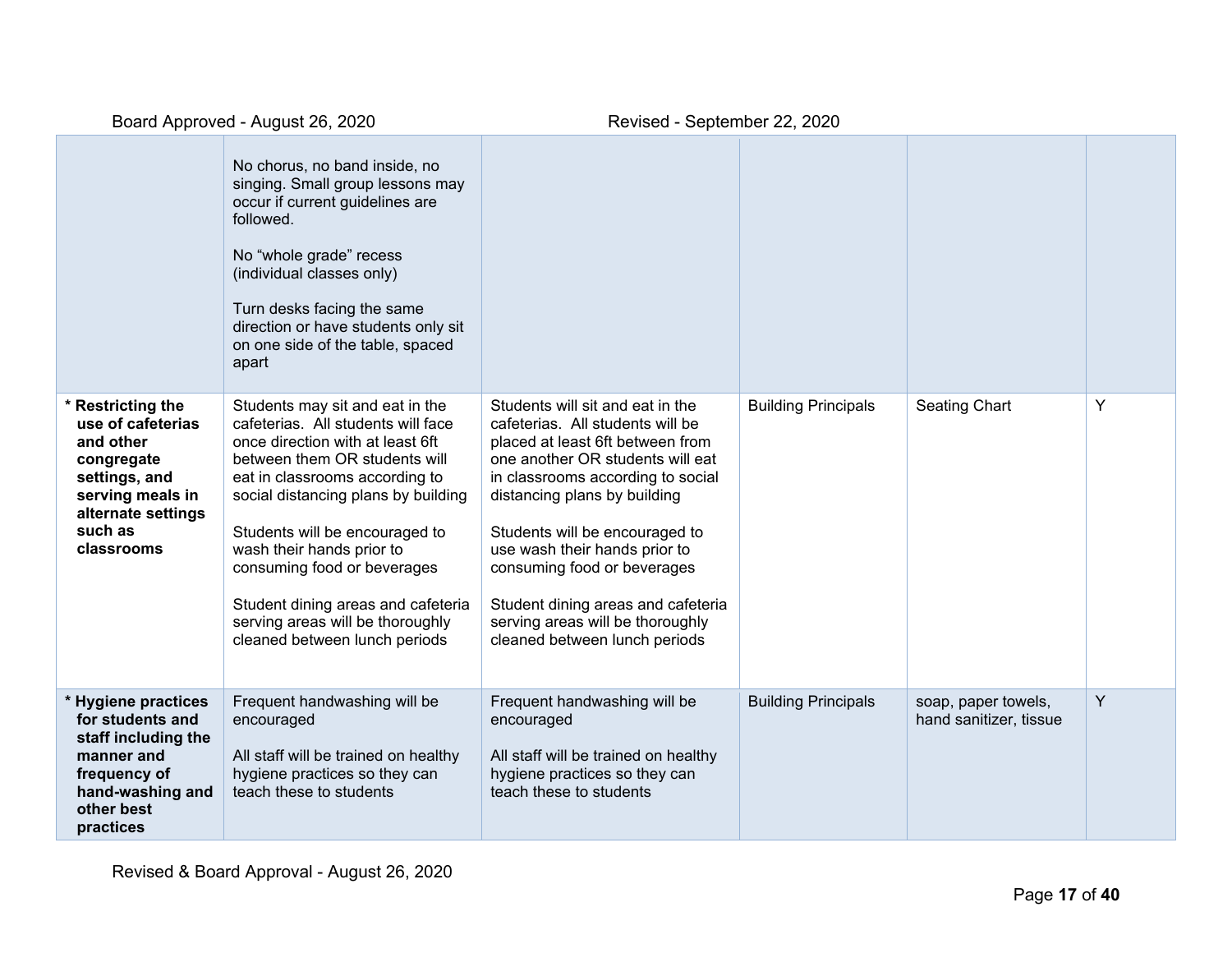|                                                                                                                                                   | Ensure handwashing strategies<br>include washing with soap and<br>water for at least 20 seconds,<br>especially after going to the<br>bathroom; before eating; and after<br>blowing your nose, coughing, or<br>sneezing. If soap and water are<br>not available and hands are not<br>visibly dirty, use an alcohol-based<br>hand sanitizer that contains at<br>least 60% alcohol<br>CDC - handwashing resources<br>that include health promotion<br>materials, information on proper<br>handwashing technique, and tips<br>for families to help children<br>develop good handwashing habits.<br>Ensure adequate supplies (e.g.,<br>soap, paper towels, hand<br>sanitizer, tissue) to support<br>healthy hygiene practices<br>Sharing of materials, supplies, and<br>items will be prohibited<br>Hand sanitizer will be available in<br>all classrooms | Ensure handwashing strategies<br>include washing with soap and<br>water for at least 20 seconds,<br>especially after going to the<br>bathroom; before eating; and after<br>blowing your nose, coughing, or<br>sneezing. If soap and water are<br>not available and hands are not<br>visibly dirty, use an alcohol-based<br>hand sanitizer that contains at<br>least 60% alcohol<br>CDC - handwashing resources<br>that include health promotion<br>materials, information on proper<br>handwashing technique, and tips<br>for families to help children<br>develop good handwashing habits.<br>Ensure adequate supplies (e.g.,<br>soap, paper towels, hand<br>sanitizer, tissue) to support<br>healthy hygiene practices<br>Sharing of materials, supplies, and<br>items will be prohibited<br>Hand sanitizer will be available in<br>all classrooms |                            |                                                                                            |   |
|---------------------------------------------------------------------------------------------------------------------------------------------------|------------------------------------------------------------------------------------------------------------------------------------------------------------------------------------------------------------------------------------------------------------------------------------------------------------------------------------------------------------------------------------------------------------------------------------------------------------------------------------------------------------------------------------------------------------------------------------------------------------------------------------------------------------------------------------------------------------------------------------------------------------------------------------------------------------------------------------------------------|------------------------------------------------------------------------------------------------------------------------------------------------------------------------------------------------------------------------------------------------------------------------------------------------------------------------------------------------------------------------------------------------------------------------------------------------------------------------------------------------------------------------------------------------------------------------------------------------------------------------------------------------------------------------------------------------------------------------------------------------------------------------------------------------------------------------------------------------------|----------------------------|--------------------------------------------------------------------------------------------|---|
| * Posting signs, in<br>highly visible<br>locations, that<br>promote everyday<br>protective<br>measures, and<br>how to stop the<br>spread of germs | Post CDC Germs Are Everywhere<br>and Wash Your Hands Posters in<br>all District Cafeterias and<br>Restrooms and other high traffic<br>areas<br><b>CDC Germs are Everywhere</b><br><b>CDC Wash Your Hands</b>                                                                                                                                                                                                                                                                                                                                                                                                                                                                                                                                                                                                                                         | Post CDC Germs Are Everywhere<br>and Wash Your Hands Posters in<br>all District Cafeterias and<br>Restrooms and other high traffic<br>areas<br><b>CDC Germs are Everywhere</b><br><b>CDC Wash Your Hands</b>                                                                                                                                                                                                                                                                                                                                                                                                                                                                                                                                                                                                                                         | <b>Building Principals</b> | <b>CDC</b> Website<br>Germs Are<br><b>Everywhere Posters</b><br>Wash Your Hands<br>Posters | N |
|                                                                                                                                                   |                                                                                                                                                                                                                                                                                                                                                                                                                                                                                                                                                                                                                                                                                                                                                                                                                                                      |                                                                                                                                                                                                                                                                                                                                                                                                                                                                                                                                                                                                                                                                                                                                                                                                                                                      |                            |                                                                                            |   |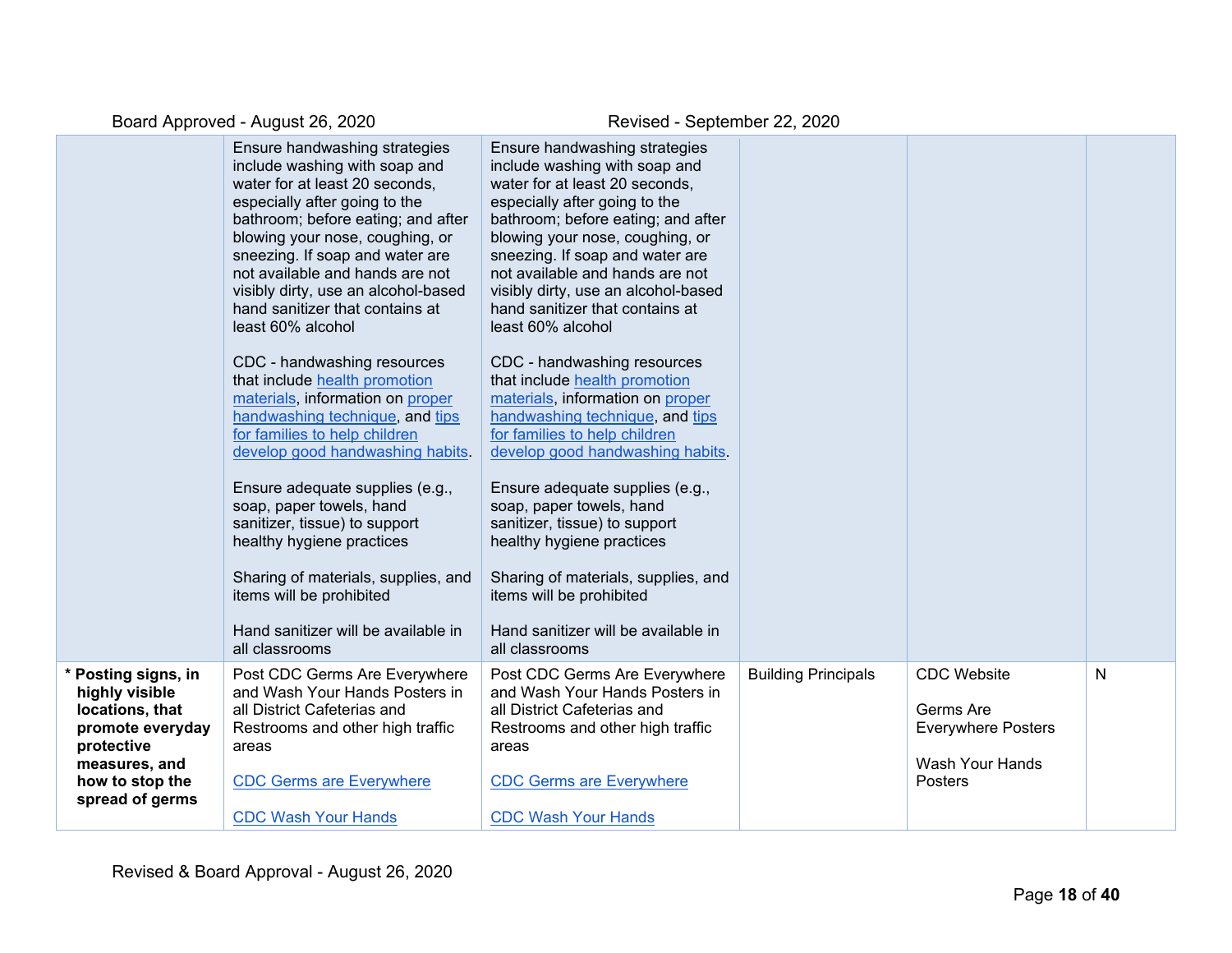|                                                                                                                                                                 | <b>Translated Posters</b>                                                                                                                                                                                                                                                                                                                                                                                                                                        | <b>Translated Posters</b>                                                                                                                                                                                                                                                                                                                                                                                                                                               |                                                                                  |                                                                                                                               |                |
|-----------------------------------------------------------------------------------------------------------------------------------------------------------------|------------------------------------------------------------------------------------------------------------------------------------------------------------------------------------------------------------------------------------------------------------------------------------------------------------------------------------------------------------------------------------------------------------------------------------------------------------------|-------------------------------------------------------------------------------------------------------------------------------------------------------------------------------------------------------------------------------------------------------------------------------------------------------------------------------------------------------------------------------------------------------------------------------------------------------------------------|----------------------------------------------------------------------------------|-------------------------------------------------------------------------------------------------------------------------------|----------------|
| * Identifying and<br>restricting non-<br>essential visitors<br>and volunteers                                                                                   | Only students and staff are<br>allowed in district buildings past<br>the school office                                                                                                                                                                                                                                                                                                                                                                           | Only students and staff are<br>allowed in district buildings past<br>the school office                                                                                                                                                                                                                                                                                                                                                                                  | District Safety and<br><b>Security Coordinator</b><br><b>Building Principals</b> | N/A                                                                                                                           | $\overline{N}$ |
| * Handling sporting<br>activities for<br>recess and<br>physical<br>education classes<br>consistent with<br>the CDC<br><b>Considerations</b><br>for Youth Sports | Recess in yellow phase may be<br>restricted.<br>Physical Education Classes will be<br>conducted with approximately 1/2 of<br>the students and social distancing<br>practices in place<br><b>CDC Considerations for Youth</b><br><b>Sports</b>                                                                                                                                                                                                                    | Recess with proper social<br>distancing. (by class-No whole<br>grade recess)<br>Physical Education Classes will be<br>conducted with students and<br>social distancing practices in place<br><b>CDC Considerations for Youth</b><br><b>Sports</b>                                                                                                                                                                                                                       | <b>Building Principals</b>                                                       | N/A                                                                                                                           | Y              |
| <b>Limiting the sharing</b><br>of materials among<br>students                                                                                                   | Clean and disinfect shared items<br>between uses<br>Keep each student's belongings<br>separated from others' and in<br>individually labeled containers,<br>cubbies, lockers or other areas<br>Ensure adequate supplies to<br>minimize sharing of high touch<br>materials to the extent possible or<br>limit to one group of students at a<br>time and disinfect in between use<br>Textbooks that are shared<br>Technology<br><b>Art Supplies</b><br>PE Equipment | Clean and disinfect shared items<br>between uses<br>Keep each student's belongings<br>separated from others' and in<br>individually labeled containers,<br>cubbies, lockers or other areas<br>Ensure adequate supplies to<br>minimize sharing of high touch<br>materials to the extent possible or<br>limit to one group of students at a<br>time and disinfect in between use<br>Textbooks that are shared<br>Technology<br><b>Art Supplies</b><br><b>PE Equipment</b> | <b>Staff</b>                                                                     | PPE as needed,<br>schedules, seating<br>charts, Individual<br>student spaces,<br>individually assigned<br>classroom resources | $\mathsf{N}$   |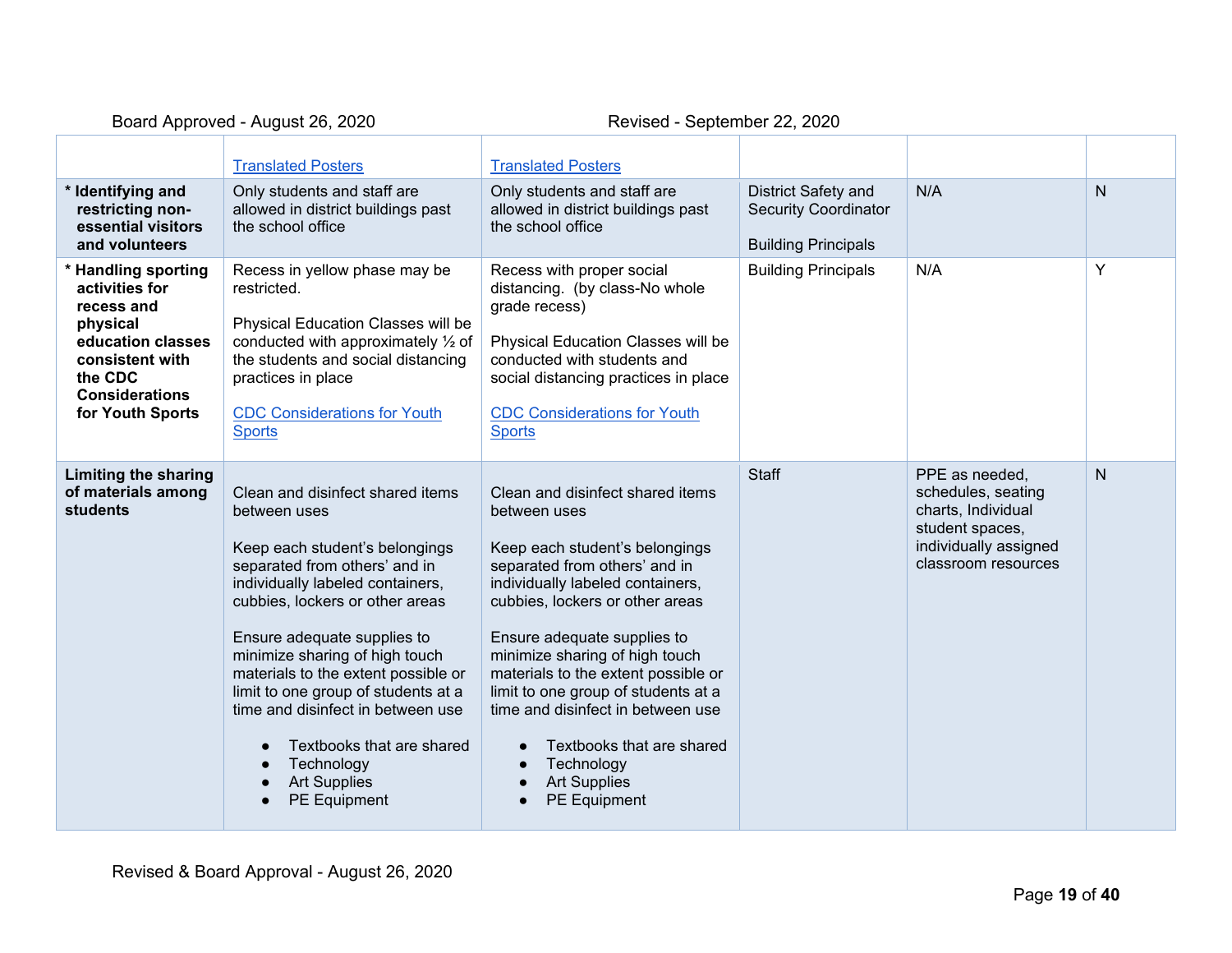|                                                                                                                   | Board Approved - August 26, 2020                                                                                                                                                                                                                                                                                                                                                                   | Revised - September 22, 2020                                                                                                                                                                                                                                                                                                                                                                                                              |                                                             |                       |              |
|-------------------------------------------------------------------------------------------------------------------|----------------------------------------------------------------------------------------------------------------------------------------------------------------------------------------------------------------------------------------------------------------------------------------------------------------------------------------------------------------------------------------------------|-------------------------------------------------------------------------------------------------------------------------------------------------------------------------------------------------------------------------------------------------------------------------------------------------------------------------------------------------------------------------------------------------------------------------------------------|-------------------------------------------------------------|-----------------------|--------------|
|                                                                                                                   | Avoid using other employees'<br>phones, desks, offices, or other<br>work tools and equipment, when<br>possible. Clean and disinfect<br>them before and after use                                                                                                                                                                                                                                   | Avoid using other employees'<br>phones, desks, offices, or other<br>work tools and equipment, when<br>possible. Clean and disinfect<br>them before and after use                                                                                                                                                                                                                                                                          |                                                             |                       |              |
| <b>Staggering the use</b><br>of communal<br>spaces and<br>hallways                                                | Staggered bell schedules by grade<br>and/or class to limit students in<br>hallways<br>Create one-way traffic patterns in<br>hallways/stairwells when possible<br>Separate students within common<br>areas:<br>Arrival<br><b>Dismissal Lines</b><br>Lunch<br>Utilize virtual options for group<br>events, gatherings, or meetings<br>Promote social distancing of at<br>least 6 feet between people | Staggered bell schedules by grade<br>and/or class to limit students in<br>hallways<br>Create one-way traffic patterns in<br>hallways/stairwells when possible<br>Separate students within common<br>areas:<br>Arrival<br><b>Dismissal Lines</b><br>Lunch<br>Pursue virtual options for group<br>events, gatherings, or meetings, if<br>possible, and promote social<br>distancing of at least 6 feet<br>between people if events are held | <b>Building Principals</b>                                  | Hallway Signage       | $\mathsf{N}$ |
| <b>Adjusting</b><br>transportation<br>schedules and<br>practices to create<br>social distance<br>between students | Wearing of masks is mandatory on<br>district transportation<br>Practices, meetings, competitions,<br>athletics, musical, extra-curricular,<br>or similar may or may not operate<br>based on current data, staffing<br>and other metrics<br>Approximately $\frac{1}{2}$ of students will<br>be on the bus at any time                                                                               | Wearing of masks is mandatory on<br>district transportation.<br>Parent drop off/pick up will be<br>encouraged<br>Academic, extracurricular,<br>educational field trips,<br>conferences, and meetings are<br>limited to districts in IU5 and will<br>be very limited                                                                                                                                                                       | Director of<br>Transportation<br><b>Building Principals</b> | Masks, Seating Charts | N            |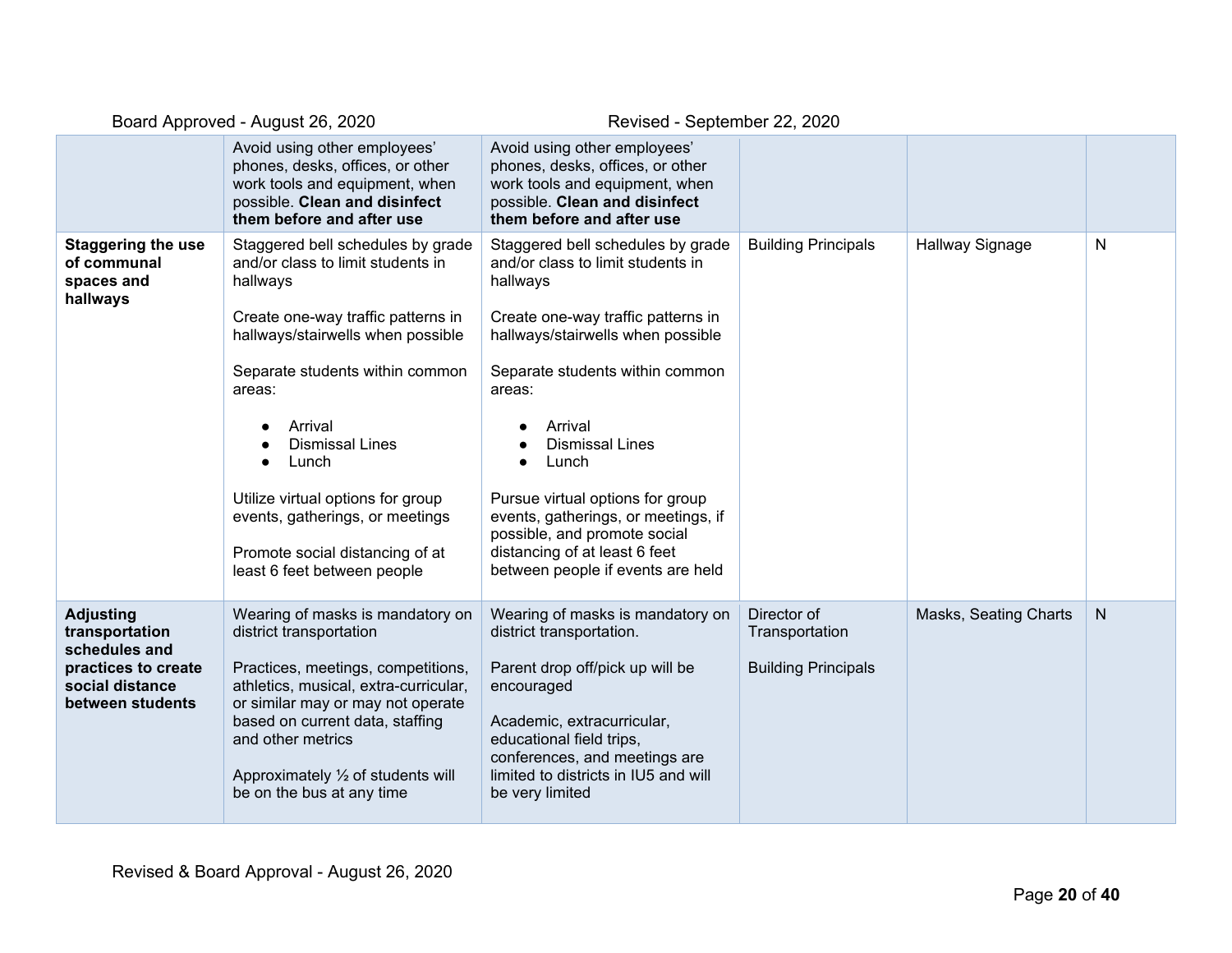|                                                                                                                                              | Parent drop off/pick up will be<br>encouraged<br>Extracurricular and educational<br>field trips are eliminated<br>Attendance at in-person<br>conferences and events are<br>eliminated                                                                                                                                                                                                                                                                                                                                                                                                                                                                                                                                                                              | Participation in athletic events is<br>limited to PIAA District 10<br>sanctioned competitions<br>Travel to counties in yellow for any<br>event is prohibited                                                                                                                                                                                                                                                                                                                                                                           |                             |       |   |
|----------------------------------------------------------------------------------------------------------------------------------------------|--------------------------------------------------------------------------------------------------------------------------------------------------------------------------------------------------------------------------------------------------------------------------------------------------------------------------------------------------------------------------------------------------------------------------------------------------------------------------------------------------------------------------------------------------------------------------------------------------------------------------------------------------------------------------------------------------------------------------------------------------------------------|----------------------------------------------------------------------------------------------------------------------------------------------------------------------------------------------------------------------------------------------------------------------------------------------------------------------------------------------------------------------------------------------------------------------------------------------------------------------------------------------------------------------------------------|-----------------------------|-------|---|
| Limiting the number<br>of individuals in<br>classrooms and<br>other learning<br>spaces, and<br>interactions<br>between groups of<br>students | ABABC schedule approximately<br>1/2 of students will be labeled "A"<br>the other $\frac{1}{2}$ will be labeled "B"<br>Monday and Wednesday will be<br>"A" days, Tuesday and Thursday<br>will be "B" days. Friday will be "C"<br>day which is "Virtual Day" and all<br>students stay home and learn<br>remotely<br>PreK $-3^{rd}$ grade, MDS,<br><b>Elementary ES and Life Skills</b><br>Students may attend school<br>Monday - Thursday with Virtual<br>Day on Friday.<br>CCCTC student attendance may<br>vary according to the CCCTC<br>Health and Safety Plan.<br>Masks are mandatory for use<br>during times when groups of<br>individuals pass or are in close<br>proximity such as hallway<br>transitions as recommended by<br>the CDC and PA Dept. of Health | Best Practices will be utilized to<br>limit close contact between<br>students and staff<br>Increased physical distancing in<br>classrooms<br>Staggered bells for fewer students<br>in hallways<br>No chorus, no band inside, no<br>singing<br>No "whole grade" recess<br>(individual classes only)<br>Masks are mandatory during<br>transportation<br>Masks encouraged (or mandatory)<br>during entry and exit of building,<br>and all transitions as<br>recommended under current<br>mandates by the CDC and/or PA<br>Dept. of Health | <b>Building Principals,</b> | Masks | N |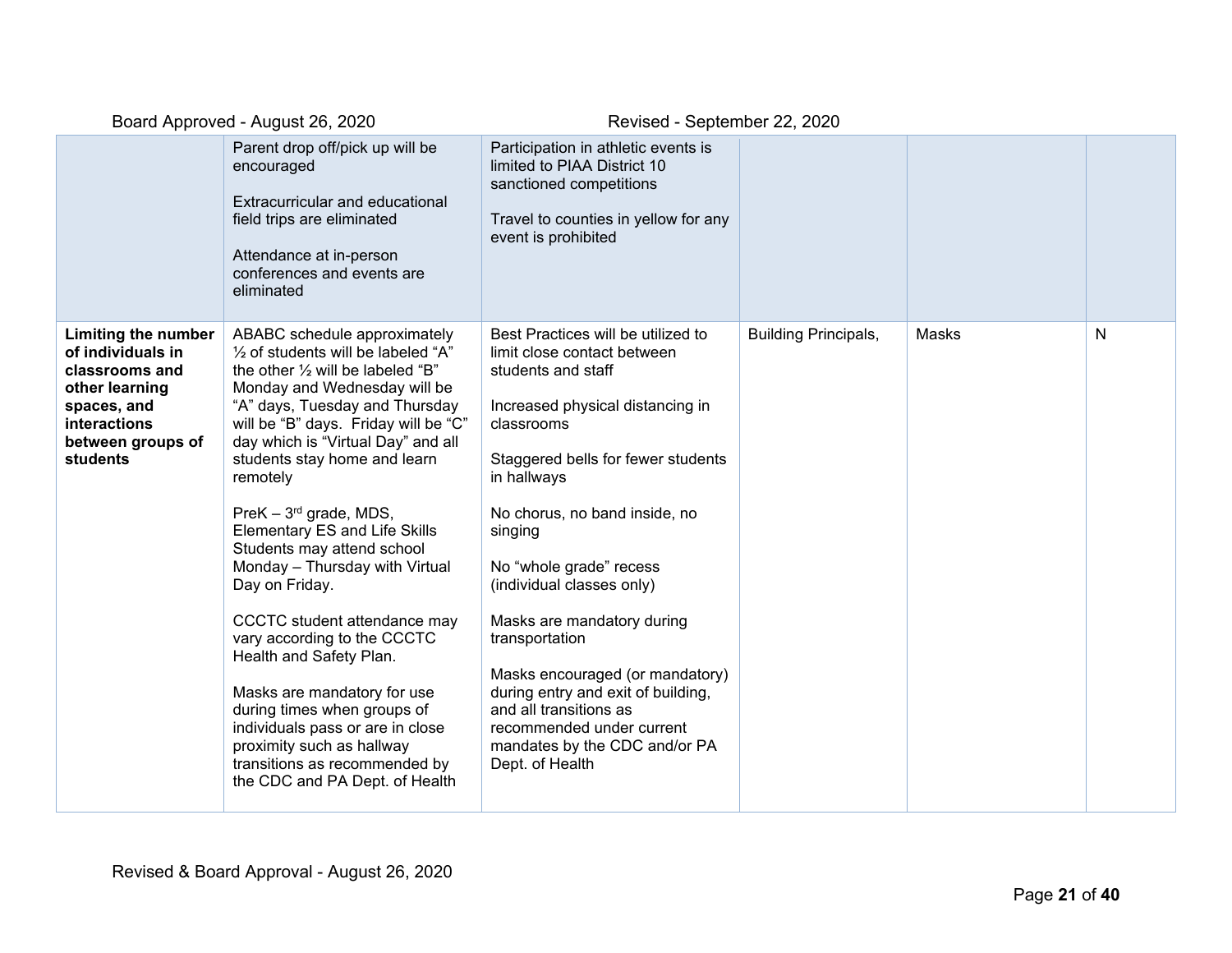| <u>2001 a <i>T</i>eprovoa</u> Tagao: 20, 2020                                                                                                                                                                 |                                                                                                                                                                                                                                                                                                                                                                                             | $1.011000$ coptompor $E E$ , $E 0E 0$                                                                                                                                                                                                                                                                                                                            |                                                        |     |   |
|---------------------------------------------------------------------------------------------------------------------------------------------------------------------------------------------------------------|---------------------------------------------------------------------------------------------------------------------------------------------------------------------------------------------------------------------------------------------------------------------------------------------------------------------------------------------------------------------------------------------|------------------------------------------------------------------------------------------------------------------------------------------------------------------------------------------------------------------------------------------------------------------------------------------------------------------------------------------------------------------|--------------------------------------------------------|-----|---|
|                                                                                                                                                                                                               | Masks required during<br>transportation                                                                                                                                                                                                                                                                                                                                                     |                                                                                                                                                                                                                                                                                                                                                                  |                                                        |     |   |
| <b>Coordinating with</b><br>local childcare<br>regarding on site<br>care, transportation<br>protocol changes<br>and, when possible,<br>revised hours of<br>operation or<br>modified school-<br>year calendars | When applicable, school<br>administration will coordinate with<br>local childcare regarding: on site<br>care, transportation protocol<br>changes and, when possible,<br>revised hours of operation or<br>modified school-year calendars                                                                                                                                                     | Under Green will operate normally                                                                                                                                                                                                                                                                                                                                | Director of Student<br><b>Services</b>                 | N/A | N |
| Other social<br>distancing and<br>safety practices                                                                                                                                                            | All athletics, clubs and after school<br>activities will operate under CDC<br>or PA Dept. of Health practices<br>and protocols, and any or all<br>sports, clubs, activities may be<br>cancelled depending on State or<br>Federal guidelines.<br><b>Extracurricular and Educational</b><br>field trips are eliminated<br>Attendance at in-person<br>conferences and events are<br>eliminated | Under Green all sports, clubs and<br>after school activities will operate<br>under CDC, PA Dept. of Health<br>practices and protocols<br>Academic, extracurricular,<br>Educational field trips,<br>conferences, and meetings are<br>limited to districts in IU5<br>Participation in athletic events is<br>limited to PIAA District 10<br>sanctioned competitions | <b>Building Principals</b><br><b>Athletic Director</b> | N/A | N |

### **Monitoring Student and Staff Health**

### **Key Questions**

• How will you monitor students, staff, and others who interact with each other to ensure they are healthy and not exhibiting signs of illness?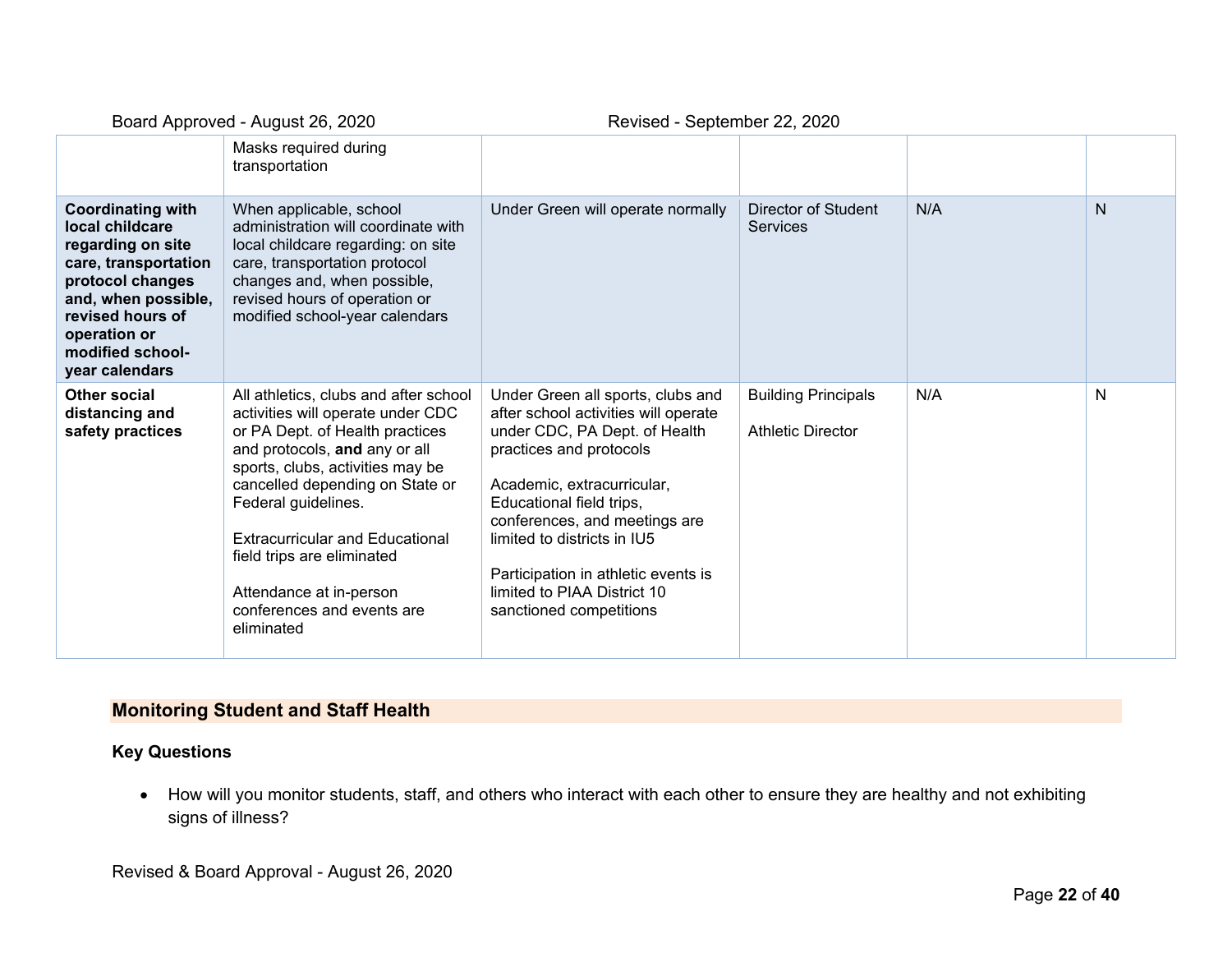- Where, to whom, when, and how frequently will the monitoring take place (e.g. parent or child report from home or upon arrival to school)?
- What is the policy for quarantine or isolation if a staff, student, or other member of the school community becomes ill or has been exposed to an individual confirmed positive for COVID-19?
- Which staff will be responsible for making decisions regarding quarantine or isolation requirements of staff or students?
- What conditions will a staff or student confirmed to have COVID-19 need to meet to safely return to school? How will you accommodate staff who are unable to uncomfortable to return?
- How will you determine which students are willing/able to return? How will you accommodate students who are unable or uncomfortable to return?
- When and how will families be notified of confirmed staff or student illness or exposure and resulting changes to the local Health and Safety Plan?
- Which stakeholders will be trained on protocols for monitoring student and staff health? When and how will the training be provided? How will preparedness to implement as a result of the training be measured?

### **Summary of Responses to Key Questions:**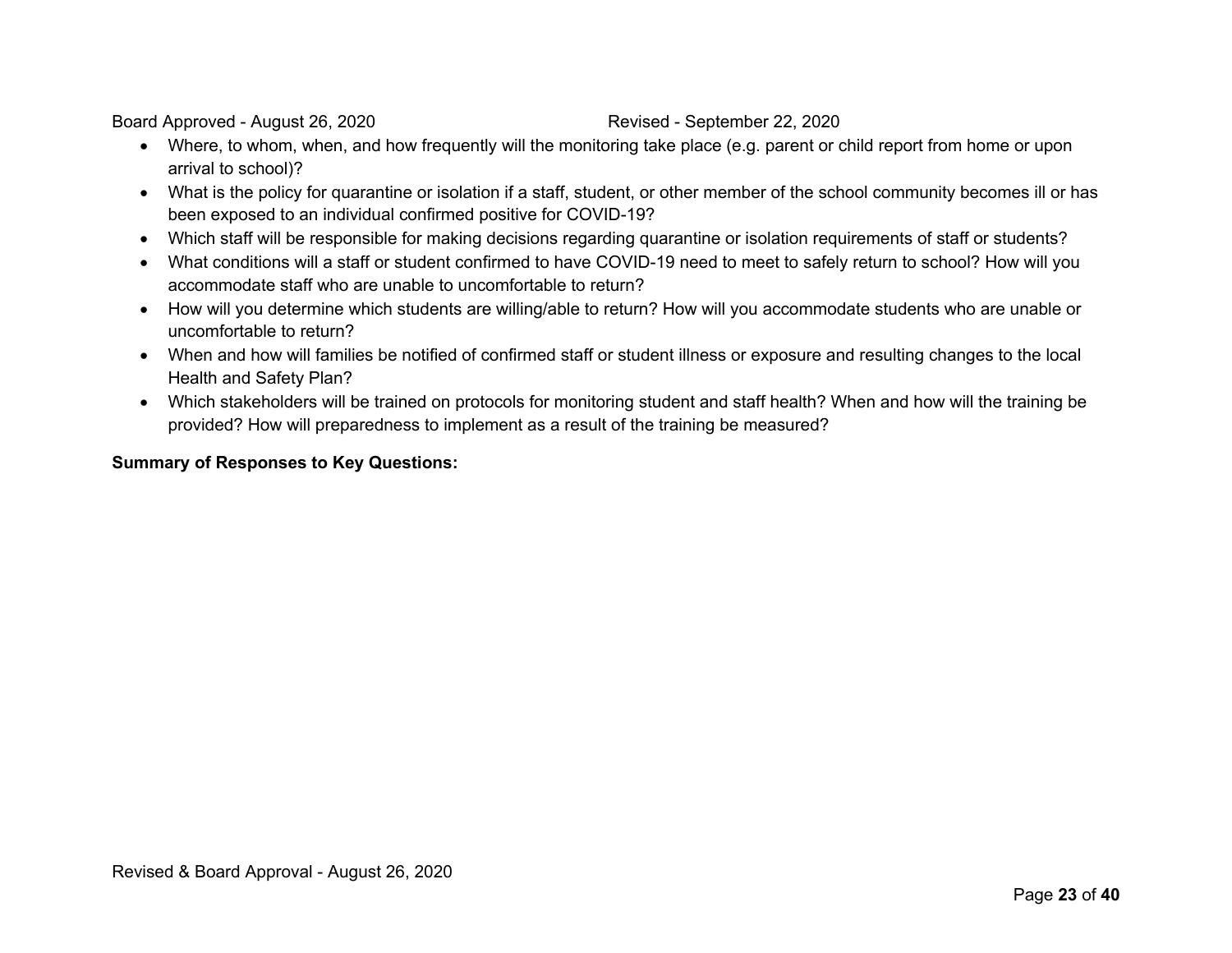| Board Approved - August 26, 2020                                                 |                                                                                                                                                                                                                                                                                                                                                                                                                                                                                                                                                                                                                                                                                                                                                 | Revised - September 22, 2020                                                                                                                                                                                                                                                                                                                                                                                                                                                                                                                                                                                                                                                                                                                   |                                         |                                                                     |                                       |
|----------------------------------------------------------------------------------|-------------------------------------------------------------------------------------------------------------------------------------------------------------------------------------------------------------------------------------------------------------------------------------------------------------------------------------------------------------------------------------------------------------------------------------------------------------------------------------------------------------------------------------------------------------------------------------------------------------------------------------------------------------------------------------------------------------------------------------------------|------------------------------------------------------------------------------------------------------------------------------------------------------------------------------------------------------------------------------------------------------------------------------------------------------------------------------------------------------------------------------------------------------------------------------------------------------------------------------------------------------------------------------------------------------------------------------------------------------------------------------------------------------------------------------------------------------------------------------------------------|-----------------------------------------|---------------------------------------------------------------------|---------------------------------------|
| <b>Requirements</b>                                                              | <b>Action Steps</b><br>under Yellow Phase                                                                                                                                                                                                                                                                                                                                                                                                                                                                                                                                                                                                                                                                                                       | <b>Action Steps</b><br>under Green Phase                                                                                                                                                                                                                                                                                                                                                                                                                                                                                                                                                                                                                                                                                                       | <b>Lead Individual</b><br>and Position  | <b>Materials, Resources,</b><br>and or Supports<br><b>Needed</b>    | <b>PD</b><br><b>Required</b><br>(Y/N) |
| * Monitoring<br>students and staff<br>for symptoms and<br>history of<br>exposure | Parents/Guardians will be<br>responsible for symptom<br>screening of students at home<br>each morning<br>Parents/Guardians are<br>responsible to ensure students<br>with symptoms remain at home<br>and do not ride a bus or attend<br>school<br>All district staff will perform a<br>symptom screen on themselves<br>prior to leaving for work, and will<br>stay home if ill<br>Students and staff will consistently<br>be made aware of the signs and<br>symptoms of COVID-19<br>Students will be sent to the<br>quarantine room immediately if<br>feeling symptomatic<br>The District will share resources<br>with the school community to help<br>families understand when to keep<br>children home.<br>AAP When to Keep Your Child<br>Home | Parents/Guardians will be<br>responsible for symptom<br>screening of students at home<br>each morning<br>Parents/Guardians are<br>responsible to ensure students<br>with symptoms remain at home<br>and do not ride a bus or attend<br>school<br>All district staff will perform a<br>symptom screen on themselves<br>prior to leaving for work, and will<br>stay home if ill<br>Students and staff will consistently<br>be made aware of the signs and<br>symptoms of COVID-19<br>Students will be sent to the<br>quarantine room immediately if<br>feeling symptomatic<br>The District will share resources<br>with the school community to help<br>families understand when to keep<br>children home<br>AAP When to Keep Your Child<br>Home | Administration<br><b>Building Nurse</b> | Signage<br><b>Quarantine Rooms</b><br>Parent/Community<br>Resources | Y                                     |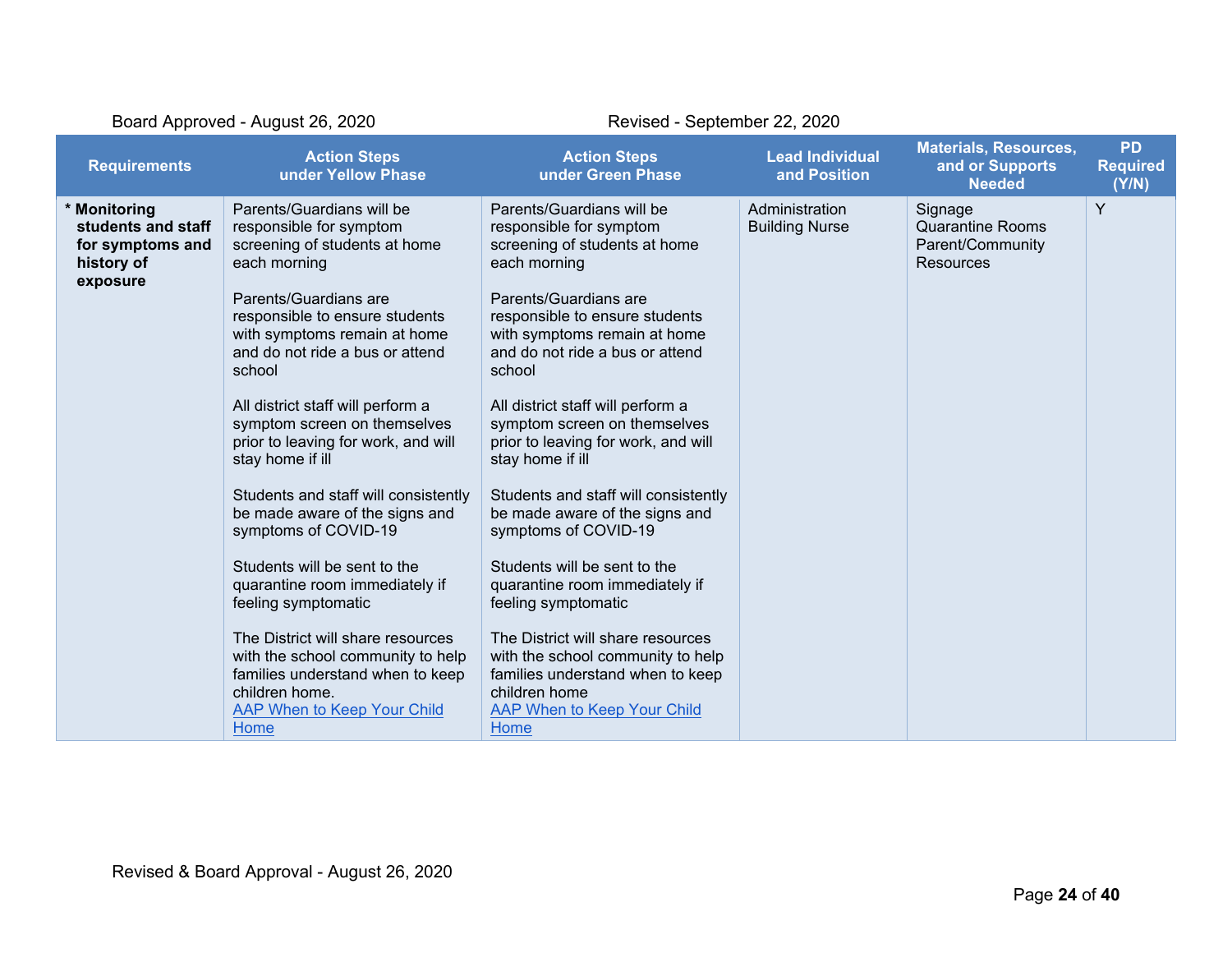| * Isolating or<br>quarantining<br>students, staff, or<br>visitors if they<br>become sick or<br>demonstrate a<br>history of<br>exposure | Students and staff will consistently<br>be made aware of the signs and<br>symptoms of COVID-19<br>All district or contracted staff<br>showing signs or symptoms of<br>COVID-19 will be sent home<br>Students will be sent to the<br>quarantine room immediately if<br>feeling symptomatic<br>If a student is sent to the<br>quarantine room or sent home<br>with COVID-19 symptoms, the<br>pandemic coordinator will be | Students and staff will consistently<br>be made aware of the signs and<br>symptoms of COVID-19<br>All district or contracted staff<br>showing signs or symptoms of<br>COVID-19 will be sent home<br>Students will be sent to the<br>quarantine room immediately if<br>feeling symptomatic<br>If a student is sent to the<br>quarantine room or sent home<br>with COVID-19 symptoms, the<br>pandemic coordinator will be | <b>Building Principals</b><br><b>School Nurse</b> | Signage<br>Quarantine Rooms | Υ |
|----------------------------------------------------------------------------------------------------------------------------------------|-------------------------------------------------------------------------------------------------------------------------------------------------------------------------------------------------------------------------------------------------------------------------------------------------------------------------------------------------------------------------------------------------------------------------|-------------------------------------------------------------------------------------------------------------------------------------------------------------------------------------------------------------------------------------------------------------------------------------------------------------------------------------------------------------------------------------------------------------------------|---------------------------------------------------|-----------------------------|---|
|                                                                                                                                        | notified<br>If a staff member is sent home<br>with COVID-19 symptoms, the<br>pandemic coordinator will be<br>notified<br>School nurses and other<br>healthcare providers should use<br><b>Standard and Transmission-Based</b><br>Precautions when caring for sick<br>people                                                                                                                                             | notified<br>If a staff member is sent home<br>with COVID-19 symptoms, the<br>pandemic coordinator will be<br>notified<br>School nurses and other<br>healthcare providers should use<br><b>Standard and Transmission-Based</b><br>Precautions when caring for sick<br>people                                                                                                                                             |                                                   |                             |   |
|                                                                                                                                        | <b>What Healthcare Personnel</b><br>Should Know About Caring for<br>Patients with Confirmed or<br>Possible COVID-19 Infection<br>If a student or staff is confirmed as<br>having COVID-19 by a medical<br>professional, the effected                                                                                                                                                                                    | <b>What Healthcare Personnel</b><br>Should Know About Caring for<br>Patients with Confirmed or<br>Possible COVID-19 Infection<br>If a student or staff is confirmed as<br>having COVID-19 by a medical<br>professional, the effected                                                                                                                                                                                    |                                                   |                             |   |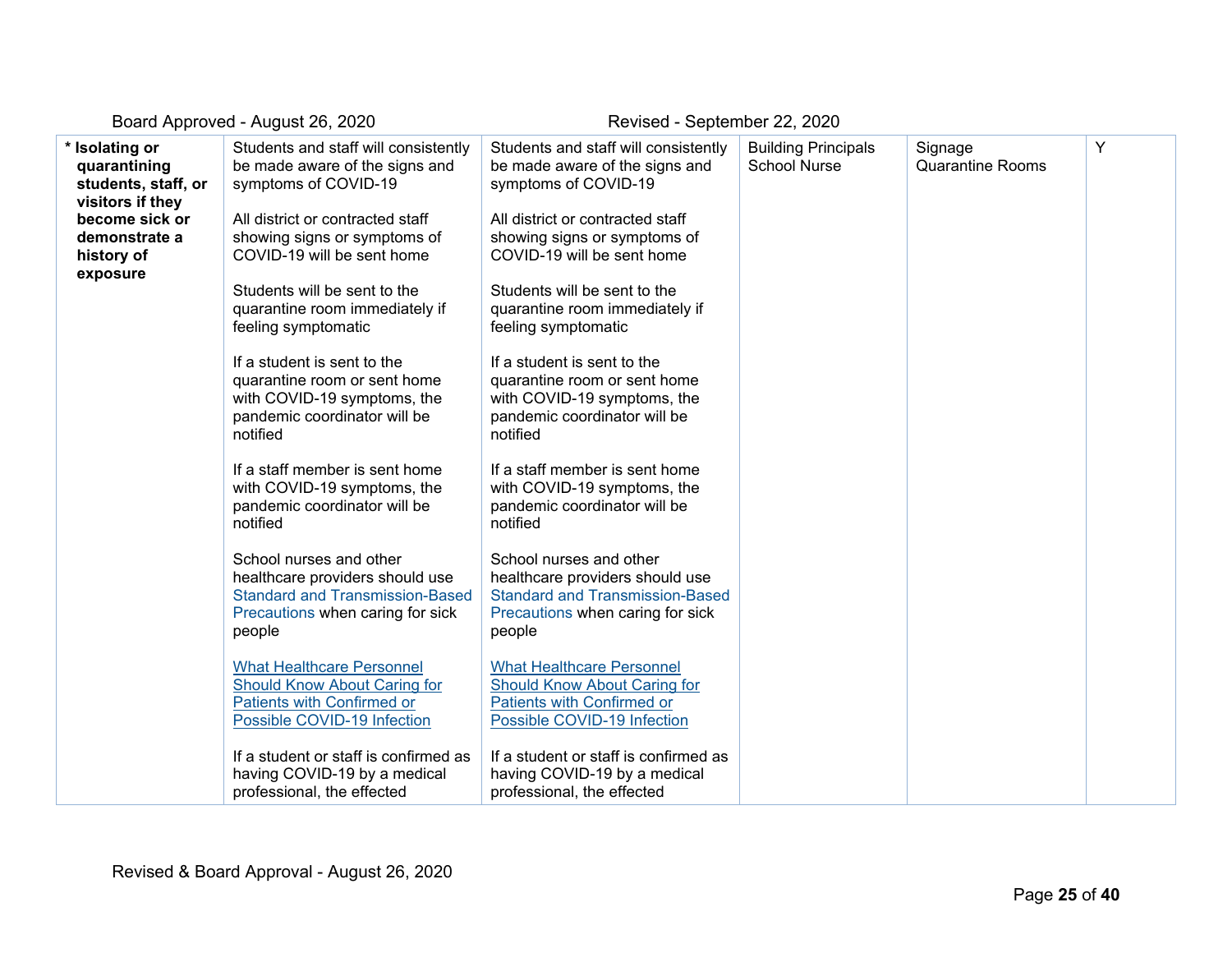| Board Approved - August 26, 2020                                                                                                  |                                                                                                                                                                                                                                                                                                                                                                                                                                                                                                                                                  | Revised - September 22, 2020                                                                                                                                                                                                                                                                                                                                                                                                                                                                                                                     |                                                                                |                                                                               |                                       |
|-----------------------------------------------------------------------------------------------------------------------------------|--------------------------------------------------------------------------------------------------------------------------------------------------------------------------------------------------------------------------------------------------------------------------------------------------------------------------------------------------------------------------------------------------------------------------------------------------------------------------------------------------------------------------------------------------|--------------------------------------------------------------------------------------------------------------------------------------------------------------------------------------------------------------------------------------------------------------------------------------------------------------------------------------------------------------------------------------------------------------------------------------------------------------------------------------------------------------------------------------------------|--------------------------------------------------------------------------------|-------------------------------------------------------------------------------|---------------------------------------|
| <b>Requirements</b>                                                                                                               | <b>Action Steps</b><br>under Yellow Phase                                                                                                                                                                                                                                                                                                                                                                                                                                                                                                        | <b>Action Steps</b><br>under Green Phase                                                                                                                                                                                                                                                                                                                                                                                                                                                                                                         | <b>Lead Individual</b><br>and Position                                         | <b>Materials, Resources,</b><br>and or Supports<br><b>Needed</b>              | <b>PD</b><br><b>Required</b><br>(Y/N) |
|                                                                                                                                   | building(s) may be closed and<br>disinfected                                                                                                                                                                                                                                                                                                                                                                                                                                                                                                     | building(s) may be closed and<br>disinfected                                                                                                                                                                                                                                                                                                                                                                                                                                                                                                     |                                                                                |                                                                               |                                       |
| * Returning isolated<br>or quarantined<br>staff, students, or<br>visitors to school                                               | If a student or staff member has a<br>confirmed case of COVID-19:<br>Notification/documentation must<br>be presented to pandemic<br>coordinator before re-admittance<br>to school/work<br>A student or staff member<br>identified through contact tracing<br>as being exposed to COVID-19<br>may return to school/work after 14<br>days with no signs or symptoms of<br>COVID-19<br>Quarantined individuals may<br>return after 14 days AND 24 hours<br>with no fever (without medication)<br>AND no respiratory symptoms.<br>Temperature checks | If a student or staff member has a<br>confirmed case of COVID-19:<br>Notification/documentation must<br>be presented to pandemic<br>coordinator before re-admittance<br>to school/work<br>A student or staff member<br>identified through contact tracing<br>as being exposed to COVID-19<br>may return to school/work after 14<br>days with no signs or symptoms of<br>COVID-19<br>Quarantined individuals may<br>return after 14 days AND 24 hours<br>with no fever (without medication)<br>AND no respiratory symptoms.<br>Temperature checks | Pandemic<br>Coordinator,<br><b>Building Principals,</b><br><b>School Nurse</b> | <b>Digital Contactless</b><br><b>Thermometers</b>                             | N                                     |
| Notifying staff,<br>families, and the<br>public of school<br>closures and<br>within-school-year<br>changes in safety<br>protocols | District will use multiple social<br>media sites as well as district<br>website, "all call" system, and local<br>news to notify families, staff, and<br>general public of updates and/or<br>changes to protocols and closures                                                                                                                                                                                                                                                                                                                    | District will use multiple social<br>media sites as well as district<br>website, "all call" system, and local<br>news to notify families, staff, and<br>general public of updates and/or<br>changes to protocols and closures                                                                                                                                                                                                                                                                                                                    | Pandemic<br>Coordinator,<br>Superintendent                                     | All Call System<br>Social Media Platforms<br>Website<br><b>Media Contacts</b> | $\mathsf{N}$                          |
| <b>Other monitoring</b><br>and screening<br>practices                                                                             | Will continue to monitor and follow<br>procedures and guidelines from<br>the CDC and PA Department of<br>Health                                                                                                                                                                                                                                                                                                                                                                                                                                  | Will continue to monitor and follow<br>procedures and guidelines from<br>the CDC and PA Department of<br>Health                                                                                                                                                                                                                                                                                                                                                                                                                                  | Pandemic<br>Coordinator                                                        | N/A                                                                           | N                                     |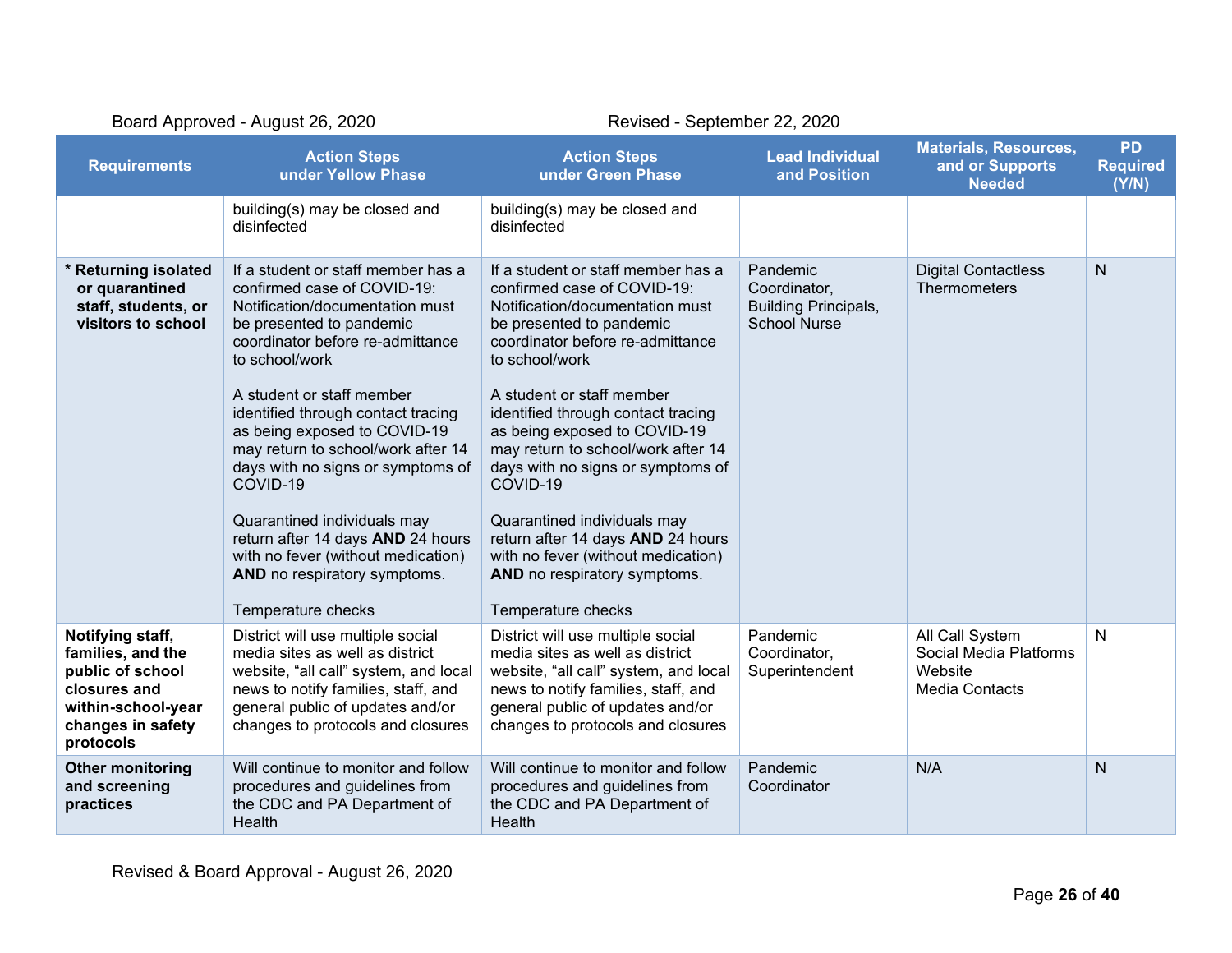### **Other Considerations for Students and Staff**

### **Key Questions**

- What is the local policy/procedure regarding face coverings for staff? What is the policy/procedure for students?
- What special protocols will you implement to protect students and staff at higher risk for severe illness?
- How will you ensure enough substitute teachers are prepared in the event of staff illness?
- How will the LEA strategically deploy instructional and non-instructional staff to ensure all students have access to quality learning opportunities, as well as supports for social emotional wellness at school and at home?

### **Summary of Responses to Key Questions:**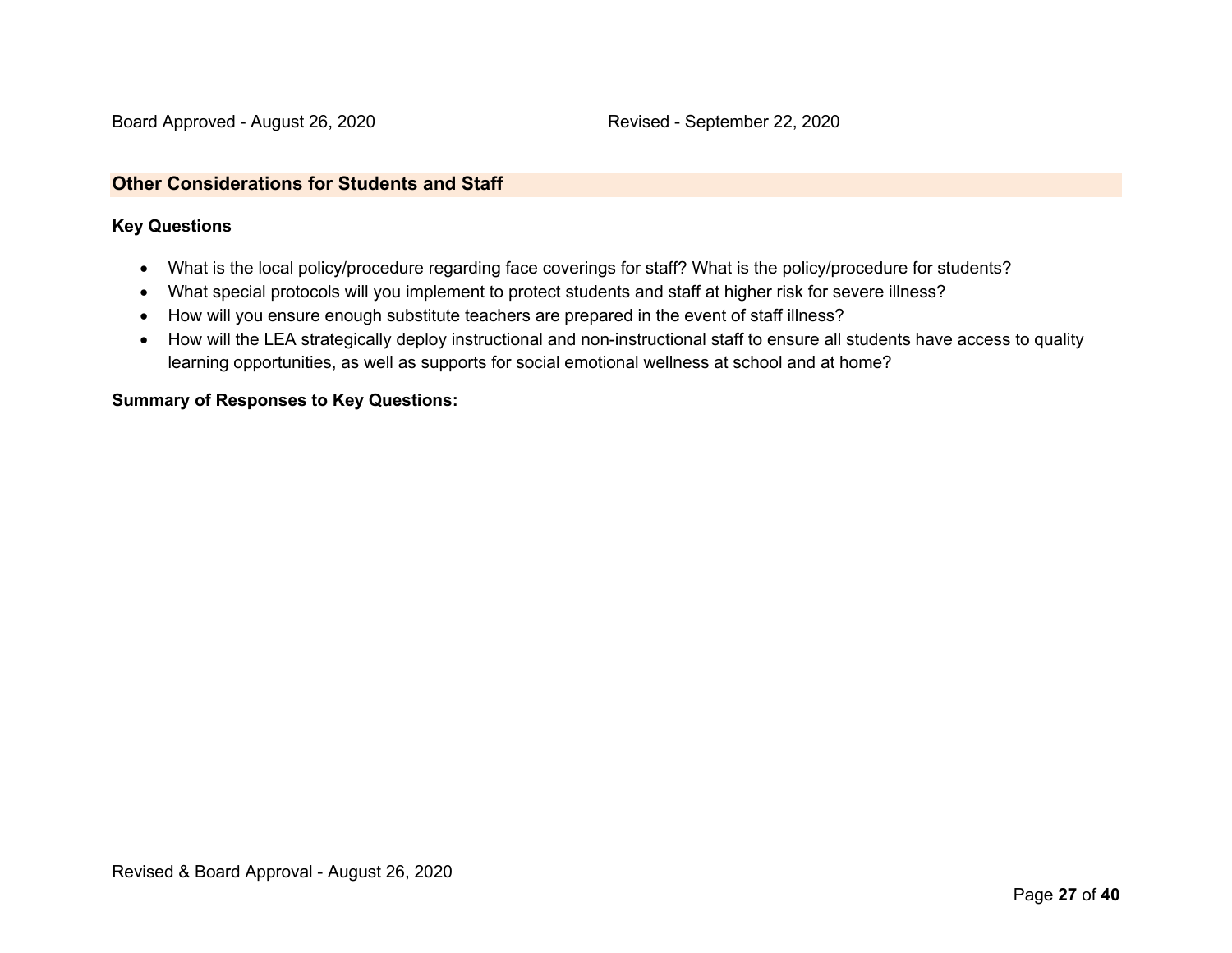| Board Approved - August 26, 2020                                                               |                                                                                                                                                                                                                                                                                                                                                                                                                                                                                                                  | Revised - September 22, 2020                                                                                                                                                                                                                                                                                                                                                                                                                                                                                     |                                                    |                                                                  |                                       |
|------------------------------------------------------------------------------------------------|------------------------------------------------------------------------------------------------------------------------------------------------------------------------------------------------------------------------------------------------------------------------------------------------------------------------------------------------------------------------------------------------------------------------------------------------------------------------------------------------------------------|------------------------------------------------------------------------------------------------------------------------------------------------------------------------------------------------------------------------------------------------------------------------------------------------------------------------------------------------------------------------------------------------------------------------------------------------------------------------------------------------------------------|----------------------------------------------------|------------------------------------------------------------------|---------------------------------------|
| <b>Requirements</b>                                                                            | <b>Action Steps</b><br>under Yellow Phase                                                                                                                                                                                                                                                                                                                                                                                                                                                                        | <b>Action Steps</b><br>under Green Phase                                                                                                                                                                                                                                                                                                                                                                                                                                                                         | <b>Lead Individual</b><br>and Position             | <b>Materials, Resources,</b><br>and or Supports<br><b>Needed</b> | <b>PD</b><br><b>Required</b><br>(Y/N) |
| * Protecting<br>students and staff<br>at higher risk for<br>severe illness                     | Teachers will send students that<br>appear ill or are symptomatic to a<br>quarantine room<br>Additionally, high risk students will<br>be monitored and temperatures<br>will be taken of those students as<br>deemed necessary<br>Maximum physical distance<br>feasible will be implemented<br>between staff and students and<br>staff to staff and student to student<br>for high risk individuals<br>The district will follow guidelines<br>set forth in the (FFCRA) Families<br>First Coronavirus Response Act | Teachers will send students that<br>appear ill or are symptomatic to a<br>quarantine room<br>Additionally, high risk students will<br>be monitored and temperatures<br>will be taken of those students as<br>deemed necessary<br>Maximum physical distance<br>feasible will be implemented<br>between staff and students and<br>staff to staff and student to student<br>for high risk individuals<br>The district will follow guidelines<br>set forth in the (FFCRA) Families<br>First Coronavirus Response Act | <b>Building Principals,</b><br><b>School Nurse</b> | <b>Digital Contactless</b><br><b>Thermometers</b>                | $\mathsf{N}$                          |
| * Use of face<br>coverings (masks<br>or face shields) by<br>all staff                          | Face masks are strongly<br>encouraged or mandatory during<br>school as recommended under<br>current mandates by the CDC<br>and/or PA Dept. of Health                                                                                                                                                                                                                                                                                                                                                             | Face masks are strongly<br>encouraged or mandatory during<br>school as recommended under<br>current mandates by the CDC<br>and/or PA Dept. of Health                                                                                                                                                                                                                                                                                                                                                             | <b>Building Principal</b>                          | Masks                                                            | N                                     |
| * Use of face<br>coverings (masks<br>or face shields) by<br>older students (as<br>appropriate) | Face masks are strongly<br>encouraged or mandatory during<br>school as recommended under<br>current mandates by the CDC<br>and/or PA Dept. of Health<br>Face masks are mandatory during<br>transportation                                                                                                                                                                                                                                                                                                        | Face masks are strongly<br>encouraged or mandatory during<br>school as recommended under<br>current mandates by the CDC<br>and/or PA Dept. of Health<br>Face masks are mandatory during<br>transportation                                                                                                                                                                                                                                                                                                        | <b>Building Principal</b>                          | <b>Masks</b>                                                     | N                                     |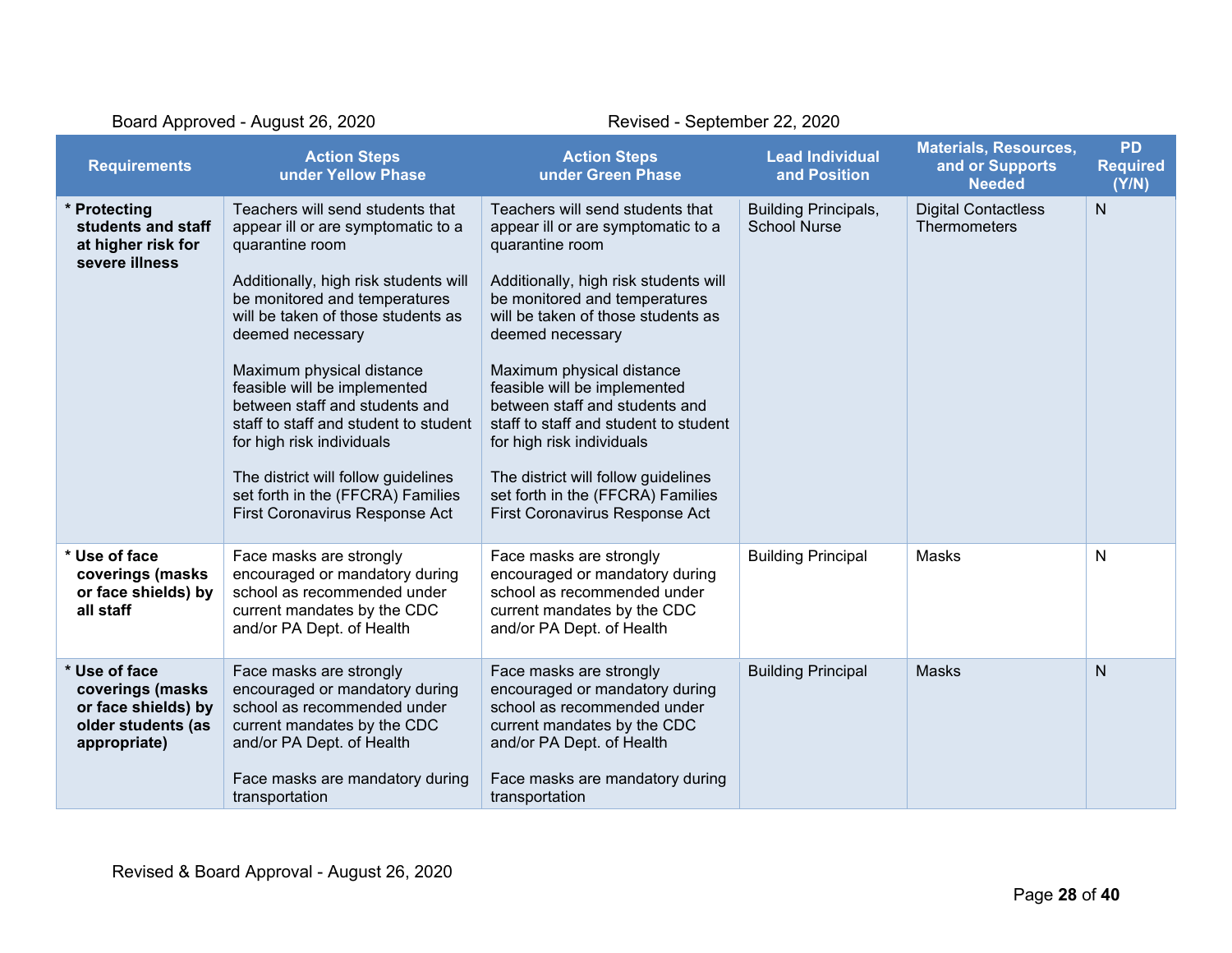| Board Approved - August 26, 2020                                                                                     |                                                                                                                                                                                                                                                                                                                                                                                                                                                                                                                                                                                                                                                                                                                                                                  | Revised - September 22, 2020                                                                                                                                                                                                                                                                                                                                                                                                                                                                                                                                                                                                                                                                                                                                     |                                                                                |                                                                  |                                       |
|----------------------------------------------------------------------------------------------------------------------|------------------------------------------------------------------------------------------------------------------------------------------------------------------------------------------------------------------------------------------------------------------------------------------------------------------------------------------------------------------------------------------------------------------------------------------------------------------------------------------------------------------------------------------------------------------------------------------------------------------------------------------------------------------------------------------------------------------------------------------------------------------|------------------------------------------------------------------------------------------------------------------------------------------------------------------------------------------------------------------------------------------------------------------------------------------------------------------------------------------------------------------------------------------------------------------------------------------------------------------------------------------------------------------------------------------------------------------------------------------------------------------------------------------------------------------------------------------------------------------------------------------------------------------|--------------------------------------------------------------------------------|------------------------------------------------------------------|---------------------------------------|
| <b>Requirements</b>                                                                                                  | <b>Action Steps</b><br>under Yellow Phase                                                                                                                                                                                                                                                                                                                                                                                                                                                                                                                                                                                                                                                                                                                        | <b>Action Steps</b><br>under Green Phase                                                                                                                                                                                                                                                                                                                                                                                                                                                                                                                                                                                                                                                                                                                         | <b>Lead Individual</b><br>and Position                                         | <b>Materials, Resources,</b><br>and or Supports<br><b>Needed</b> | <b>PD</b><br><b>Required</b><br>(Y/N) |
| <b>Unique safety</b><br>protocols for<br>students with<br>complex needs or<br>other vulnerable<br><b>individuals</b> | If a sink is available in the<br>classroom, staff should thoroughly<br>wash hands immediately before<br>and after working with a student<br>Avoid the use of communal<br>objects for student reinforcement.<br>If such objects are used with<br>multiple students, each object<br>should be disinfected immediately<br>before and after student use<br>The district's feeding protocol<br>should be followed when feeding<br>students. Staff should wear gloves<br>when feeding students<br>Bathrooms and changing tables<br>should be disinfected before and<br>after student use. Limit students to<br>one at a time. Students should be<br>assisted with hand-washing<br>Students should be encouraged<br>not to touch walls and fixtures<br>when in hallways | If a sink is available in the<br>classroom, staff should thoroughly<br>wash hands immediately before<br>and after working with a student<br>Avoid the use of communal<br>objects for student reinforcement.<br>If such objects are used with<br>multiple students, each object<br>should be disinfected immediately<br>before and after student use<br>The district's feeding protocol<br>should be followed when feeding<br>students. Staff should wear gloves<br>when feeding students<br>Bathrooms and changing tables<br>should be disinfected before and<br>after student use. Limit students to<br>one at a time. Students should be<br>assisted with hand-washing<br>Students should be encouraged<br>not to touch walls and fixtures<br>when in hallways | <b>Director of Student</b><br>Services<br><b>Building Principal</b><br>Teacher | PPE, Cleaning<br>Chemicals and<br>Equipment                      | N                                     |
| <b>Strategic</b><br>deployment of staff                                                                              | When applicable, teachers and<br>staff schedules will be scheduled<br>accordingly to meet the safety and<br>security needs of the students in<br>the school                                                                                                                                                                                                                                                                                                                                                                                                                                                                                                                                                                                                      | When applicable, teachers and<br>staff schedules will be scheduled<br>accordingly to meet the safety and<br>security needs of the students in<br>the school                                                                                                                                                                                                                                                                                                                                                                                                                                                                                                                                                                                                      | <b>Building Principals</b>                                                     | N/A                                                              | N                                     |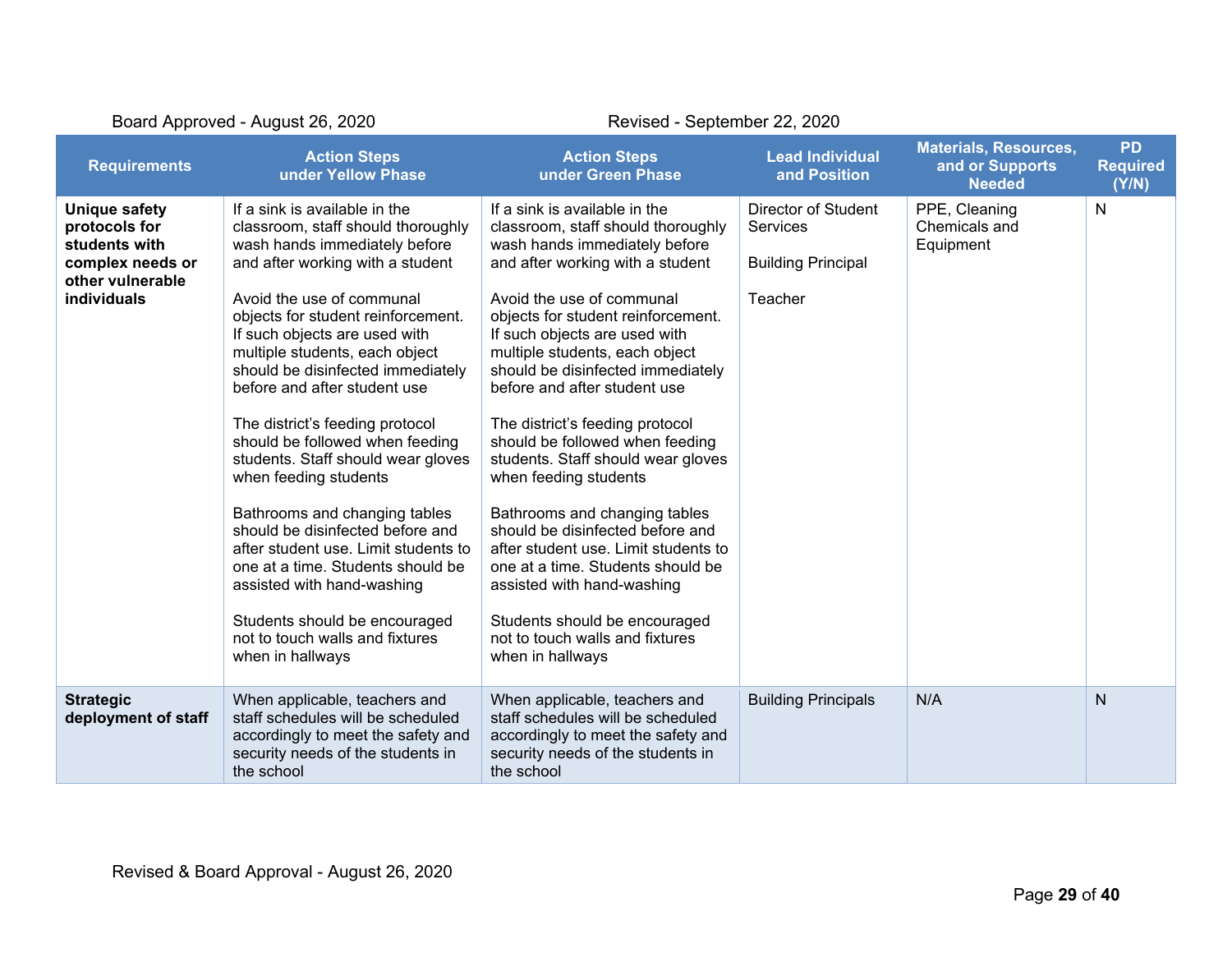### **Health and Safety Plan Professional Development**

The success of your plan for a healthy and safe reopening requires all stakeholders to be prepared with the necessary knowledge and skills to implement the plan as intended. For each item that requires professional development, document the following components of your professional learning plan.

- **Topic:** List the content on which the professional development will focus.
- **Audience:** List the stakeholder group(s) who will participate in the professional learning activity.
- **Lead Person and Position:** List the person or organization that will provide the professional learning.
- **Session Format:** List the strategy/format that will be utilized to facilitate participant learning.
- **Materials, Resources, and or Supports Needed:** List any materials, resources, or support required to implement the requirement.
- **Start Date:** Enter the date on which the first professional learning activity for the topic will be offered.
- **Completion Date:** Enter the date on which the last professional learning activity for the topic will be offered.

| <b>Topic</b>                                                         | <b>Audience</b>                                           | <b>Lead Person and</b><br><b>Position</b> | <b>Session</b><br><b>Format</b> | <b>Materials, Resources,</b><br>and or Supports<br><b>Needed</b> | <b>Start Date</b> | <b>Completion</b><br><b>Date</b> |
|----------------------------------------------------------------------|-----------------------------------------------------------|-------------------------------------------|---------------------------------|------------------------------------------------------------------|-------------------|----------------------------------|
| <b>Healthy Hygiene Practices</b>                                     | All Staff                                                 | <b>School Nurse</b>                       | Online                          | <b>CDC</b> Guidance                                              | August 2020       | Sept 2020                        |
| <b>Healthy Hygiene Practices</b>                                     | All Students                                              | <b>Classroom Teachers</b>                 | In Person                       | <b>CDC</b> Guidance                                              | Aug/Sept '20      | Sept 2020                        |
| Cleaning, sanitizing,<br>disinfecting                                | <b>PESPA</b>                                              | Director of Facilities                    | Online & In<br><b>Person</b>    | CDC Guidance<br>Manufacturer<br>Recommendations                  | <b>July 2020</b>  | On-going                         |
| Implement the Health and<br>Safety plan                              | All Staff                                                 | Pandemic<br>Coordinator                   | Online & In<br>Person           | PDE & PA DoH                                                     | <b>July 2020</b>  | Sept 2020                        |
| Safety Protocols for<br><b>Students with Complex</b><br><b>Needs</b> | Nurses &<br>Special<br>Education<br>Teachers and<br>Aides | Director of Student<br><b>Services</b>    | In Person                       | CDC Guidance                                                     | Sept 2020         | Sept 2020                        |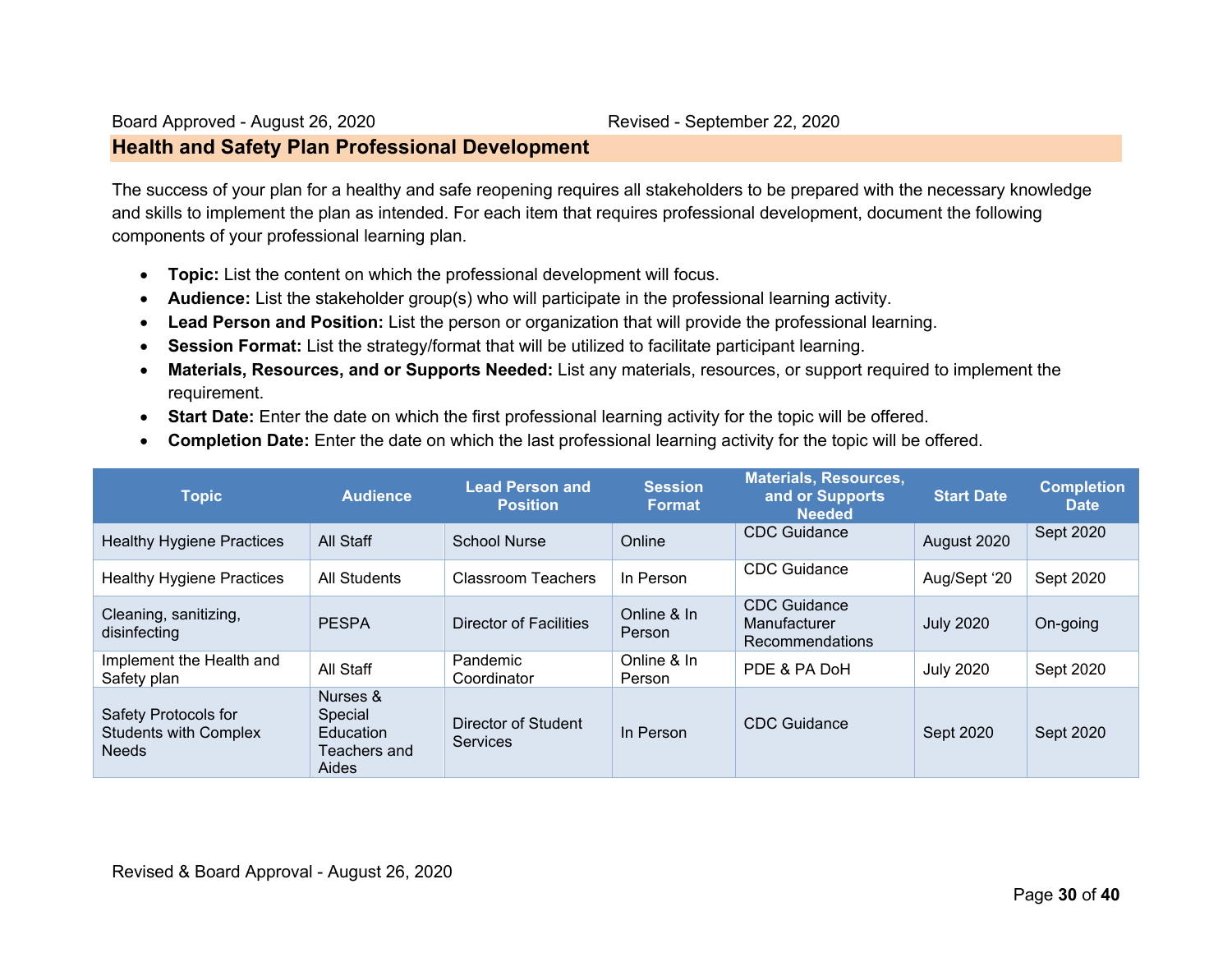### **Health and Safety Plan Communications**

Timely and effective family and caregiver communication about health and safety protocols and schedules will be critical. Schools should be particularly mindful that frequent communications are accessible in non-English languages and to all caregivers (this is particularly important for children residing with grandparents or other kin or foster caregivers). Additionally, LEAs should establish and maintain ongoing communication with local and state authorities to determine current mitigation levels in your community.

| <b>Topic</b>                        | <b>Audience</b>   | <b>Lead Person and</b><br><b>Position</b> | <b>Mode of Communications</b> | <b>Start Date</b> | <b>Completion</b><br><b>Date</b> |
|-------------------------------------|-------------------|-------------------------------------------|-------------------------------|-------------------|----------------------------------|
| <b>Staff Survey</b>                 | <b>Staff</b>      | Superintendent                            | Online                        | June 2020         | <b>July 2020</b>                 |
| <b>Parent &amp; Resident Survey</b> | <b>Families</b>   | Superintendent                            | Online                        | June 2020         | <b>July 2020</b>                 |
| <b>Student Survey</b>               | <b>Students</b>   | Superintendent                            | Online                        | June 2020         | <b>July 2020</b>                 |
| <b>Summer Plan</b>                  | Board/Families    | Superintendent                            | Online/In Person              | June 2020         | June 2020                        |
| 20-21 Health and Safety Plan        | Board/Families    | Superintendent                            | Online/In Person              | <b>July 2020</b>  | August 2020                      |
| <b>Community Updates</b>            | Community         | Superintendent                            | Online                        | June 2020         | August 2020                      |
| <b>Reopening Communication</b>      | Community         | Superintendent                            | Online                        | August<br>2020    | August 2020                      |
| <b>School Updates</b>               | Parents/Guardians | Principals                                | Online/Mail/Phone             | June 2020         | August 2020                      |
| <b>Staff Updates</b>                | <b>Staff</b>      | Principal/Superintendent                  | Online/Email                  | Ongoing           | Ongoing                          |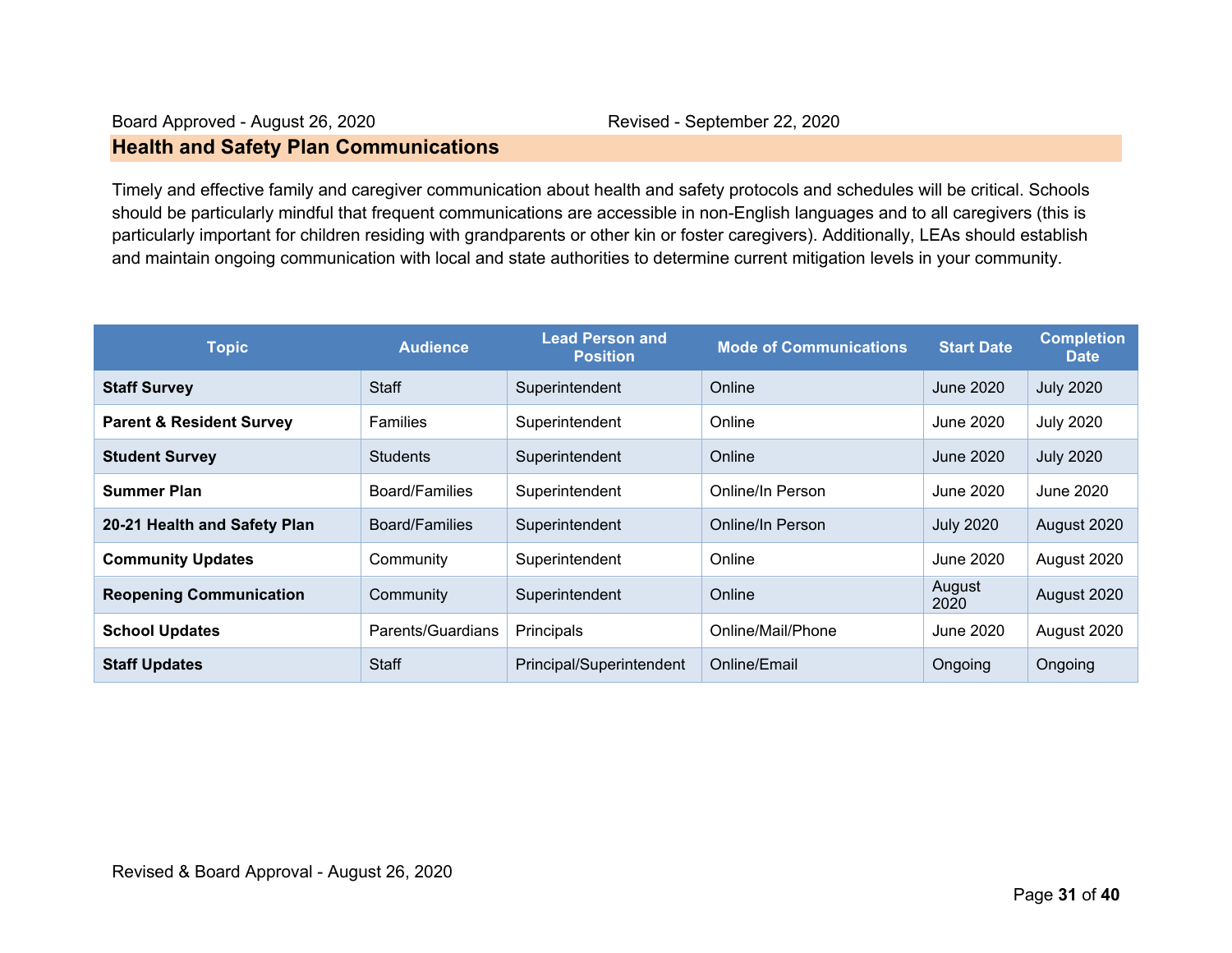### Board Approved - August 26, 2020 Revised - September 22, 2020 **Health and Safety Plan Summary: PENNCREST School District**

### **Anticipated Launch Date: August 17, 2020**

Use these summary tables to provide your local education community with a detailed overview of your Health and Safety Plan. LEAs are required to post this summary on their website. To complete the summary, copy and paste the domain summaries from the Health and Safety Plan tables above.

### **Facilities Cleaning, Sanitizing, Disinfecting and Ventilation**

| <b>Requirement(s)</b>                                                                                                            | <b>Strategies, Policies and Procedures</b>                                                                                                                                     |
|----------------------------------------------------------------------------------------------------------------------------------|--------------------------------------------------------------------------------------------------------------------------------------------------------------------------------|
| * Cleaning, sanitizing, disinfecting, and ventilating learning                                                                   | Increased use of PPE required (masks, gloves, face-shields)                                                                                                                    |
| spaces, surfaces, and any other areas used by students<br>(i.e., restrooms, drinking fountains, hallways, and<br>transportation) | Increase Social Distancing & Hygiene Practices.                                                                                                                                |
|                                                                                                                                  | The district will follow the CDC's Guidance for Cleaning & Disinfecting<br>Schools.                                                                                            |
|                                                                                                                                  | <b>CDC Guidance for Cleaning and Disinfecting Schools</b>                                                                                                                      |
|                                                                                                                                  | Clean and disinfect frequently touched surfaces and objects within<br>the school and on buses at least daily, including door handles, sink<br>handles, and drinking fountains. |
|                                                                                                                                  | Steps will be taken to discontinue of communal drinking fountains and<br>provide safe alternatives for providing water when possible.                                          |
|                                                                                                                                  | Increase ventilation rates and occupancy times.                                                                                                                                |
|                                                                                                                                  | Incorporate use of EPA Registered Disinfectants in classrooms and<br>through spray applicators for daily use.                                                                  |

### **Social Distancing and Other Safety Protocols**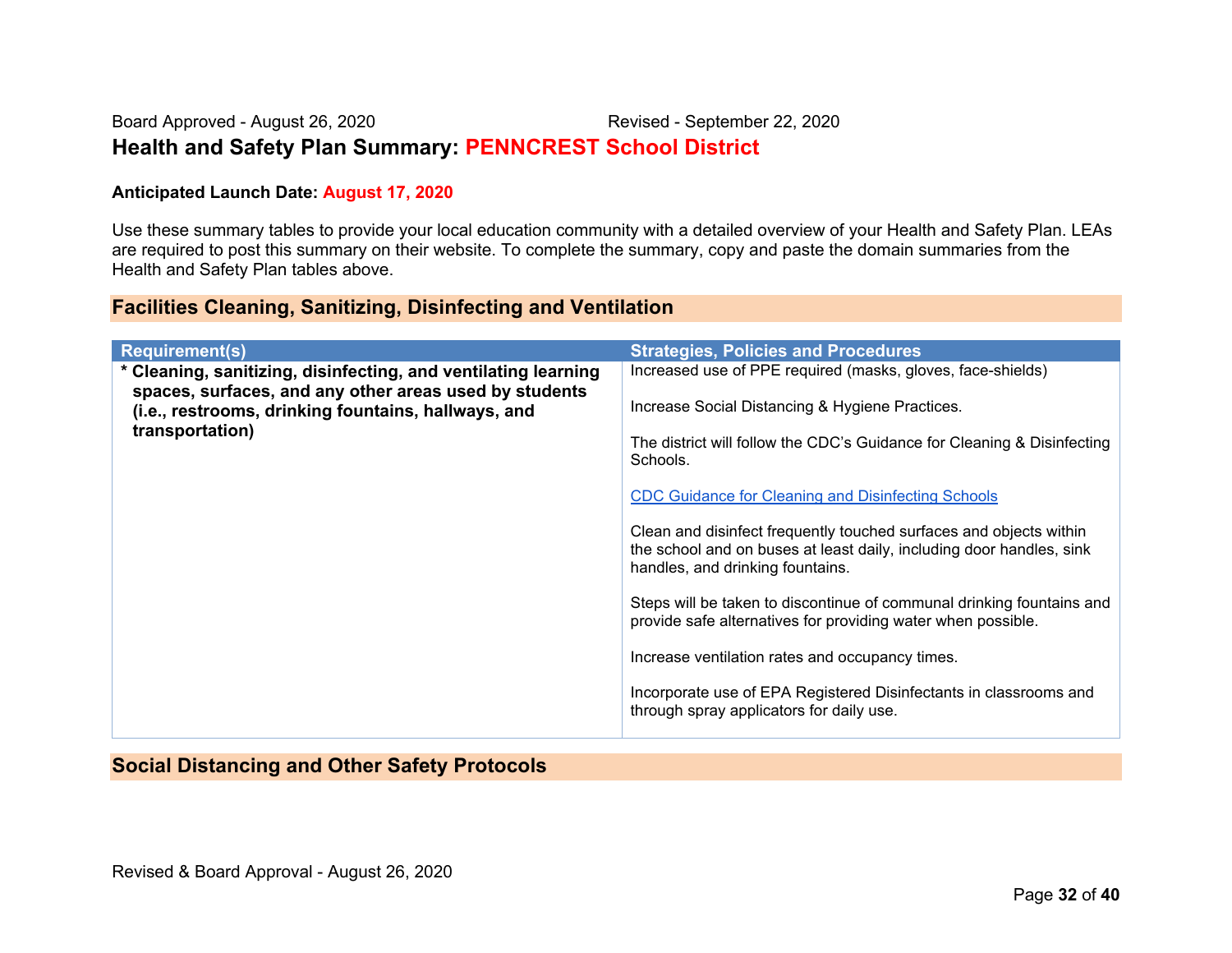| Board Approved - August 26, 2020                                                                                                                            | Revised - September 22, 2020                                                                                                                                                                                        |
|-------------------------------------------------------------------------------------------------------------------------------------------------------------|---------------------------------------------------------------------------------------------------------------------------------------------------------------------------------------------------------------------|
| <b>Requirement(s)</b>                                                                                                                                       | <b>Strategies, Policies and Procedures</b>                                                                                                                                                                          |
| * Classroom/learning space occupancy that allows for 6 feet<br>of separation among students and staff throughout the<br>day, to the maximum extent feasible | Schedules should be as static as possible by having the same group<br>of students with the same group of staff based on age and<br>developmental level.                                                             |
| * Restricting the use of cafeterias and other congregate<br>settings, and serving meals in alternate settings such as<br>classrooms                         | Restrict interactions between groups of students.<br>Limit the number of individuals in a classroom or other space.                                                                                                 |
| * Hygiene practices for students and staff including the<br>manner and frequency of hand-washing and other best<br>practices                                | Limit gatherings, events and extracurricular activities to those that can<br>maintain social distancing.                                                                                                            |
| * Posting signs, in highly visible locations, that promote<br>everyday protective measures, and how to stop the spread                                      | Hold classes in gyms, auditoriums, other large spaces, or outdoors<br>where applicable when possible.                                                                                                               |
| of germs                                                                                                                                                    | Turn desks facing the same direction or have students only sit on one<br>side of a table, spaced apart.                                                                                                             |
| * Handling sporting activities consistent with the CDC<br><b>Considerations for Youth Sports for recess and physical</b><br>education classes               | Students will be encouraged to use hand sanitizer, provided at<br>stations within the cafeterias, prior to consuming food or beverages.                                                                             |
| Limiting the sharing of materials among students                                                                                                            | Parents /guardians will be encouraged to deposit funds using the on-<br>line payment portal, avoiding the handling of cash and checks in the<br>cafeterias.                                                         |
| Staggering the use of communal spaces and hallways                                                                                                          | Student dining areas and cafeteria serving areas will be thoroughly                                                                                                                                                 |
| Adjusting transportation schedules and practices to create<br>social distance between students                                                              | cleaned between lunch periods.                                                                                                                                                                                      |
| Limiting the number of individuals in classrooms and other                                                                                                  | All staff will be trained on healthy hygiene practices so they can teach<br>these to students.                                                                                                                      |
| learning spaces, and interactions between groups of<br><b>students</b>                                                                                      | Ensure handwashing strategies include washing with soap and water<br>for at least 20 seconds, especially after going to the bathroom; before<br>eating; and after blowing your nose, coughing, or sneezing. If soap |
| Coordinating with local childcare regarding on site care,<br>transportation protocol changes and, when possible,                                            | and water are not available and hands are not visibly dirty, use an<br>alcohol-based hand sanitizer that contains at least 60% alcohol.                                                                             |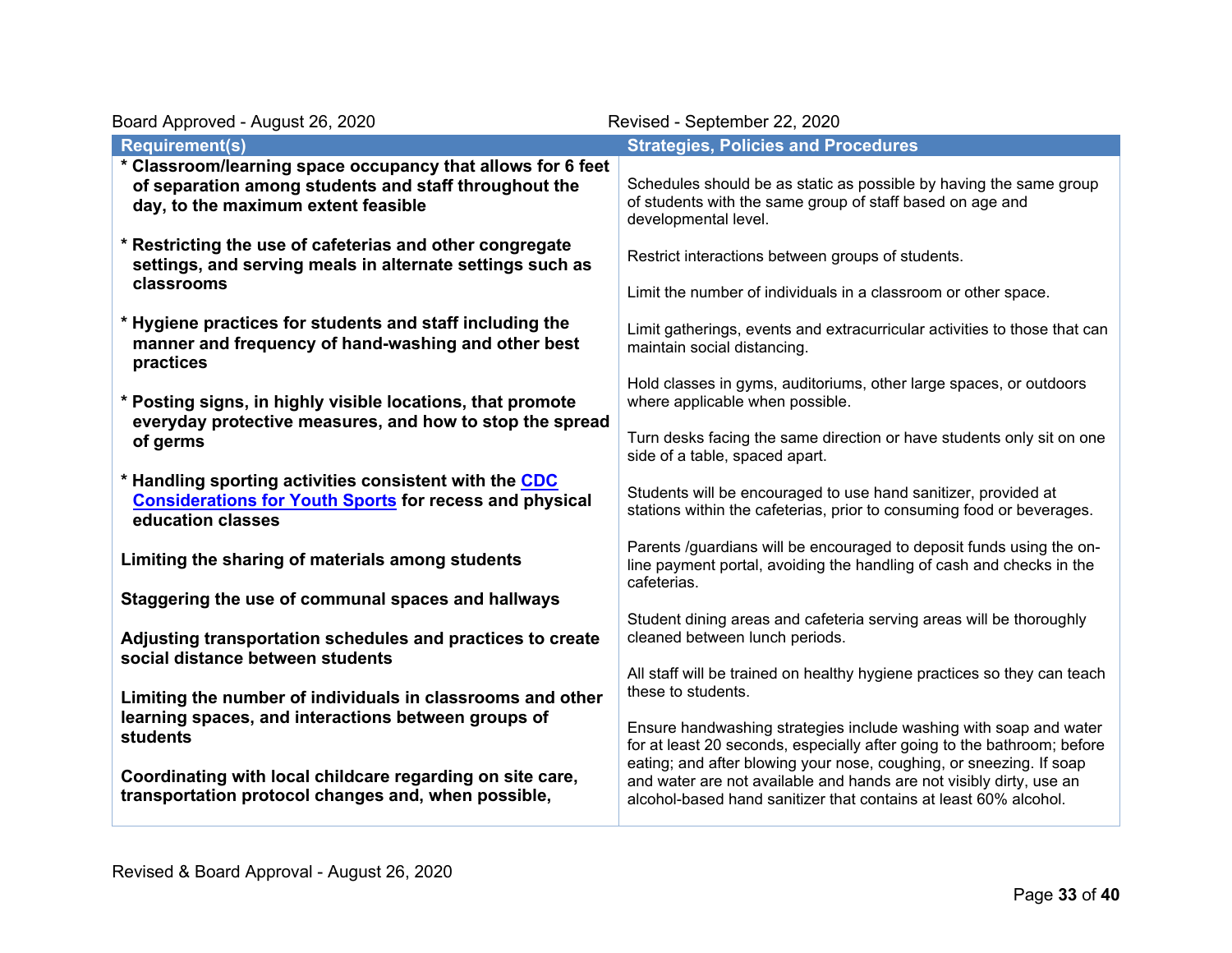| Board Approved - August 26, 2020                                | Revised - September 22, 2020                                                                                                                                                                   |
|-----------------------------------------------------------------|------------------------------------------------------------------------------------------------------------------------------------------------------------------------------------------------|
| <b>Requirement(s)</b>                                           | <b>Strategies, Policies and Procedures</b>                                                                                                                                                     |
| revised hours of operation or modified school-year<br>calendars | CDC - handwashing resources that include health promotion<br>materials, information on proper handwashing technique, and tips for<br>families to help children develop good handwashing habits |
| Other social distancing and safety practices                    | Ensure adequate supplies (e.g., soap, paper towels, hand sanitizer,<br>tissue) to support healthy hygiene practices.                                                                           |
|                                                                 | Post CDC Germs Are Everywhere and Wash Your Hands Posters in<br>all District Cafeterias and Restrooms and other high traffic areas.                                                            |
|                                                                 | <b>CDC Germs are Everywhere</b>                                                                                                                                                                |
|                                                                 | <b>CDC Wash Your Hands</b>                                                                                                                                                                     |
|                                                                 | <b>Translated Posters</b>                                                                                                                                                                      |
|                                                                 | Restrict nonessential visitors, volunteers, and activities that involve<br>other groups.                                                                                                       |
|                                                                 | No outside individuals renting facilities. (This will be re-evaluated in<br>the future)                                                                                                        |
|                                                                 | Limit or eliminate large group activities such as extra-curriculars in<br>accordance with PIAA and PMEA Guidelines.                                                                            |
|                                                                 | Ensure any large group activities (when allowed) follow social<br>distancing guidelines.                                                                                                       |
|                                                                 | <b>Physical Education</b>                                                                                                                                                                      |
|                                                                 | Select and provide safe opportunities for exercise and sports events<br>for students.<br>Considerations include:                                                                               |
|                                                                 | Physical proximity of players<br>$\bullet$                                                                                                                                                     |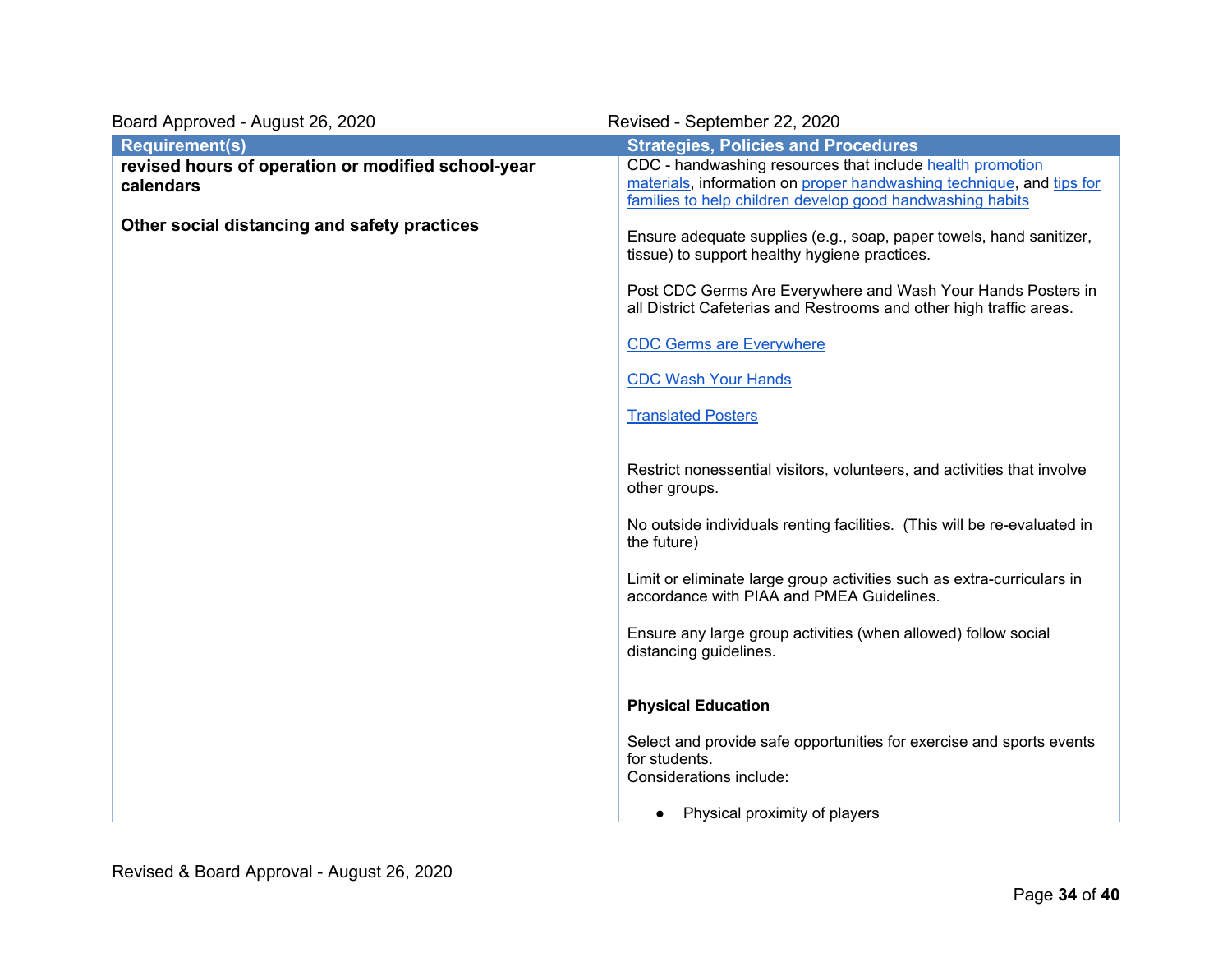| Board Approved - August 26, 2020 | Revised - September 22, 2020                                                                                                                                                                                                                                                      |
|----------------------------------|-----------------------------------------------------------------------------------------------------------------------------------------------------------------------------------------------------------------------------------------------------------------------------------|
| <b>Requirement(s)</b>            | <b>Strategies, Policies and Procedures</b><br>Amount of touching of shared equipment<br>$\bullet$<br>Ability to engage in social distancing while not engaged in<br>$\bullet$<br>active play<br>Engagement of players at higher risk<br>Size of team                              |
|                                  | Train teachers, coaches, officials, and staff on all safety protocols.<br><b>CDC Considerations for Youth Sports</b>                                                                                                                                                              |
|                                  | <b>Recess</b>                                                                                                                                                                                                                                                                     |
|                                  | Limit to one group of students, following social distancing guidelines,<br>using playground structures at a time.                                                                                                                                                                 |
|                                  | Ensure adequate playground equipment (balls, jump ropes, etc.) to<br>limit the sharing of items or limit to one group of students at a time<br>and disinfect between uses.                                                                                                        |
|                                  | Limit team sports and group games following social distancing<br>guidelines.                                                                                                                                                                                                      |
|                                  | Follow Covid-19 Instrument Cleaning Policies. Teachers will provide<br>students instruction on these cleaning policies prior to resuming<br>instrumental music lessons or classes.                                                                                                |
|                                  | <b>Covid-19 Instrument Cleaning Policies</b>                                                                                                                                                                                                                                      |
|                                  | Select and provide safe opportunities for music instruction for<br>students when permitted. Considerations include:                                                                                                                                                               |
|                                  | Physical proximity of students<br>Use of appropriate facilities to accommodate social distancing<br>Amount of touching of shared equipment<br>Ability to engage in social distancing while not engaged in<br>active play<br>Engagement of players at higher risk<br>Size of group |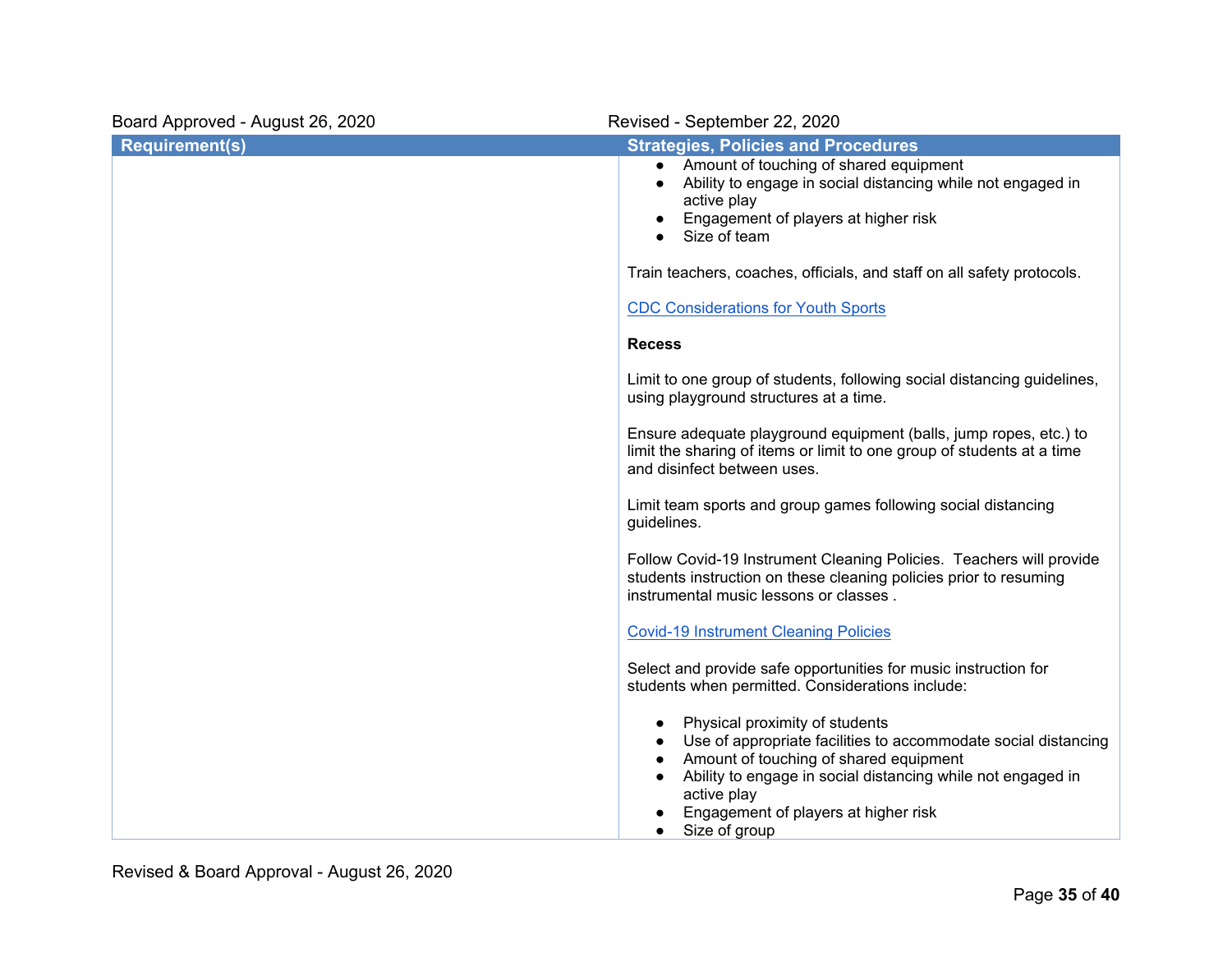| Board Approved - August 26, 2020 | Revised - September 22, 2020                                                                                                                                                |  |  |
|----------------------------------|-----------------------------------------------------------------------------------------------------------------------------------------------------------------------------|--|--|
| <b>Requirement(s)</b>            | <b>Strategies, Policies and Procedures</b>                                                                                                                                  |  |  |
|                                  | Clean and disinfect shared items between uses.                                                                                                                              |  |  |
|                                  | Keep each student's belongings separated from others' and in<br>individually labeled containers, cubbies, lockers or other areas.                                           |  |  |
|                                  | Ensure adequate supplies to minimize sharing of high touch materials<br>to the extent possible or limit to one group of students at a time and<br>disinfect in between use. |  |  |
|                                  | Textbooks that are shared<br>Technology<br><b>Art Supplies</b><br>PE Equipment                                                                                              |  |  |
|                                  | Avoid using other employees' phones, desks, offices, or other work<br>tools and equipment, when possible. Clean and disinfect them before<br>and after use.                 |  |  |
|                                  | Create one-way traffic patterns in hallways.                                                                                                                                |  |  |
|                                  | Separate students within common areas.                                                                                                                                      |  |  |
|                                  | Arrival<br><b>Dismissal Lines</b><br>Lunch                                                                                                                                  |  |  |
|                                  | Pursue virtual group events, gatherings, or meetings, if possible, and<br>promote social distancing of at least 6 feet between people if events<br>are held.                |  |  |
|                                  | Routes will be developed as they normally would paying particular<br>attention to balancing student ridership.                                                              |  |  |
|                                  | Students will be encouraged to wear masks. They will also be<br>encouraged to sit apart from other students. Masks during                                                   |  |  |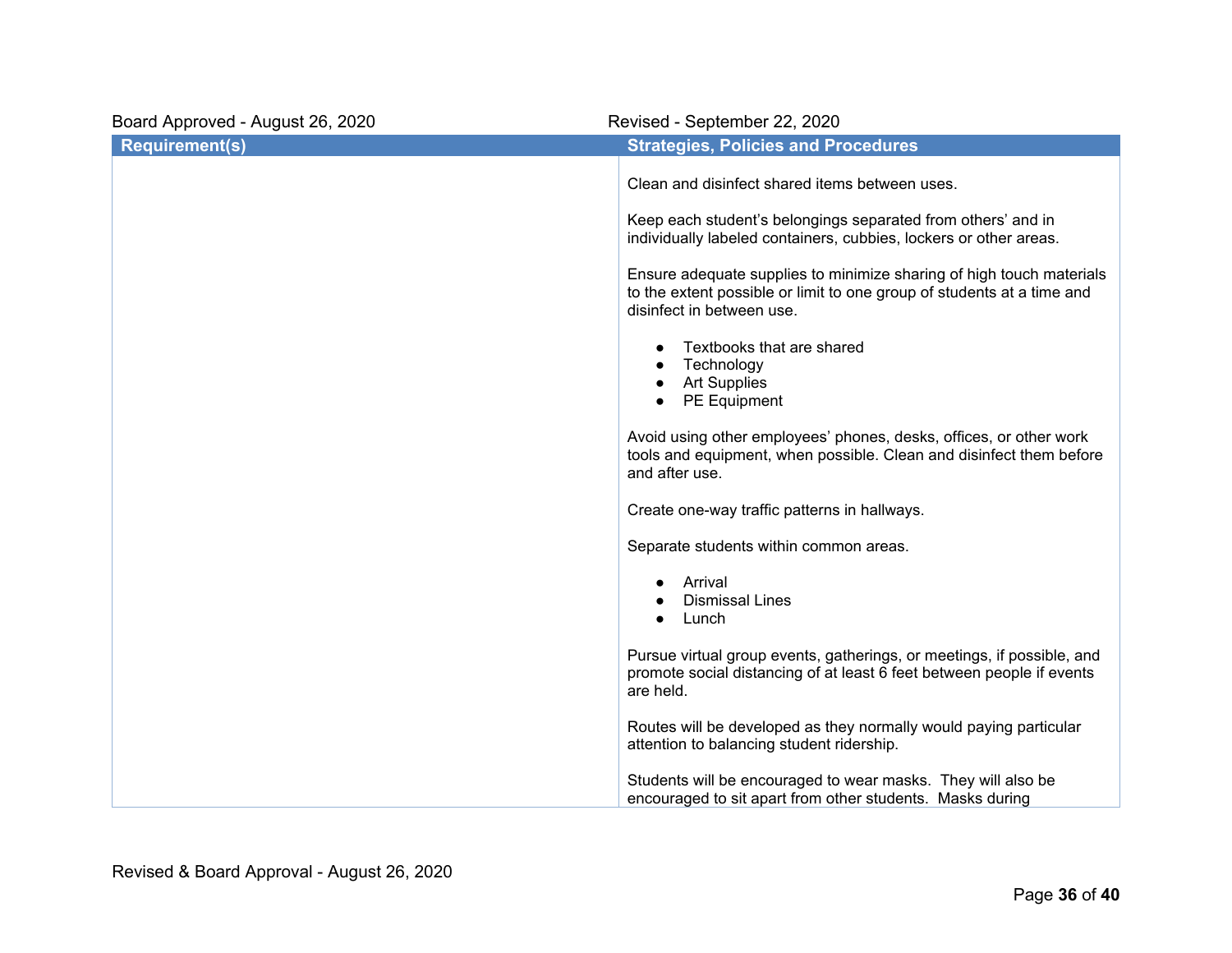| Board Approved - August 26, 2020 | Revised - September 22, 2020                                                                                                                                                                                                                |
|----------------------------------|---------------------------------------------------------------------------------------------------------------------------------------------------------------------------------------------------------------------------------------------|
| <b>Requirement(s)</b>            | <b>Strategies, Policies and Procedures</b>                                                                                                                                                                                                  |
|                                  | transportation will be mandatory. Masks may be mandatory at other<br>times depending on PA DOH mandates.                                                                                                                                    |
|                                  | Extracurricular and Educational field trips may be limited.                                                                                                                                                                                 |
|                                  | Roof hatches and windows will be opened whenever possible to allow<br>for the best ventilation.                                                                                                                                             |
|                                  | School buses and vehicles will be disinfected nightly, at minimum.                                                                                                                                                                          |
|                                  | To the extent feasible, students should be socially distanced six feet<br>apart pursuant to CDC and PDE guidelines. If six feet is not<br>achievable in the classroom setting, students should be spaced to the<br>maximum extent possible. |
|                                  | Identify small groups and keep them together (cohorting).                                                                                                                                                                                   |
|                                  | Ensure that student and staff groupings are as static as possible by<br>having the same group of children stay with the same staff (all day for<br>young children, as much as possible for older children).                                 |
|                                  | Limit mixing between groups if possible.                                                                                                                                                                                                    |
|                                  | Restrict interactions between groups of students<br>Update the PENNCREST website with any transportation changes.                                                                                                                           |
|                                  |                                                                                                                                                                                                                                             |

# **Monitoring Student and Staff Health**

| <b>Requirement(s)</b>                                                                                                | <b>Strategies, Policies and Procedures</b>                                                             |
|----------------------------------------------------------------------------------------------------------------------|--------------------------------------------------------------------------------------------------------|
| * Monitoring students and staff for symptoms and history<br>of exposure                                              | Symptom screening will be done by all parents/guardians at home<br>each morning before the school day. |
| * Isolating or quarantining students, staff, or visitors if they<br>become sick or demonstrate a history of exposure | No children with symptoms will be sent on a bus or brought to school.                                  |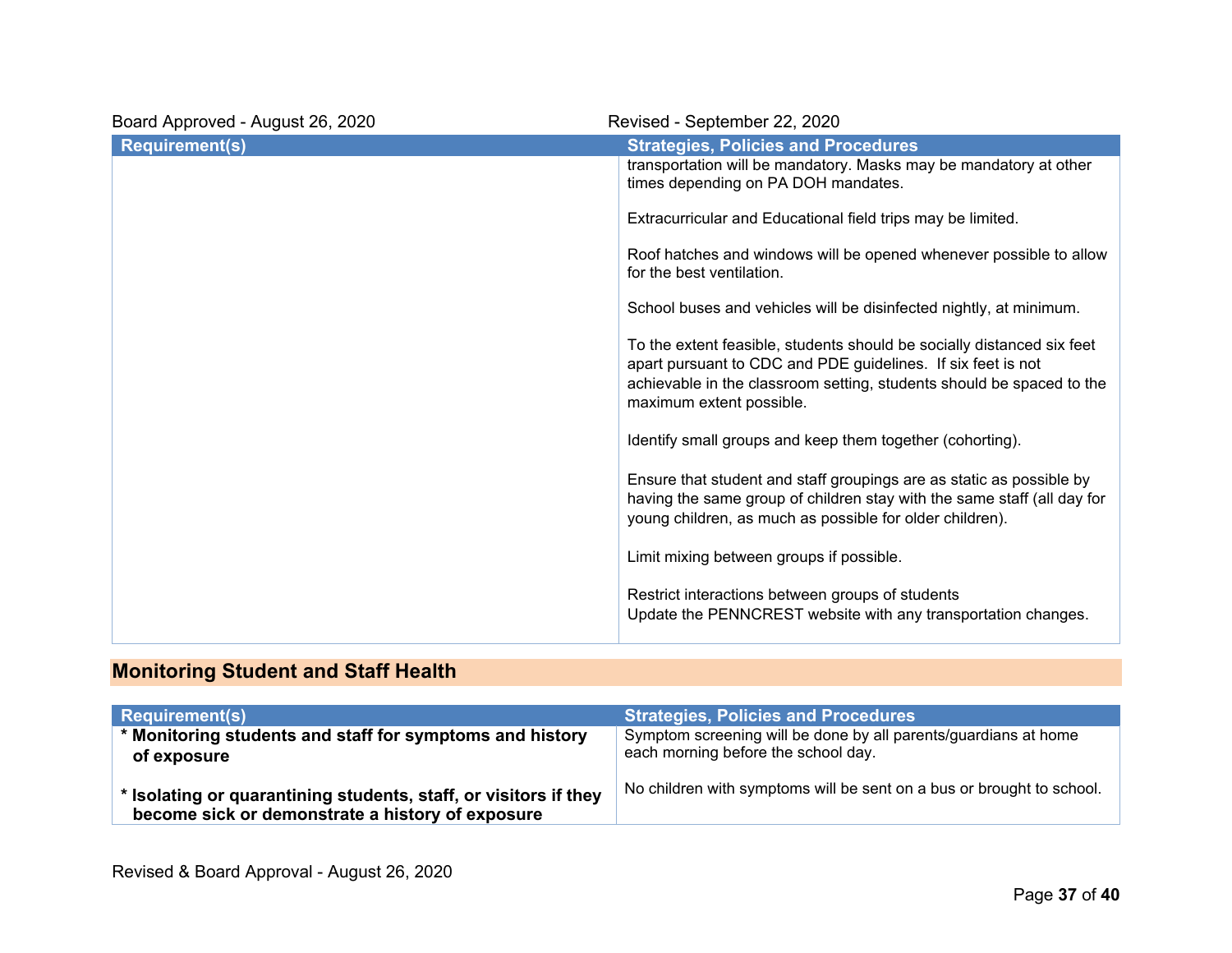| Board Approved - August 26, 2020                                                                                   | Revised - September 22, 2020                                                                                                                                      |
|--------------------------------------------------------------------------------------------------------------------|-------------------------------------------------------------------------------------------------------------------------------------------------------------------|
| <b>Requirement(s)</b>                                                                                              | <b>Strategies, Policies and Procedures</b>                                                                                                                        |
| * Returning isolated or quarantined staff, students, or<br>visitors to school                                      | All district staff will perform a symptom screen on themselves prior to<br>leaving for work, and will stay home if ill.                                           |
| Notifying staff, families, and the public of school closures<br>and within school-year changes in safety protocols | Temperature screening will not be required upon entrance to school<br>for students or staff.                                                                      |
|                                                                                                                    | Students and staff will consistently be made aware of the signs and<br>symptoms of COVID-19.                                                                      |
|                                                                                                                    | Students and staff will go to the nurse immediately if feeling<br>symptomatic.                                                                                    |
|                                                                                                                    | The District will share resources with the school community to help<br>families understand when to keep children home.<br>AAP When to Keep Your Child Home        |
|                                                                                                                    | Work with school administrators, nurses, and other healthcare<br>providers to identify an isolation room or area to separate anyone who<br>has COVID-19 symptoms. |
|                                                                                                                    | School nurses and other healthcare providers should use Standard<br>and Transmission-Based Precautions when caring for sick people                                |
|                                                                                                                    | What Healthcare Personnel Should Know About Caring for Patients<br>with Confirmed or Possible COVID-19 Infection                                                  |
|                                                                                                                    | Close off the area used by a person testing positive for COVID-19 and<br>do not use before cleaning and disinfecting. Seal area for 24 hours.                     |
|                                                                                                                    | Notify staff and families confirmed case while maintaining<br>confidentiality.                                                                                    |
|                                                                                                                    | Individual who test positive for COVID-19 must follow DoH guidance.                                                                                               |
|                                                                                                                    | Returning close contacts may return after quarantined for 14 days<br>AND 24 hours with no fever (without medication) AND no respiratory<br>symptoms.              |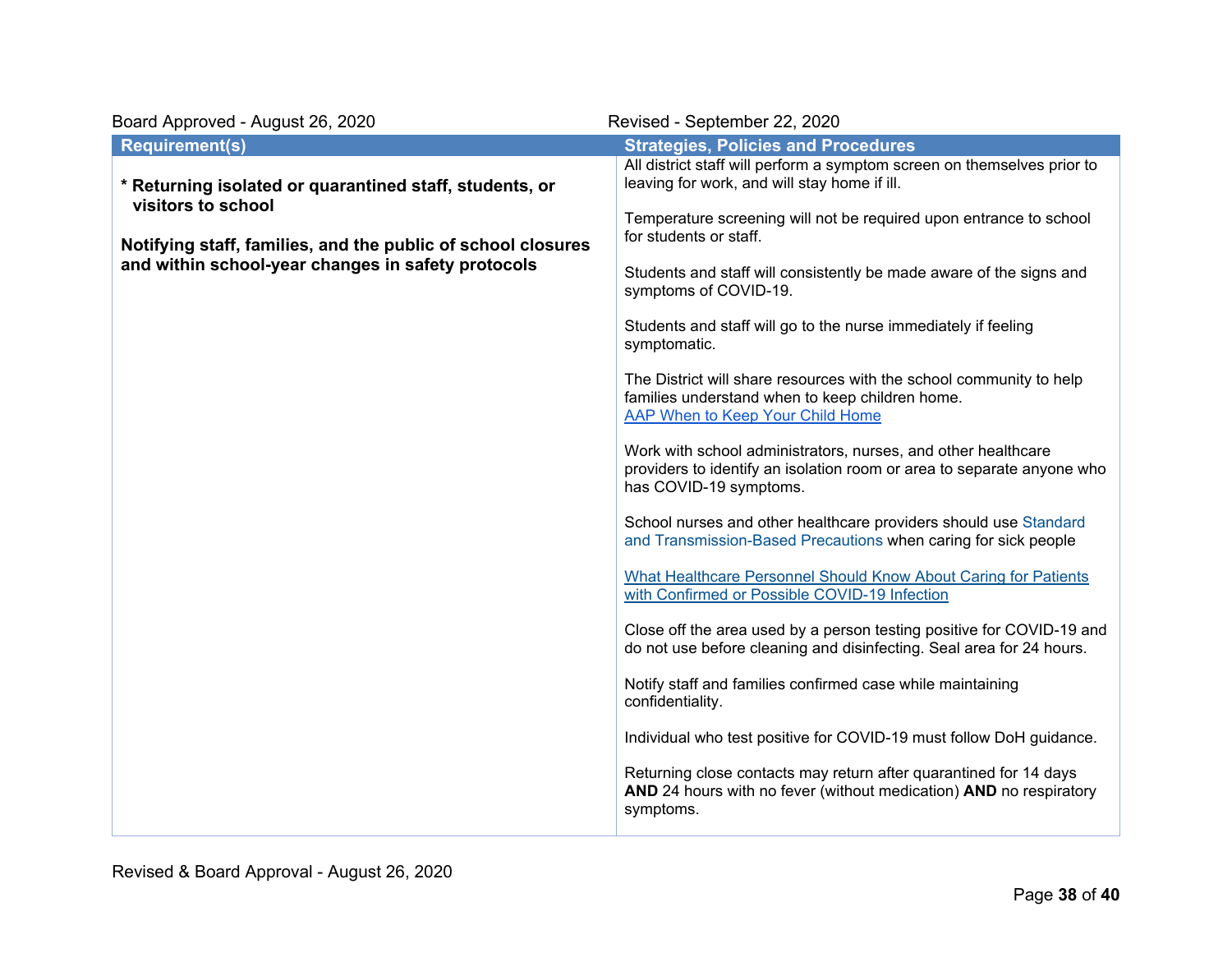| Board Approved - August 26, 2020 | Revised - September 22, 2020                                                            |
|----------------------------------|-----------------------------------------------------------------------------------------|
| <b>Requirement(s)</b>            | <b>Strategies, Policies and Procedures</b>                                              |
|                                  | Post Health and Safety Plan on PENNCREST Website                                        |
|                                  | Provide regular update information on PENNCREST website and in<br>parent communications |
|                                  | Prepare parents and families for virtual learning if school is temporarily<br>closed    |

### **Other Considerations for Students and Staff**

| <b>Requirement(s)</b>                                                | <b>Strategies, Policies and Procedures</b>                                                                                                                                                                                                                                                                                                                                      |
|----------------------------------------------------------------------|---------------------------------------------------------------------------------------------------------------------------------------------------------------------------------------------------------------------------------------------------------------------------------------------------------------------------------------------------------------------------------|
| * Protecting students and staff at higher risk for severe<br>illness | Limit or cancel all non-essential travel.                                                                                                                                                                                                                                                                                                                                       |
|                                                                      | The district will follow guidelines set forth in the (FFCRA) Families First<br>Coronavirus Response Act.                                                                                                                                                                                                                                                                        |
| * Use of face coverings (masks or face shields) by all staff         |                                                                                                                                                                                                                                                                                                                                                                                 |
| * Use of face coverings (masks or face shields) by older             | Discourage the use of perfect attendance awards and incentives.                                                                                                                                                                                                                                                                                                                 |
| students (as appropriate)                                            | Face masks are strongly encouraged or mandatory during school as<br>recommended under current mandates by the CDC and/or PA                                                                                                                                                                                                                                                     |
| Unique safety protocols for students with complex needs              | Department of Health                                                                                                                                                                                                                                                                                                                                                            |
| or other vulnerable individuals                                      | Extra precautions in low incidence programs (AS, MDS, SFLS, LSS).                                                                                                                                                                                                                                                                                                               |
| <b>Strategic deployment of staff</b>                                 | Servicing students in low incidence programs can be problematic due<br>to, but not limited to, students with medical concerns, students not<br>understanding the importance of wearing a mask, students unable to<br>maintain proper social distance, students requiring hand-over-hand<br>instruction and support, students requiring assistance with feeding or<br>toileting. |
|                                                                      | For these reasons, extra precautions will be implemented. These<br>precautions include:                                                                                                                                                                                                                                                                                         |
|                                                                      | If a sink is available in the classroom, staff should thoroughly<br>wash hands immediately before and after working with a<br>student.                                                                                                                                                                                                                                          |